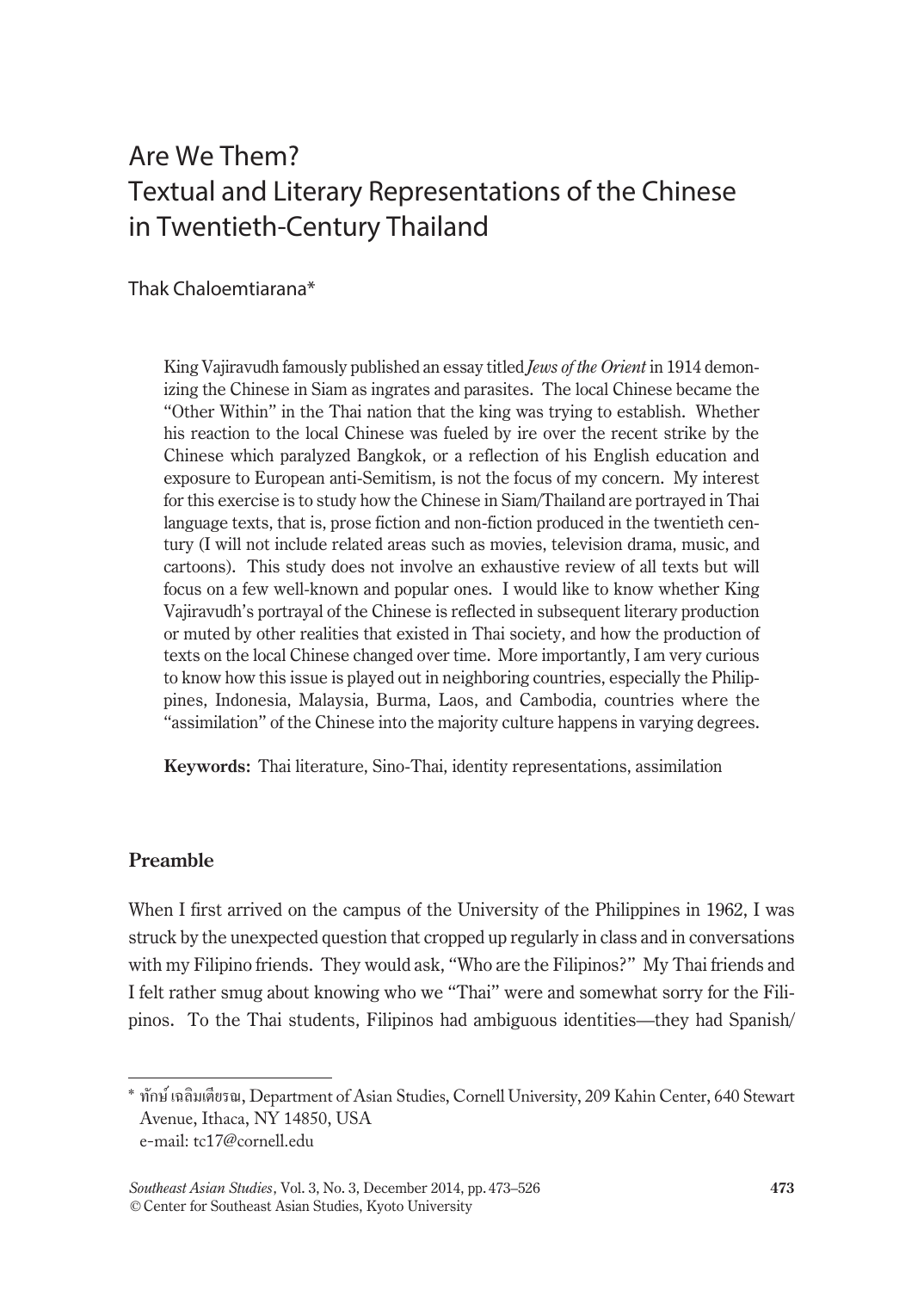Mexican names, spoke English with a peculiar accent, served a cuisine that was a mix of Spanish, native Filipino, Chinese, and American dishes, and spoke different tongues even though there was one "national" language. Classes in the university were in English, and students used English to speak to each other.

Those of us from Thailand knew that we were "Thai" because we all spoke the same language, practiced the same religion, and loved the same king. When King Bhumibol visited Manila in 1963, all of us went to pay our respects and show our loyalty to the monarchy by having group pictures taken with the king and the queen.

Looking back, it did not occur to any of us that we had "Thai" classmates who spoke Thai with a heavy Chinese accent and many of them still called each other by their old Chinese names while fooling around even though they all had Thai names. The fact that my best friend in college was a second-generation Sino-Thai who still spoke Thai with a Chinese accent did not make me think of him as non-Thai. It did not seem important for me to dwell on the truth that my own father was perhaps half or a quarter Chinese, or that my mother had both a Thai and a Chinese name. None of these facts ever made me feel that I was not 100 percent Thai, even though my father's great-grandfather was Chinese, and his mother's ancestors came from a line of Hokkien Chinese shipbuilders. But after four generations of living in Thailand, my father, aunts, and uncles had complete amnesia as far as their ancestral race was concerned. My mother conveniently explained that many in Chantaburi province had Chinese names as well as Thai names. She said that because the Chinese in her home province were rich and successful, Thai families gave Chinese names to their children so they could become prosperous like the Chinese. I will never know whether this is true or not, but should it matter? I suspect that after several generations of becoming Thai, my own family had fallen prey to self-denial and self-lobotomy about its past and had subconsciously severed all ties with and discarded all memories of its Chineseness.<sup>1)</sup>

<sup>1)</sup> Besides their Thai names, my mother and her three sisters also had Chinese names—Kim An, Kim U, Kim Eng, and Kim Yiam. A famous Thai who also had a Chinese name (Kim Liang) is Luang Wichit Wathakan, the ideologue of modern Thai nationalism. Luang Wichit also denied his Chinese roots. See Thak Chaloemtiarana (2003, 145–146). The classic study of the Chinese in Thailand is G. William Skinner (1957). Also see Akira Suehiro (1989; especially Ch. 3). For a study of major non-Thai influential families during the Ayutthaya period, see David Wyatt (1994, 97–130). An innovative study of the Chinese in Thailand is Nidhi Eoseewong (2005; especially pp. 57–114). Nidhi, who admits that he is *Jek*, says: "*Jek* is a Thai word meaning those with Chinese heritage in Thailand. . . . To consider oneself *Jek* only means that one acknowledges birthplace and certain practices and traditions that are related to the culture of the people of China, but it is not to say that they are imitations of Chinese culture. . . . *Jek* customs and tastes are a stable culture in Thai society." Quoted in Phimpraphai Phisarnbut (2001, n.p.). Translation is mine. In the foreword of the same book, Sulak Siwarak, one of Thailand's best-known public intellectuals, writes: "From the start, I ↗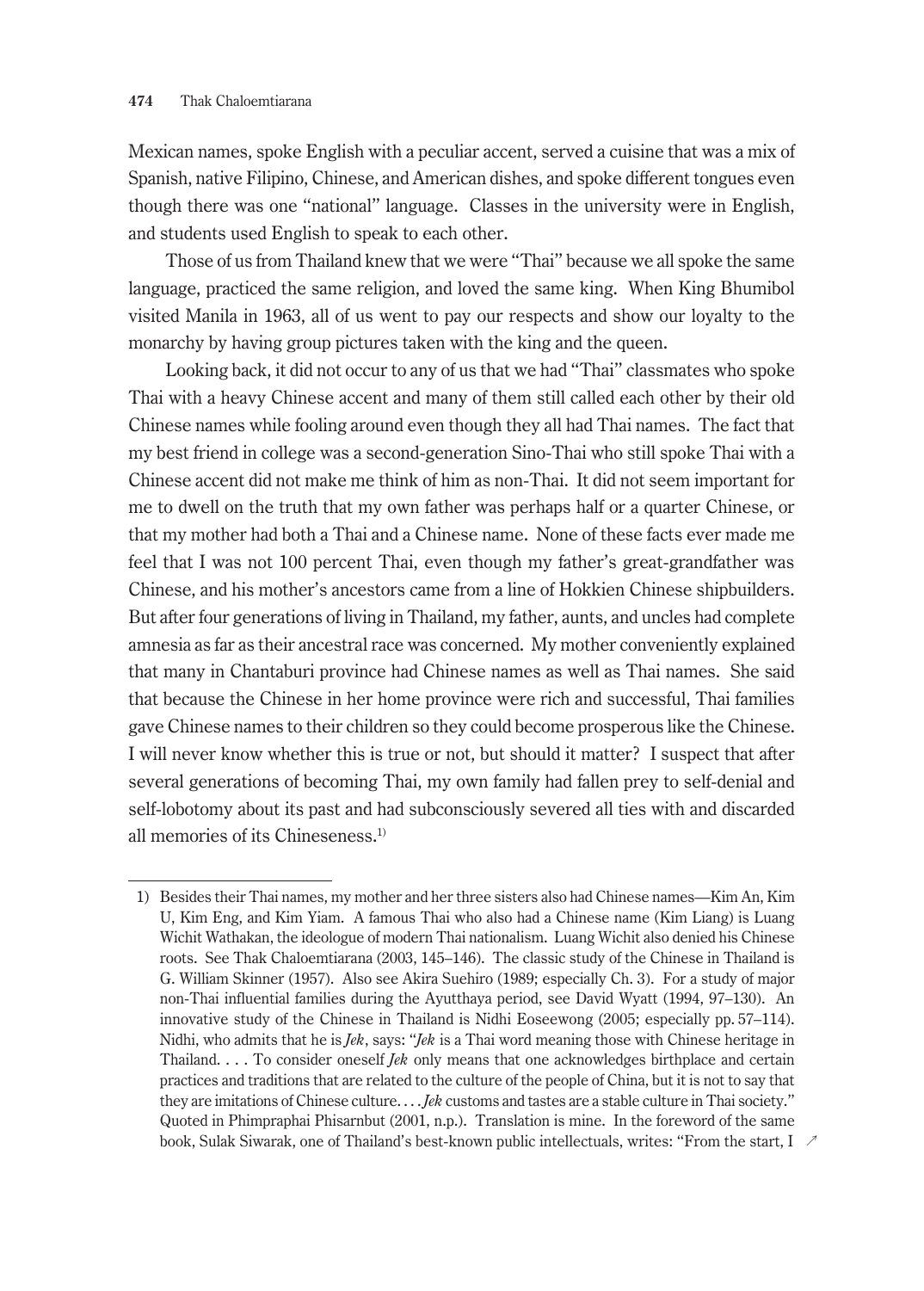In this essay, I use Thailand to designate both the historical Siam and the current Thailand. Prior to 1939, the country was usually referred to as Siam. The name change was the result of Premier Phibunsongkhram's extreme nationalism. The name reverted briefly to Siam at the end of the World War II. I also use "Sino-Thai" loosely to describe the Thai with Chinese ancestry. Sino-Thai is a slippery concept because there is no clear definition of when an individual is no longer considered Sino-Thai following generations of intermarriage with the local population. In the past, first- and second-generation Chinese have been essentialized as *Jiin Sayam* or *Jek*—neutral descriptive designations of the Chinese in Siam. Over time, the Sino-Thai rejected *Jek* because it had acquired derogatory and pejorative connotations. More common today is for a Thai to admit that he or she *mi chuesai Jiin* or has Chinese blood, which is different from the previous designation of *luk Jek* (children of the *Jek*) or *luk Jiin* (children of the Chinese), suggesting a second- or third-generation Sino-Thai.

## **Texts, Literature, and the Study of Twentieth-Century Thai History and Culture**

At the March 2010 Association for Asian Studies conference, Michael Montesano organized the panel "Bringing Literature into the Study of Twentieth-Century Thai History" with intentions to offer an early preview of how literature, especially fiction, can complement historical sources and how it can produce new perspectives. I was the discussant of the five excellent papers that suggested directions research can take, and what kinds of methodological conundrums are involved in using literature as historical data.

For the purposes of this essay, I will not go into the details of the five papers but

<sup>↘</sup> am always agreeable to calling myself *Jek* because ancestors from both my father and my mother's sides were from mainland China. . . . But the word *Jek* is no longer a word preferred by the offspring of the Chinese even though *Jek* is not derogatory but a word that people use to call the overseas Chinese in Thailand" (*ibid.* n.p.). The largest influx of the Chinese to Thailand took place from 1918 to 1931, when Chinese laborers were needed for modernization projects in Bangkok. The behavior of the lower-class Chinese coolies contrasted with the Thai norm of proper behavior. The culture clash between what the Thai considered refined etiquette and the unrefined behavior of Chinese laborers from rural China resulted in unflattering essentialization of Chinese behavior as "*Jek soom saam*," meaning the "uncouth/blundering Chinese." See Krit Sombatsiri (1986, 22). A more recent study that compares the Chinese in Southeast Asia to the Jews of Europe is Daniel Chirot and Anthony Reid (1997). A more recent study of the Chinese in Thailand is Tong Chee Kiong and Chan Kwok Bun (2001). The editors argue that assimilation is not a one-way process and not necessarily dominated by the host culture, and that Chinese cultural tenacity should also be accounted for.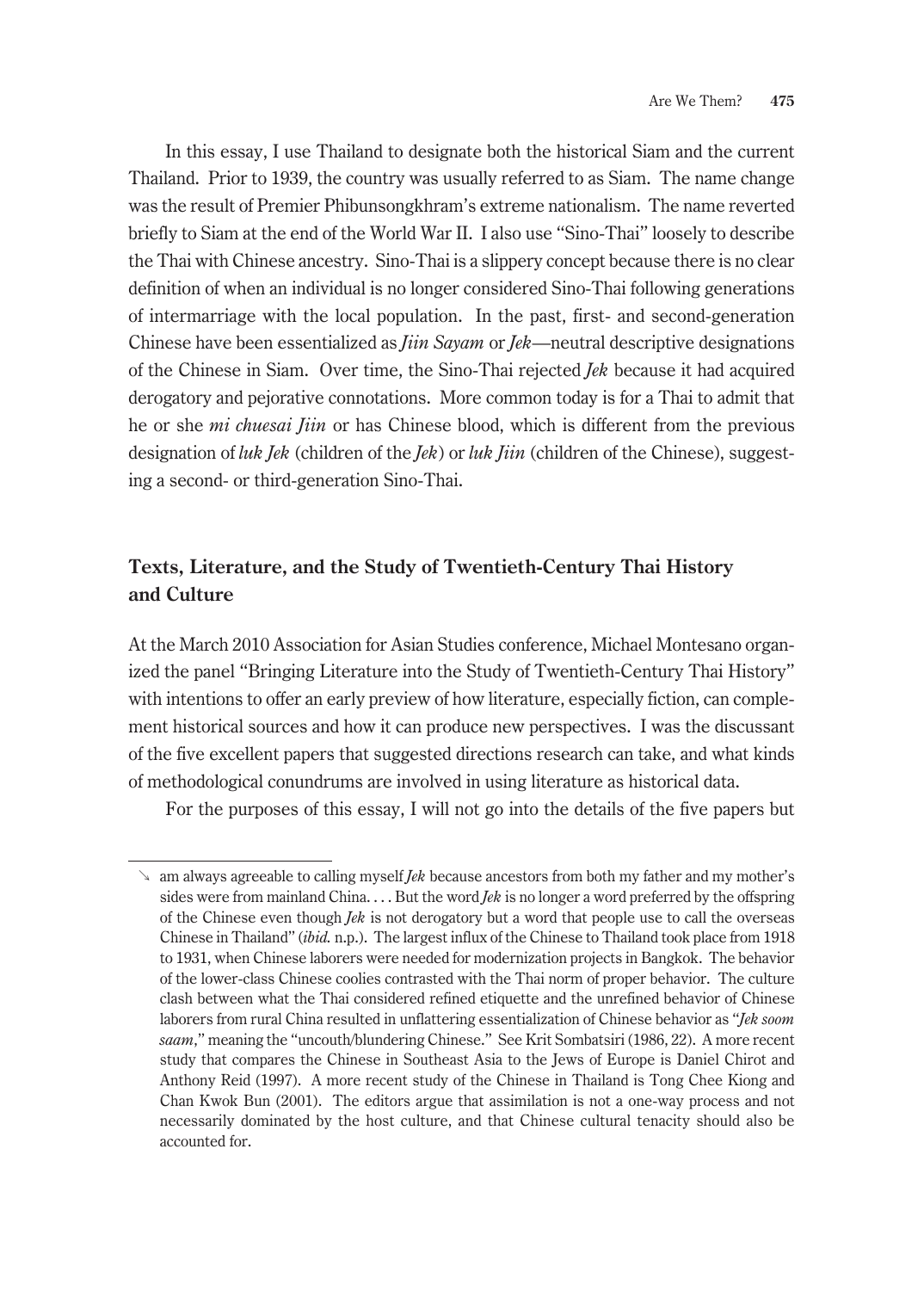will address some general observations about the relevance of literature in the study of history and as artifacts of changing social values.

Benedict Anderson and Ruchira Mendiones' *In the Mirror* (1985) uses short stories to illuminate the history and politics of the late 1960s and early 1970s in Thailand.<sup>2)</sup> And to the surprise and delight of Anderson, a third of the chapters in his festschrift, *Southeast Asia over Three Generations* (Siegel and Kahin 2003), focus on the importance of fiction in Southeast Asian studies. Four chapters in that volume are specifically about how literature informs historical and political knowledge. Webb Keane (2005), who reviewed the book, remarks that "everyone was reading fiction." In 1982, Nidhi Eoseewong examined classical Thai literature to substantiate the rise of the bourgeoisie in Bangkok.<sup>3)</sup>

The intersection between fiction and history is not new. Umberto Eco writes in *The Name of the Rose* (1983) that there are three ways to narrate the past: the romance, using the past as scenery, pretext, or fairy tale; the cloak-and-dagger mystery, using real and recognizable pasts and characters; and the historical novel, which creates characters and situations that make historical events and complicated ideas easier to understand. Herbert Butterfield explains in *The Historical Novel* that literary authors could describe in human terms the historical period in which they live and their writings could be mined for historical facts. Butterfield goes on to say:

It is not exactly that history and fiction should dovetail into one another to produce a coherent whole . . . but it is rather that in the historical novel, history and fiction can enrich and amplify one another, and interpenetrate. They can grow into one another, each making the other more powerful. And they can make a special kind of appeal to the reader. (1924, 7)

More recently, Oliver Wolters' last book manuscript, available online at the Cornell University library, experiments with Mikhail Bakhtin's (1981) "polyphony of dialogic exchange," which proposes the intertextuality of exchanges between literature and history. Wolters constructed fictitious conversations among groups of Vietnamese elites in the fourteenth to sixteenth centuries to show what the Tran dynasty meant to the various groups within those elites. He also wanted to show how the Le dynasty planned to erase those meanings in subsequent generations. Wolters' novel-history is an attempt to illustrate that the Buddhist Tran dynasty was more Southeast Asian than the Confucian Le dynasty, suggesting that Vietnam is intrinsically more Southeast Asian than Sinitic. Perhaps the historian can become the amateur novelist in much the same way that the novelist can also become the amateur historian. Of course the intersection or the blur-

<sup>2)</sup> Also see Suvanna Kriengkraipetch and Larry E. Smith (1992).

<sup>3)</sup> The English version of "Bourgeois Culture and Early Bangkok Literature" (Nidhi 1982) appeared in 2005 in the compilation *Pen and Sail: Literature and History in Early Bangkok* (Nidhi 2005).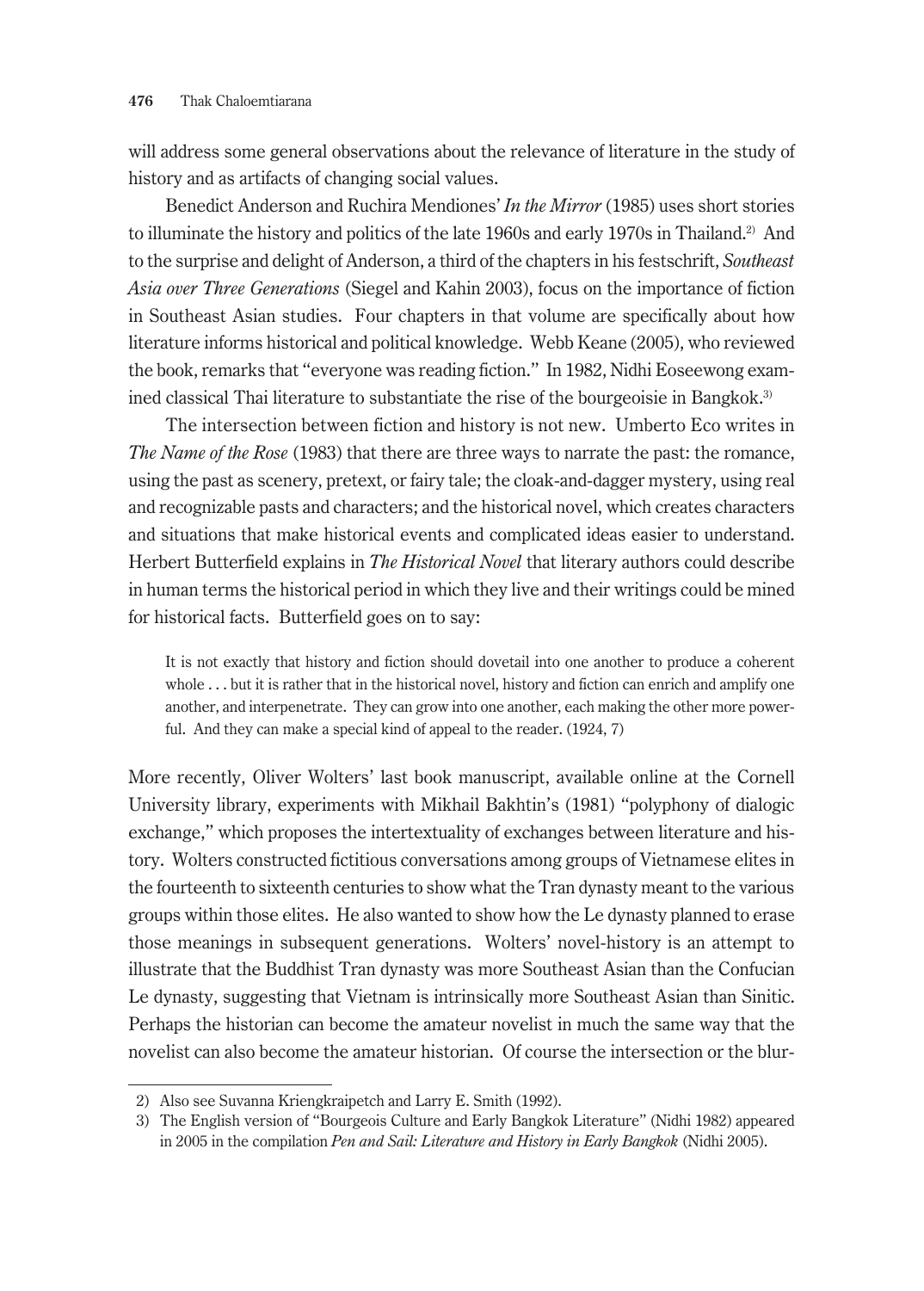ring of boundaries between history and literature is proposed by Hayden White (1973), who points out that historians skew their analysis by using literary tropes and emplotments.<sup>4)</sup>

Linking literature to its contextual site, Stephen Greenblatt's New Historicism advocates the centrality of historical texts to provide deeper meaning to literary criticism and vice versa. To Greenblatt, literature as culture acts as constraints that enforce cultural boundaries through praise and blame. To do this, authors expressed their beliefs, values, and criticisms of the society in which they write. Debunking elitist views, Greenblatt also suggests that we look more seriously and systematically at obscure or minor texts left behind by ordinary people to fully understand history and literature (1995, 226).

In a similar vein, the anthropologist Herbert Phillips (1987, 3–4) uses literature to study culture. He argues that Thai writers can be "the most sensitive, reflective, articulate ... members of Thai society.... The writing of literature is integral to the social process, as both historical precipitant and product." To Phillips, vernacular literature could be considered a "noetic expression of a social and cultural milieu," and it is possible to treat "literary works as embodiments of culture." He argues further that because Thai writers write for fellow Thai, the communication is "intracultural and reflects the native point of view, making literature a valuable corpus of knowledge for anthropological inquiry."

This essay will use literary texts and other selected texts to animate how the Chinese in Thai society are viewed and how they see themselves in the last 100 years. By assessing textual evidence, I will explore the evolving nuances of demonization, rejection, acceptance, assimilation, and accommodation of the Sino-Thai in the Thai cultural imaginary. I argue that texts can be good sources to reflect social and cultural values when they are readily consumed and embraced by the general public. Large sales figures, multiple editions, and persistence over time indicate acceptance or acquiescence of the portrayals of society, and the representation of characters within those texts.

### **The Problematic Chinese: The Other Within**

Although the Chinese had been living in Ayutthaya/Siam/Thailand for centuries without much controversy or severe discrimination, they were suddenly identified as being non-Thai by King Vajiravudh when he penned *Yiw haeng Buraphathit* (Jews of the Orient)

<sup>4)</sup> White argues that historians and novelists use the same method to explain the story or reality. He identifies four modes of emplotment—romance, tragedy, comedy, and satire.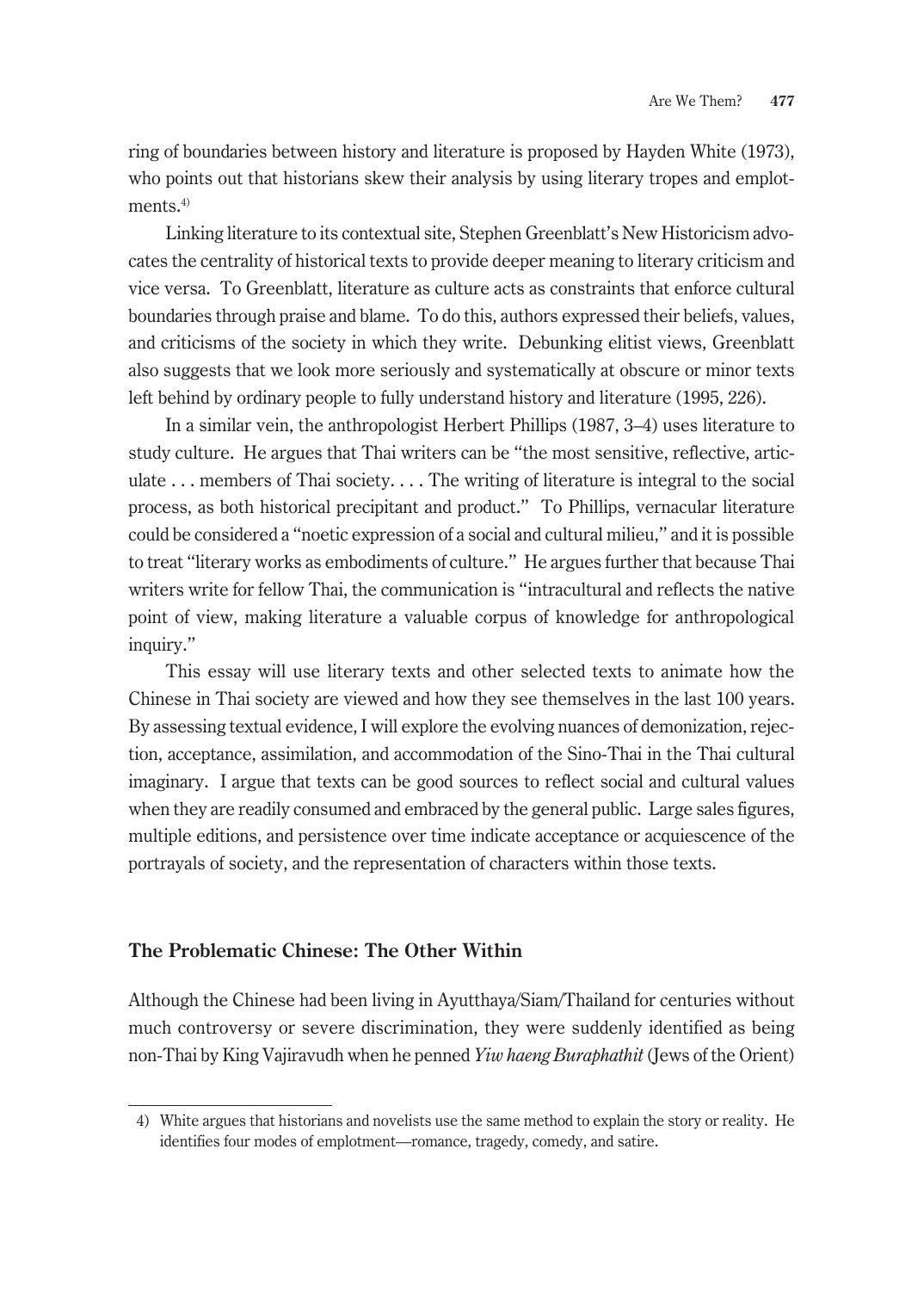in 1914 (Asvabahu 1914).<sup>5)</sup> That short essay, published both in Thai and English, made clear that the Thai and Chinese were separate "races" and that the Chinese, very much like the Jews in Europe, exploited the country where they resided to amass wealth, yet remained separate, aloof, and ungrateful—never to become good citizens. In that article, the king demonized the Thai Chinese for their relentless avarice, their willingness to do anything for money, their insistence on Chinese cultural superiority, and their attempts to raise their children, even those by Thai wives, as Chinese.

The king accused the Chinese of being parasites on the Thai economy.<sup>6)</sup> His outburst and indictment seemed rather strange given the history of Thai-Chinese relations, where the Chinese had for centuries played a vital role in the Siamese trade with the outside world. Many Chinese families had become prominent members of the Thai aristocracy and been given royal appointments and *sakdina* (noble titles). Historical data tells us that the Chinese had intermarried with the Thai and, importantly, sired many important Thai noble families. In fact, according to historians, the founder of Ayutthaya

<sup>5)</sup> Copy used is the cremation volume for Rear Admiral M.R. Kraithawat Sithawat, Wat Mongkutsasat, Bangkok, January 7, 1985. This nostalgic republication seems anachronistic. I suspect that Vajiravudh vilified low-class Chinese who flooded Thailand during his father's reign. Earlier, Chinese merchants were accepted as members of the Thai elite, intermarried with the kings, princes, and aristocracy. The Taechiu Chinese during the early Bangkok period were a privileged group known as *Jiin Luang*, or the King's Chinese. They worked for King Taksin and lived in the vicinity of the current grand palace until they were moved to Sampheng by Rama I. These upper-class Chinese, especially those who selected a career path in the bureaucracy, quickly acquired Thai culture and values and were generally accepted as Thai. As a group, the old power elite accepted Chinese values and customs. For example, Chinese religious customs have been practiced by the Thai court since the reign of Rama III (1824–51), when worship tables in Thai temples were Chinese. The worship table in front of the Siam Devathirat (divine figure created by Rama IV to protect the country) and worship rituals are fashioned after Chinese customs. See Crown Property Bureau (2012, 63–67). The Thai court continues to celebrate Chinese New Year with Chinese rituals, and Chinese funeral rites (*Kong Tek*—incineration of paper replicas of worldly goods such as money, houses, and cars to be used by the deceased in the afterlife) first performed during Rama IV's reign were later adopted as a royal ceremony by Rama V for the funeral of his queen who drowned in 1880. This Chinese funeral tradition still takes place during the cremation of important members of the royal family—most lately, the cremations of Queen Rambhai, the queen mother, and Princess Kalayani. See Kiti Lohpetcharat (2011, Ch. 2). Kiti also details important royal family members who are descendants of the Chinese. For example, M. R. Seni and Kukrit Pramote's greatgrandmother (consort of Rama II) was born in China. Queen Sirikit's great-grandmother was also Sino-Thai, the daughter of a titled Chinese merchant. Rama V saw her peeking at him from a window while he was traveling by boat. Rama VII had no problem admitting publicly that he had Chinese blood in a speech during a visit to Chinese schools in 1927 (*ibid.*, 141).

<sup>6)</sup> Prior to Vajiravudh's outburst, European advisers had warned the Thai authorities about the Chinese and their potential monopoly of the Thai economy. For example, H. Warington Smyth, the British director of the Royal Department of Mines, wrote a report in 1898 referring to the Chinese as "Jews of Siam"; see Skinner (1957, 160–165).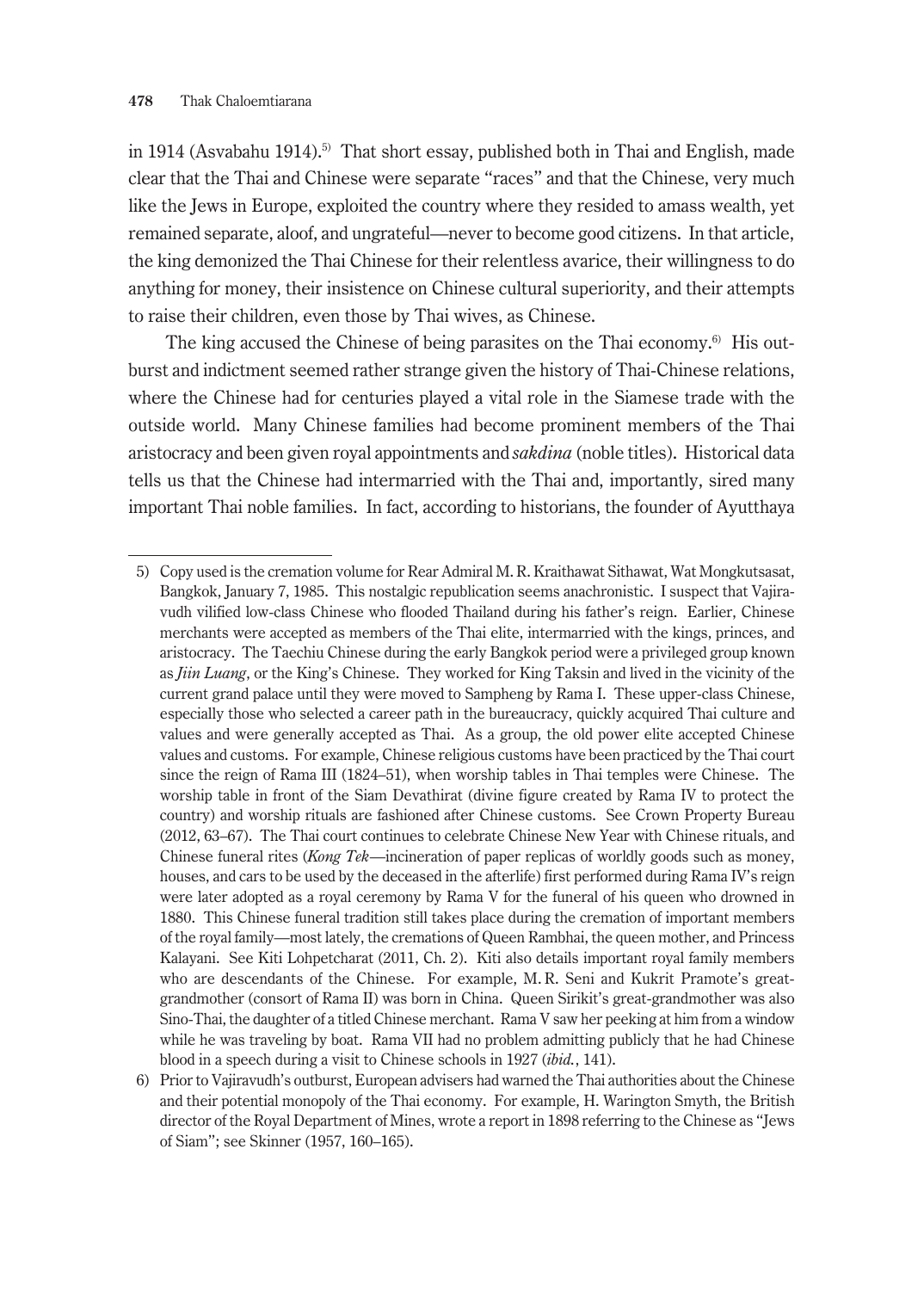was not a Thai but a successful Chinese merchant; the hero Taksin, who liberated Siam from Burma, had a Chinese father; and the mother of the founder of the present Chakkri dynasty was Chinese. Additionally, by the mid-1800s, most of the governors of the southern provinces, such as Ranong, Songkhla, Nakhon Sithammarat, Pattani, Trang, Phuket, and Chanthaburi, were Chinese merchants who had been given noble titles by the king.

From the Taksin to the early Bangkok period (up to Rama V), Siam maintained close trade relationships with China. The Thai kings represented themselves in documents using Chinese names beginning with Taksin's Chinese clan name, Tae, such as Tae Jiew, Tae Hua, Tae Hok, Tae Huk, Tae Meng, and Tae Jia (Phimpraphai 2001, 190). Trade and foreign relations before the administrative reforms of Rama V were split between two senior titled bureaucrats who were in charge of the Port Authority. The official responsible for dealing with traders from the East was typically the richest Chinese merchant, who held the title "Phraya Chodukratchasetthi." Many were tax farmers and the founders of some of the best-known families in Thailand today, to wit, Krairerk, Chotikapukkana, Chotiksawat, and Laohasetthi.<sup>7</sup> The daughters of senior Chinese officials were also taken as concubines by Thai kings to sire princes and princesses with family ties to the Chinese. For example, M. R. Kukrit Pramote, the famous author, critic, newspaperman, and one-time prime minister, publicly acknowledged that his grandmother was Chinese, and while he was alive, he never failed to conduct rituals during important Chinese holy days.

One of the tasks of this essay is to assess whether the king's demonization resulted in severe discrimination or lasting demonization of the Sino-Thai, especially in Thai literary texts. Prior to the publication of *Jews of the Orient*, the Thai monarchy was not antagonistic towards the local Chinese. Vajiravudh's own father, King Chulalongkorn, emphasized in numerous speeches that the Thai and Chinese were like close relatives. In fact, several of his concubines were Chinese. Under Chulalongkorn, the Thai state had maintained an open immigration policy to attract more Chinese labor. And instead of corvee labor, the Chinese paid a very low triennial head tax to the Crown. This goodwill towards the immigrant Chinese was echoed in a speech by King Vajiravudh himself during the cremation rites for his father in December 1910. The king said:

<sup>7)</sup> Many of the richest Chinese families were founded by tax farmers and merchants engaged in the junk trade with China. They made money by winning bids to collect taxes for the Thai king from people and businesses. They were also allowed to operate gambling dens and lotteries, to produce and sell liquor, and to buy and sell opium. For details on tax farming, see Suehiro (1989, 72–83) and Skinner (1957, 118–125).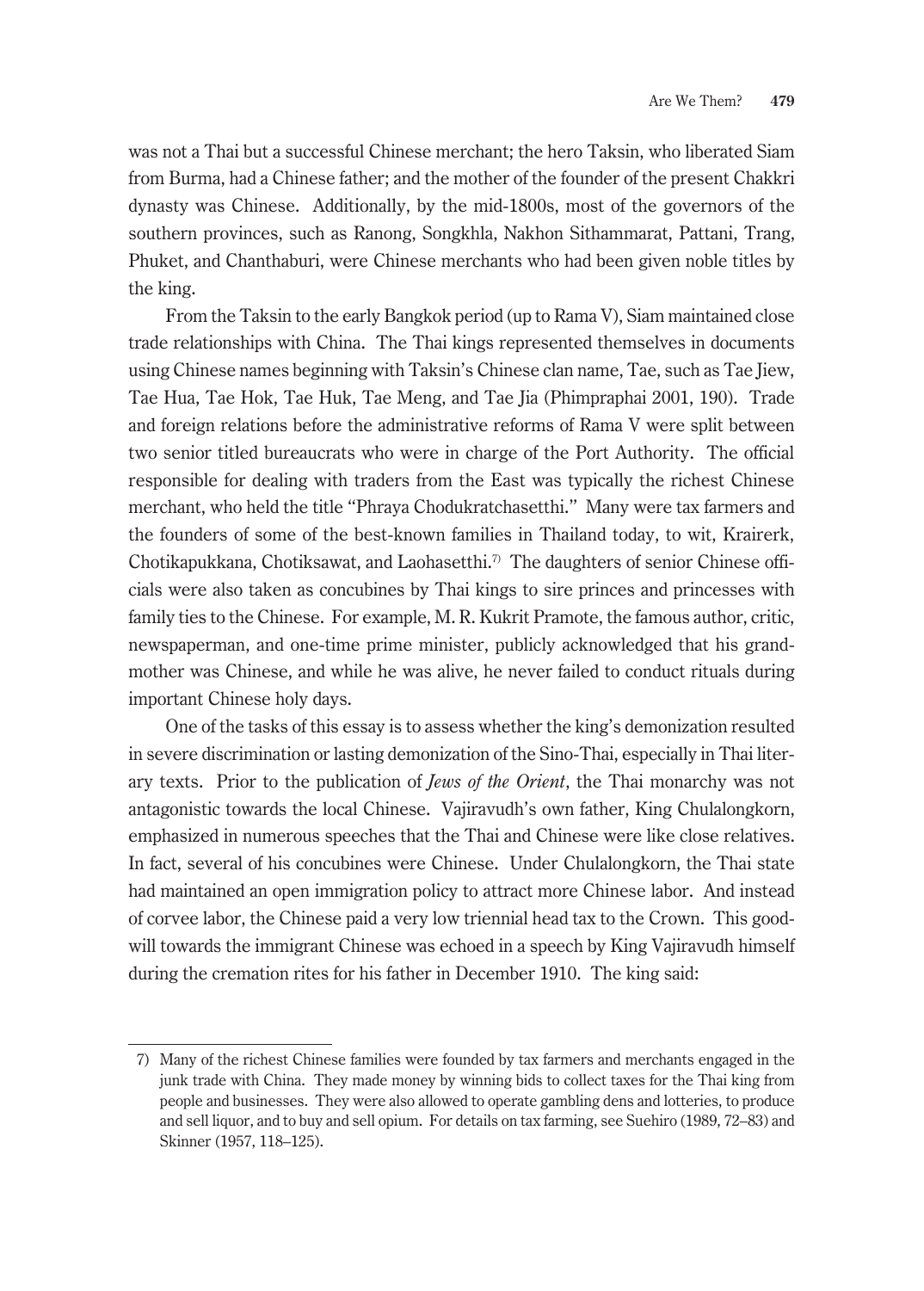The Chinese people and our own people have long been of one heart; the Chinese have acted like people of the same race as our people from ancient times to the present day. I am resolved, therefore, always to assist and protect all the Chinese who come to live in this country. (Vella 1978, 191)

A few years later, however, the policy of "protecting" the Chinese took a turn for the worse as the exigencies of world politics and new fears of rising republicanism became acute. To strengthen the position of the monarchy, Vajiravudh instituted a nationalistic campaign as a strategy to galvanize the people of Siam to resist the spread of republican ideology, the handmaiden of incipient Han Chinese nationalism. The demise of the Manchu dynasty in China in 1911 to a republican Kuomintang made Vajiravudh worry that the security of his own position as absolute monarch was in jeopardy. He also resented Sun Yat-sen's visit to Thailand to raise money from the local Chinese.8)

Two other local incidents may have also contributed to the king's ire. The first was the three-day strike of June 1910, just before the death of King Chulalongkorn and a few months before the coronation of Vajiravudh. Chinese workers went on a general strike to protest the increase in the head tax to match the amount levied against the general population following the abolition of corvee labor. The strike paralyzed Bangkok, a palpable indication of the potential power of the local Chinese. The second event was an attempted coup by young military officers in 1912. Among its leaders, several were Sino-Thai officers who protested the unfair increase of the Chinese annual head tax and the privileging of the Wild Tigers Corps over the regular army, and advocated the need for political freedom and the rejection of one-man rule.<sup>9)</sup> The Thai monarch undoubtedly viewed these developments with alarm. To shore up his position, and influenced by his educational experience in England, Vajiravudh coined and promoted the concept "Nation, Religion, and King" as the main pillars of Thai nationalism. European anti-Semitism and the Anglophone "God, King, and Country" seemed to have inspired Vajiravudh's Thai nationalism. In this official nationalism, a good Thai is one who loves the nation, is a good

<sup>8)</sup> Rising Han Chinese nationalism and Sun Yat-sen's promotion of republican political ideology greatly alarmed the Thai monarchy. Sun Yat-sen visited Bangkok in 1908 and on three other occasions to recruit followers. He believed that the overseas Chinese would be the "mother of the revolution" and the vanguard of modernization. Another leading nationalist, Kang Youwei, was appalled by the rate of assimilation of the Chinese into their host countries. The Chinese paper *Chinosayamwarasap* also appeared in 1907, and its editor openly debated Vajiravudh on sensitive subjects such as the loyalty of the Chinese. See Phenphisut Intharaphirom (2004). These factors may have led to the establishment of Chinese schools in Thailand. By the time Vajiravudh became king, four Chinese language schools, a Chinese library, and a lecture hall were already established. See Wassana Wongsurawat (2008, 164–165).

<sup>9)</sup> An excellent study of the 1912 coup is Atcharaporn Komutphisamai (1997).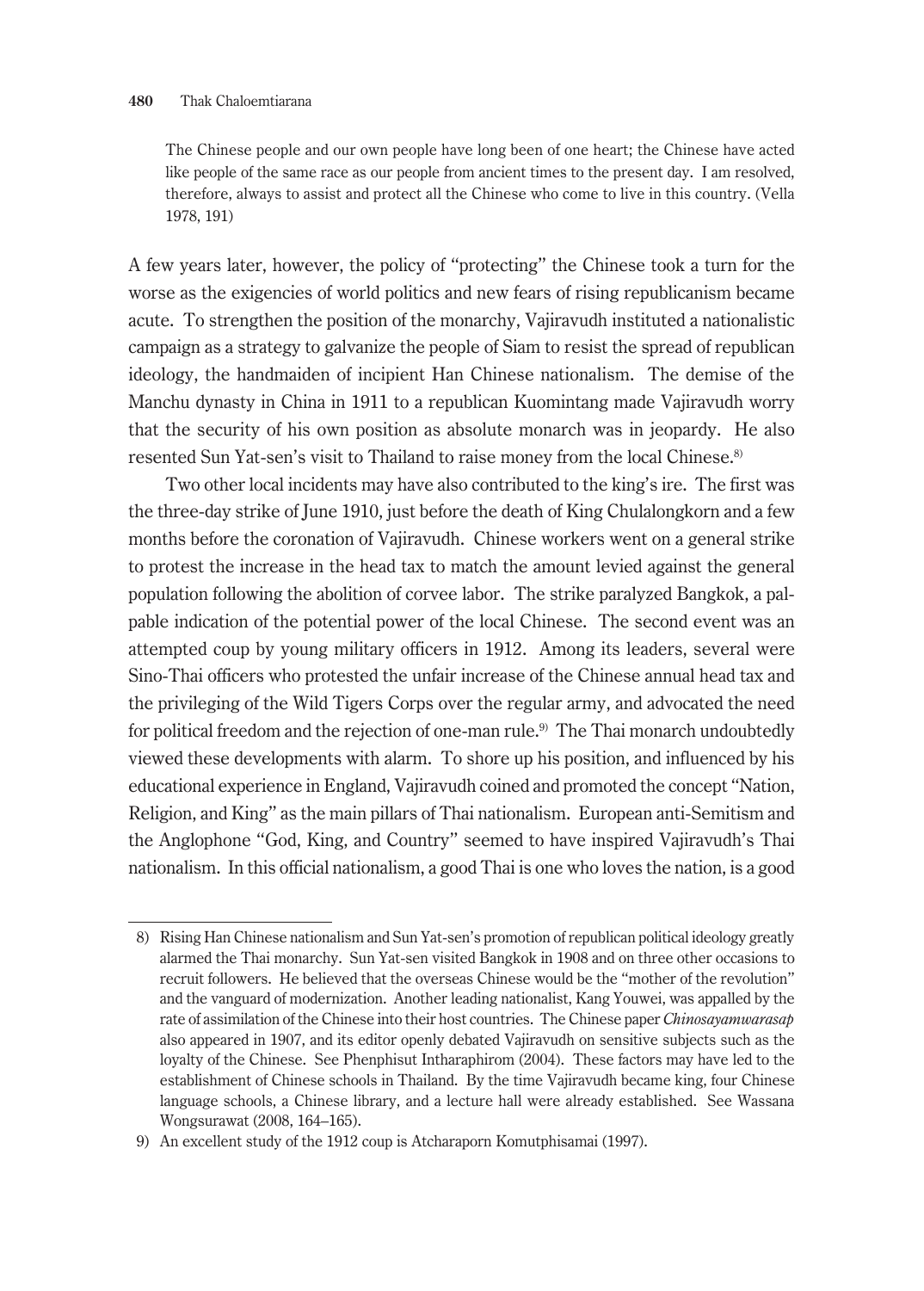Buddhist, and loves the king.

Vajiravudh's articulation of official Thai nationalism contrasted the Thai people/race against a selected Internal Other, namely, the Chinese. In short, the Thai were defined by who they were not, that is, they were *not* like the Chinese. It should be kept in mind that Vajiravudh only targeted the recent arrivals from China who were mostly poor laborers from rural villages, ignoring the Chinese who had been absorbed into the bureaucracy and old merchant families that had close business and personal ties to the monarchy. Thus, the official construction of the Chinese Other in Vajiravudh's nationalism defined the Chinese as poor and desolate peasants who had come to Thailand with just "a straw mat and a pillow (*sua pheun mon bai*)" to "seek the protection of the king's righteous generosity (*pheung phraboromaphothisomphan*)."

Although Vajiravudh racialized the concept of the Thai nation, he only targeted the Chinese, ignoring the other races within Siam. It is a known fact that Siam was not populated by only Thai people, but by Malays, Lao, Mon, Shan, Yuan, Indians, Europeans, and many others. But these other races seemed harmless to the Thai state. The Chinese, on the other hand, represented an imminent threat because of their growing numbers, especially in urban centers, their control of business and rising wealth, and their propagation of subversive ideologies arising from China itself.

The nationalism initiated by Vajiravudh, and later to be enhanced by the Phibun regime in the late 1930s and early 1940s, facilitated or forced the assimilation of the Chinese into Thai society. The decree of 1913 urging the Thai to adopt family names (in contrast to Chinese clan names) spilled over into the local Chinese population because some also adopted Thai surnames. In that same year, the nationality law was ameliorated to allow local-born Chinese to have Thai nationality. Paradoxically, the raising of the head tax to the level of all other citizens took away the distinction between the Chinese and the Thai, and the fall of the Manchu dynasty also led to the shearing off of Chinese pigtails to allow Chinese men to look similar to Thai men. By the 1920s, city dwellers found Western clothing and haircuts and women's hairstyles fashionable. These new developments, among others, in effect made differentiating the Chinese from the Thai more difficult.

Assimilation was intensified during the Phibun regime's nationalistic campaign from 1939 to 1942. Sino-Thai serving in the bureaucracy and the military were urged to discard their Chinese surnames and to replace them with invented Thai ones (Vella 1978, 128– 136).10) In addition, new laws that required all private schools to register with the government placed Chinese schools under the control of the state. All schools were also

<sup>10)</sup> For the development of hypernationalism, see Scot Barme (1993, Ch. 6).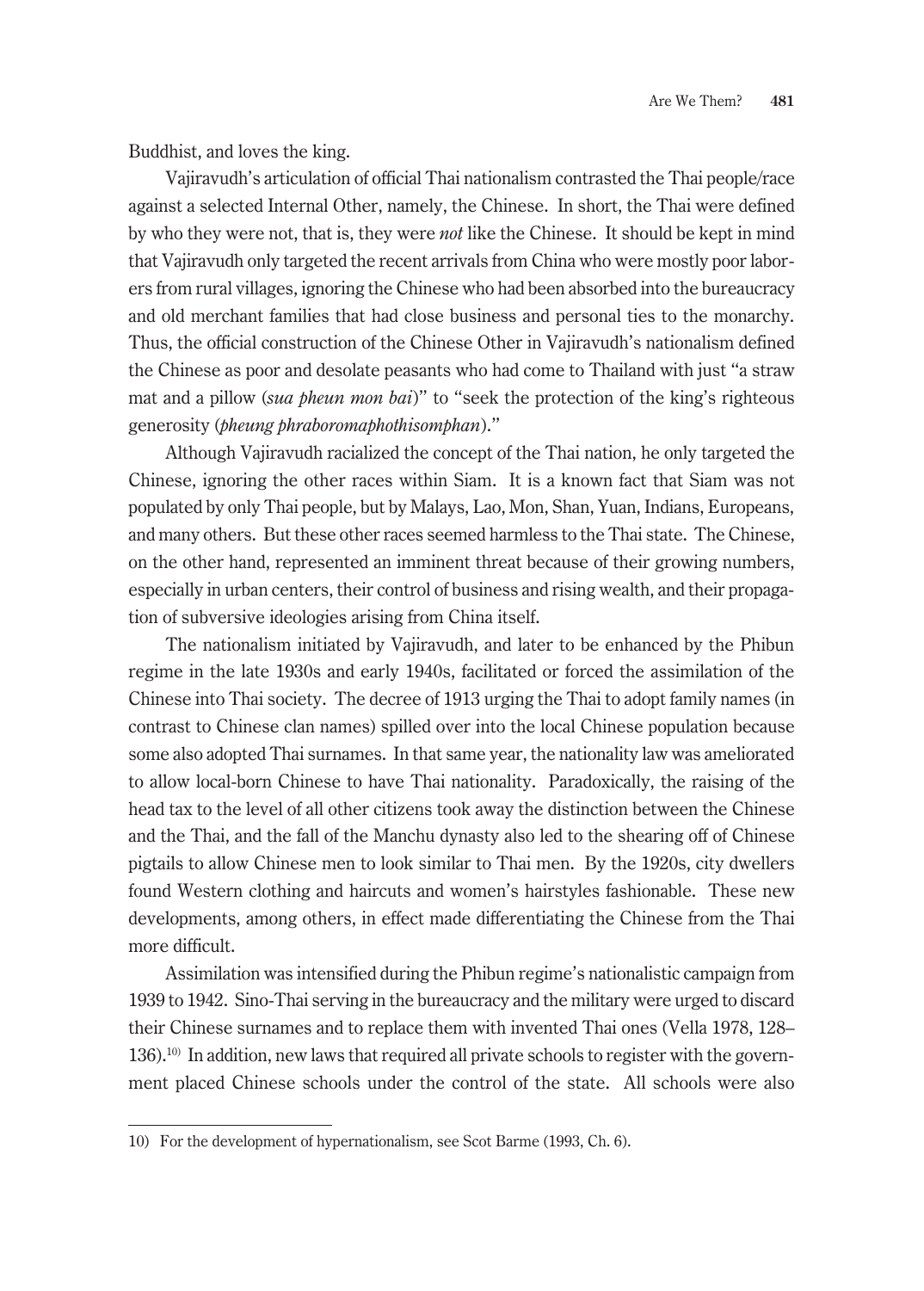required to teach the Thai language (reducing Chinese language instruction to one hour each day) as well as history, geography, and culture (leaving no time for Chinese subjects). In 1939, Phibun closed Chinese schools but at the same time made naturalization even easier for the Chinese. That same year, Chinese papers were banned, so news about China was filtered through the Thai language press.

By the end of World War II, Chinese language schools were weakened, harassed, and demoralized. Eventually, Chinese education in Thailand ended, and the Sino-Thai lost the ability to read, write, and speak Chinese. This meant that they were cut off from their own culture and could only learn about it through the Thai language. By 1949, immigration of Chinese into Thailand was limited to only 200 per annum, further cutting off the supply of new Chinese to help sustain Chinese culture and language. In addition, the separate dialect groups, whose members do not necessarily speak Mandarin as a lingua franca, were soon using the Thai language to converse, which indirectly forged new common grounds based on a newly shared language. Therefore, those who remained in Thailand attended Thai schools, took on Thai names, were exposed more to Thai culture and less to Chinese culture, found jobs in the bureaucracy and the military, and diversified traditional employment in the family business into new fields.<sup>11)</sup> In short, Vajiravudh's railing against the Chinese did not result in a purge or genocide (as suffered by the Jews in Europe) but led to political policies that began the process of forcing the Chinese to assimilate into Thai society.

Now I shall turn to discuss whether sentiments expressed in *Jews of the Orient* affected or infected how the Chinese were represented in Thai literature and other selected texts that followed. By reviewing textual representations of the Chinese by Thai and Sino-Thai authors, I will demonstrate how the Thai and the Sino-Thai negotiate identity issues, and how this process not only destabilized Chinese identity but also Thai identity in twentieth-century Thailand.

# **Early Thai Prose Fiction, Literary Texts, and the Sino-Thai (1900–World War II)**

The introduction of prose fiction to Thailand occurred in the early twentieth century. Students sent to Europe to study were exposed to the novel and to short stories that were different from traditional Thai literature, which relied heavily on formulaic plots and magical characters but lacked realism. The first novel to be published in the Thai

<sup>11)</sup> For details, see Wassana (2008).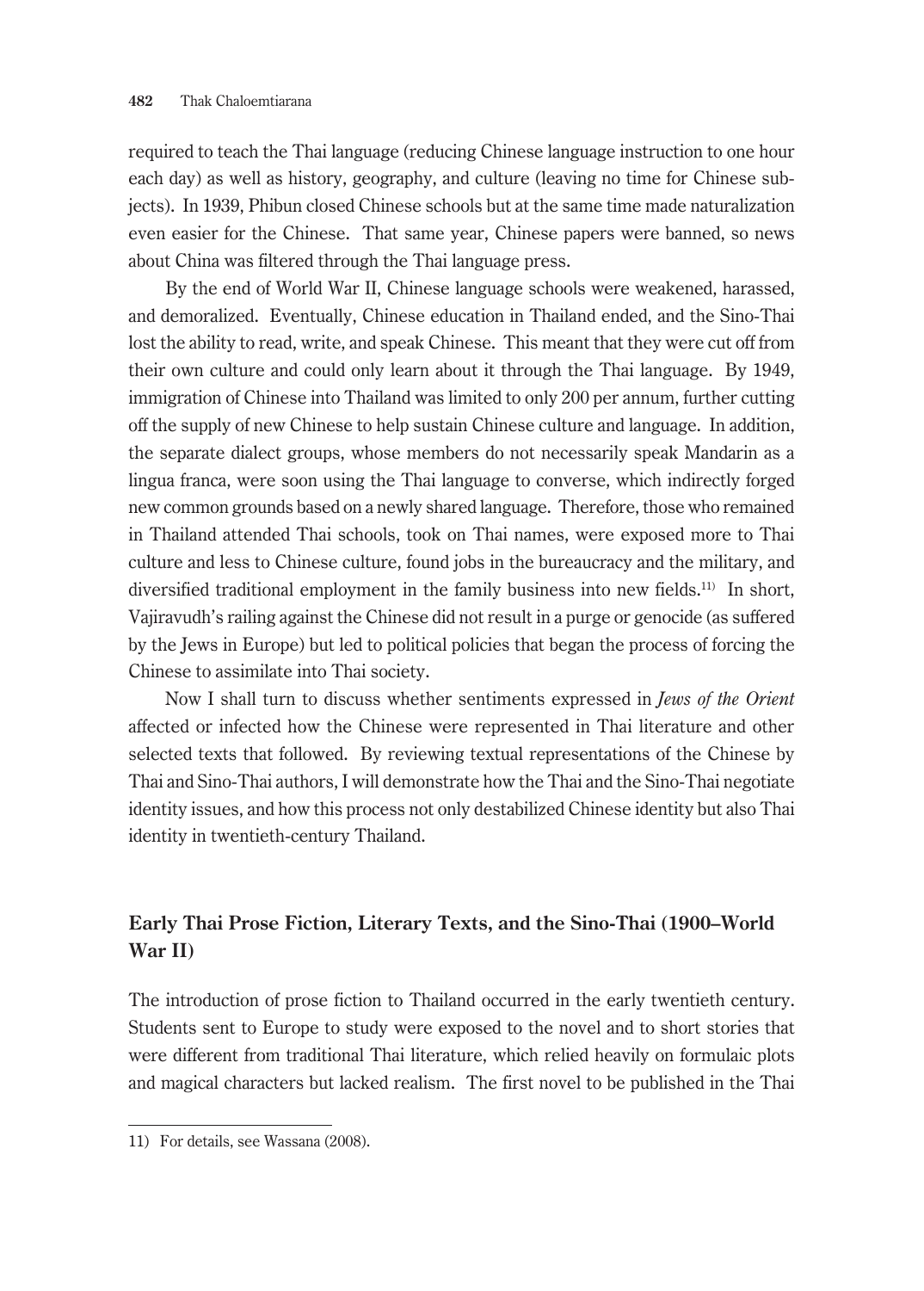language appeared in 1902. It was a translation of Marie Corelli's *Vendetta*. 12) Thirteen years later, a novel written by a Thai author appeared in 1915. It was a parody of *Vendetta*, using the title *Khwam mai phayabat* (Non-vendetta).<sup>13)</sup> This first Thai novel appeared the year after King Vajiravudh's *Jews of the Orient*, but the Chinese were not featured in the novel even though it was about the modern tastes of the middle class in Bangkok. Other early novels—including the three published in 1929 that Thai literary critics have canonized as the first real Thai novels, namely, *Luk phuchai* (The real man), *Lakhon haeng chiwit* (Circus of life), and *Sattru khong jao lon* (Her enemy)—also failed to mention tensions between the Thai and the local Chinese (Thak, 2009b). Thus, it appears that King Vajiravudh's complaint against the local Chinese was not a major social issue among early literary authors.

Interestingly, a few years after penning *Jews of the Orient*, Vajiravudh composed and published a collection of letters written by a young man returning to Thailand from England. The letters appeared around 1917 under the title *Huajai chainum* (A young man's heart) in the *Dusit Samit* magazine, edited by the king himself. The letters are between two friends, Praphan (Author—which suggests a reference to Vajiravudh, who is known as the "Great Writer") and Prasert (Noble—which refers to the ideal of the noble Thai), with only Praphan's letters appearing in print. Because only Praphan's thoughts are revealed to the readers, *Huajai chainum* could be interpreted as Vajiravudh speaking his mind—a soliloquy of sorts—about what kind of person he thinks the good Chinese should be.

In the first letter, Praphan tells his friend how he misses England, his English girlfriend, and life in civilized Europe. He is compelled to return home because of his love for Thailand and the Thai people. His second letter is written from Singapore. He complains that he has been refused a room at the hotel because of his looks. It is only after he has pointed out to the clerk that he is Thai and not Chinese that he is given a room. Praphan tells his friend that the *Jek* are everywhere and are looked down upon by the English and Europeans. He confides that being in Singapore and getting used to the *Jek* again is good preparation for his reintroduction to Siam. It is only when he complains that his own father has refused to give up the ways of the Chinese that we learn that Praphan is also a *Jek* or *luk Jek* (child of the *Jek*). In subsequent letters, Praphan tells his friend about the Chinese girl his parents have picked for him. Fortunately, she marries someone else, a Thai who holds the bureaucratic title "Luang." Praphan eventually mar-

<sup>12)</sup> The standard texts for the genesis of the Thai novel are Suphanni Warathorn (1976) and Wibha Senanan (1975).

<sup>13)</sup> Misunderstandings about the novel as fiction and not reality stunted the growth of this form of writing. See Thak Chaloemtiarana (2009a, n29).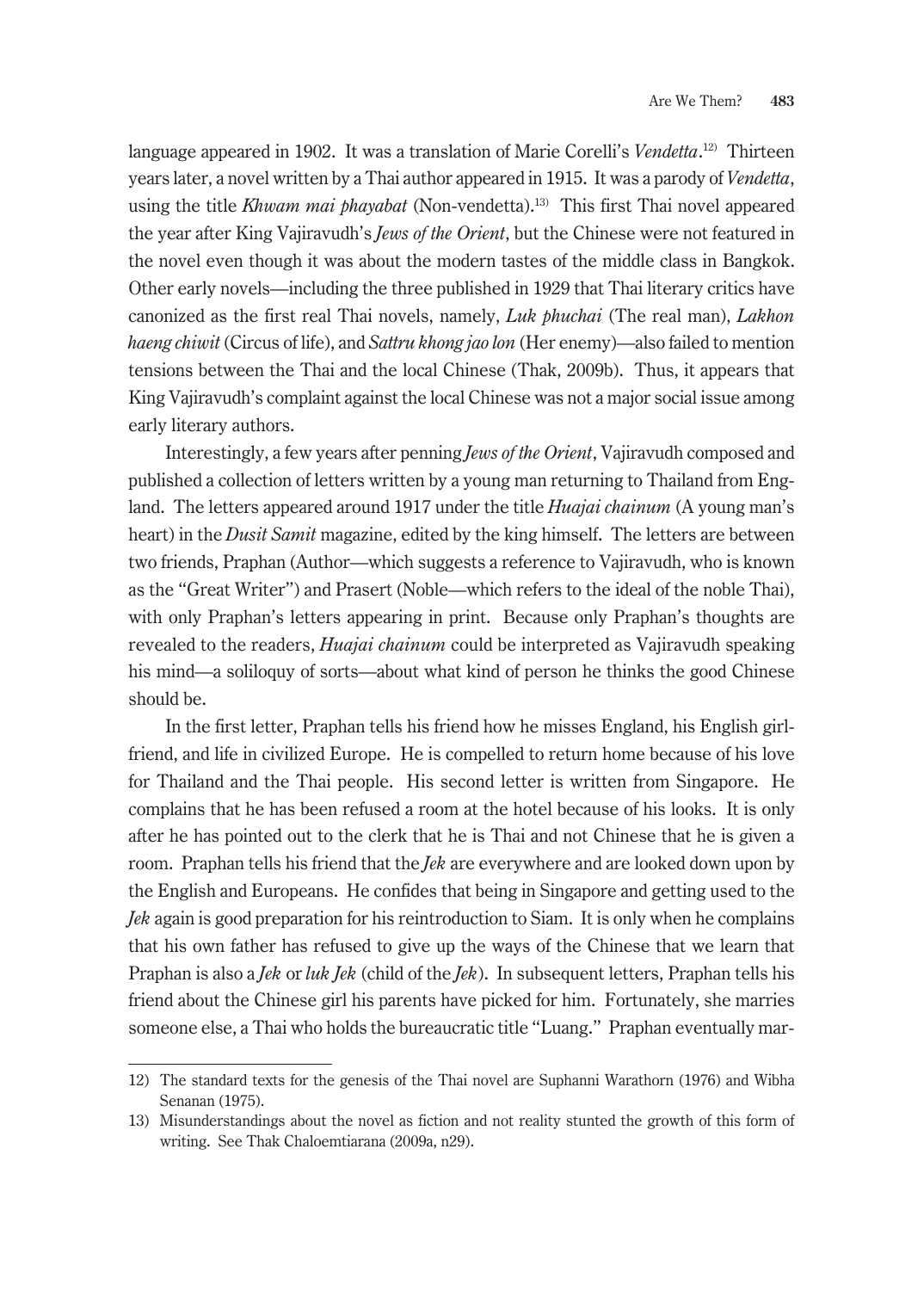ries an upper-class Thai woman but soon after she runs off with another man. Praphan wants badly to become a *kharatchakan* (civil servant/servant of the king) and is eventually accepted into the Thai titled bureaucracy. He is also allowed to join the king's exclusive and controversial Wild Tigers Corps, a paramilitary group loyal only to the king (Ram Chitti [1917?]).

From what is said in the 18 published letters, we could easily surmise that even Vajiravudh himself, like most Thai of that period, still considered the Chinese and their descendants as different but yet an integral part of Thai society. Praphan himself denies his Chinese heritage by making sarcastic remarks about the *Jek* and by telling the hotel clerk in Singapore that he is Thai. By writing Praphan into the Thai bureaucracy and into the Wild Tigers Corps, Vajiravudh had no trouble accepting Praphan as Thai—a *Jek* who loved Siam, the Thai people, and the king. It appears that his demonization of the Chinese in his 1914 *Jews of the Orient* only singled out the "bad" Chinese who refused to become Thai, rejecting the Thai language, the culture, and service to the king.

Although we learn that Praphan is Sino-Thai and that his father is rich, we know little about him and his family. Praphan's background appears irrelevant and unimportant. It is as if he has vaulted from the condition of being part of a Chinese family to becoming Thai and being accepted as Thai.

Vajiravudh was not the only person to express anxiety about the ambiguous identity of the Thai and the Sino-Thai. Contemporary with the publication of *Huajai chainum*, another Thai author, Nai But, published the poem *Nirat chom Talat Sampheng* (A trip to Sampheng Market) ([1920s?]), describing what goes on in the Chinese district of Bangkok. Aside from his colorful description of the hustle and bustle of the place, he has written the following:

Small road is crowded by *Jek* (Chinese) and Thai, Unavoidably mingling, clashing with one another. *Jek* mix with Thai beyond recognition, Who is who? One can't help but wonder. Modern times deviantly mess up the place. *Jin* (Chinese) cut off their pigtails and become Thai undetectably. What an unconventional abnormality, People surprisingly reverse their ethnicity.<sup>14)</sup>

<sup>14)</sup> Translated and quoted in Supang Chantavanich (1997, 256). This poem is also found in Sujit Wongthes (2002, 263–296). Kasian Tejapira has also written about the slippery identification of who is Chinese and who is Thai just by looking at how the men wear their hair (1992).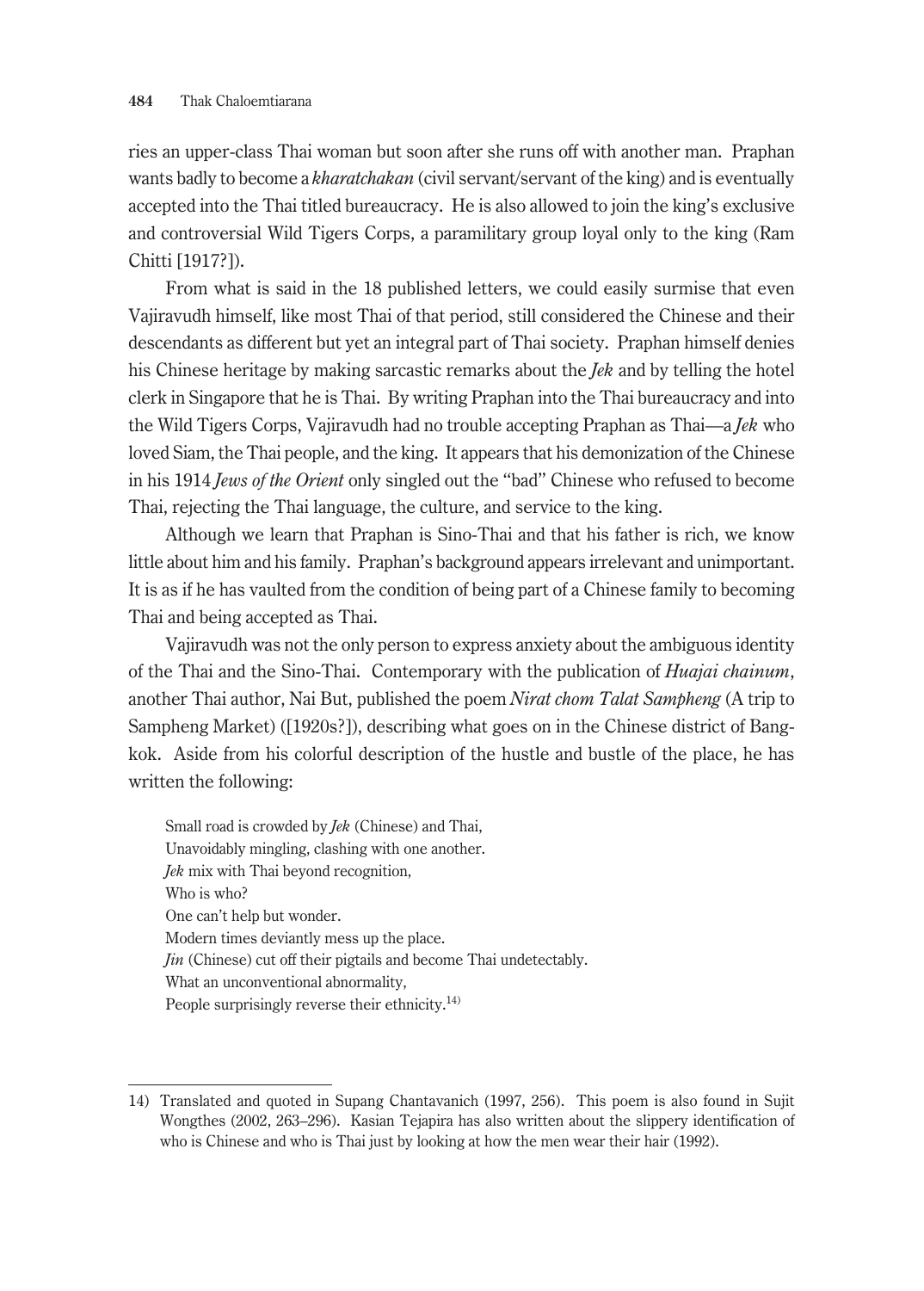Although written in 1957, another popular novel, Kulap Saipradit's *Lae pai khangna* (Gazing at the future), gives readers a sense of the changing values that undermined absolute monarchy in the late 1920s. In that novel, Kulap writes about social disparities present in an elite school in Bangkok, a school similar to the one that he had attended. Students in the school come from many backgrounds—the children of princes, scions of wealthy families, a few provincial students on scholarships, and even Sino-Thai students. The story is told from the viewpoint of Chantha, a poor provincial student who marvels at what he sees happening at his school. The two smartest students are an outspoken Thai student, Nithat, and a humble Sino-Thai student, Seng. Seng is liked and accepted by his classmates because he is generous with his time, helping to tutor those who need it. During an incident when a student with royal background boasts about the achievements of his ancestors, Nithat reminds his classmates that Thai history should also include peasants like the ancestors of Chantha and the Chinese like Seng. He says that Isan peasants and the Chinese also helped to free Siam from the Burmese (Siburapha [1957] 1974, 182–242). Kulap's Sino-Thai character is kind, smart, loyal, Christian, and broad-minded. I suspect that Kulap and other progressives like him saw the need to reconfigure Thai identity to include non-elites who have made major contributions to the Thai state. To them, Thai historiography should also make space for the Sino-Thai.15)

I shall turn next to a highly influential novel series in which one of its three main characters, and perhaps the most endearing, is a Sino-Thai by the name of Kim Nguan. P. Intharapalit's *Phon Nikon Kim Nguan* is a serial that first appeared in 1939 and ran continuously for over 30 years.

The series of comedic novels features the antics of three wealthy playboy adventurers. Not only are the stories funny and entertaining, they also highlight the important issues of the time. Taken together, the series provides a good historical record of what was happening in Siam from 1939 to 1968. Most Thai readers are familiar with *Phon Nikon Kim Nguan*. All in all, nearly 1,000 episodes were published (Wichitwong 2001–02,

<sup>15)</sup> Seng is also berated by the aristocratic headmaster when he catches Seng urinating against the school fence. Seng was tutoring another student and had no time to go to the toilet when the bell rang for the next class. After the headmaster learns the truth, he asks Seng to forgive him. Unfortunately, Seng has to leave school after his father dies. Even though he is accepted by his classmates, Seng still feels like an outsider. He tells Chantha that it is because his father is Chinese and not Thai, and that although his mother was born in Thailand, she is Sino-Thai. After leaving school, Seng becomes a journalist, perhaps an unusual profession for a Sino-Thai. Although written in 1953, Kukrit Pramote's *Sii phaendin* (Four reigns) makes the distinction between the good and bad Sino-Thai. Prem, who marries the heroine, Ploy, is the son of a rich Chinese. He becomes a bureaucrat and an officer in the Wild Tigers Corps, much the same as the good Chinese in Vajiravudh's *Huajai chainum*. Their daughter unfortunately marries a "bad Chinese" who does not treat his wife's family generously. See Saichon Satayanurak (2006, 170–172).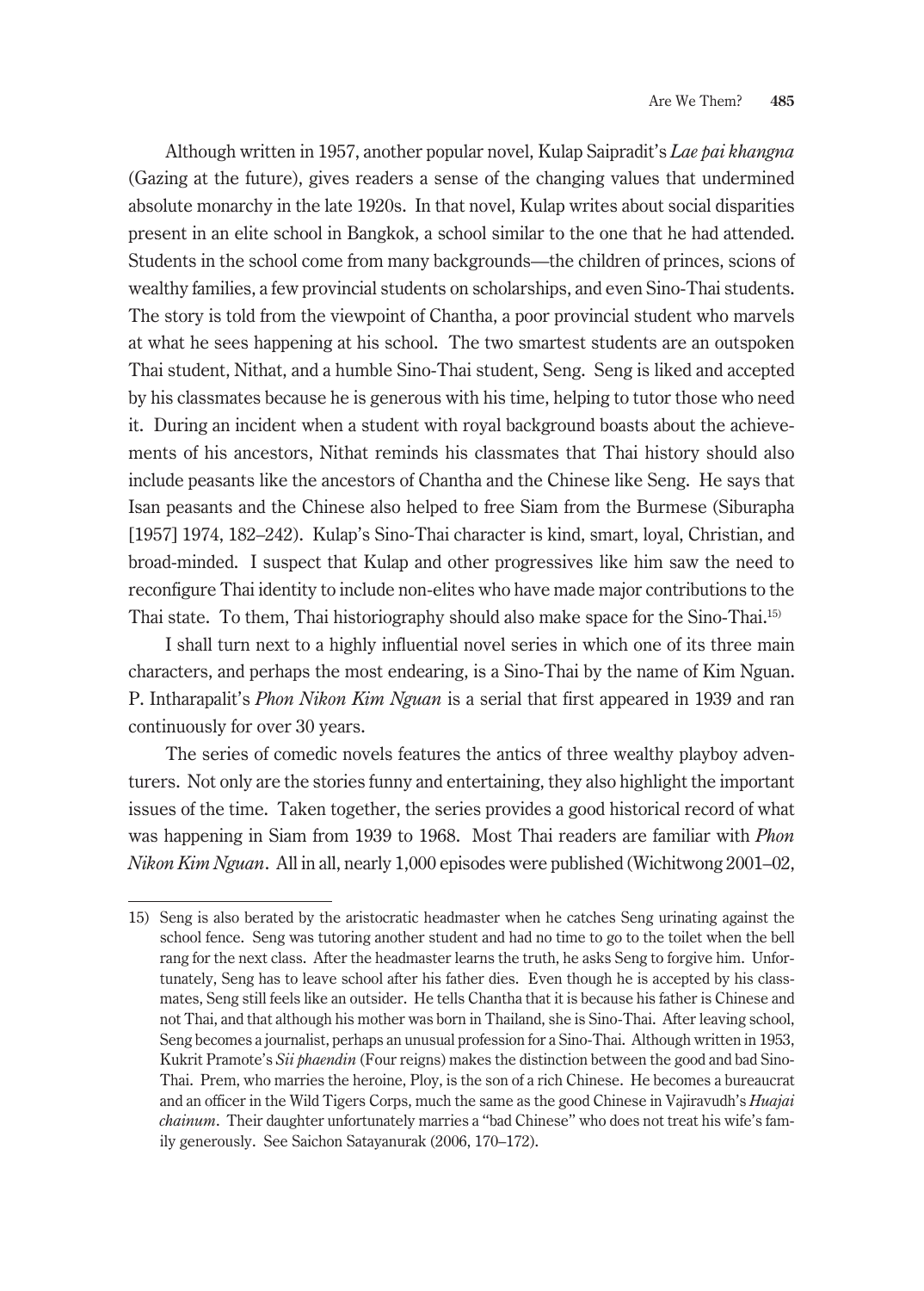Vol. 1, 49).<sup>16)</sup> Because examining all these episodes is beyond the scope of this essay, I will focus only on the significance of one of the main characters, namely, the rich Sino-Thai Kim Nguan.

Similar to Praphan in Vajiravudh's short story, we know very little about Kim Nguan's background or his family. We learn that he was born in Sampheng, the Chinese district in Bangkok, that his father is the billionaire Kim Bae, and that his grandfather is the rich businessman Kim Sai. And although his father and grandfather spoke Thai with a heavy Chinese accent, Kim Nguan is a native speaker of Thai who also knows Chinese because he studied at a local Chinese school before attending the prestigious Assumption College where instruction is in Thai. We also know that he has been sent abroad to observe how business is conducted before returning to become manager of his father's department store, aptly named Siwilai Phanich or Civilized Commerce (ref. Thongchai [2000]).

To stop readers from focusing too much attention on Kim Nguan's background (in fact, we never learn his Chinese family name), P. Intharapalit tells the reader that the billionaire Kim Bae passes away at the age of 80, soon after Kim Nguan's character is introduced. We know that his mother is Thai, but she and Kim Nguan's Thai relatives are never brought into the narrative. We know that Kim Nguan is a rich *Jek* who has inherited 10.5 million baht deposited in three different banks, another 60,000 baht buried in tin cans at home, 10 rice mills, 10 sawmills, 10 cargo ships, a bus company, and scores of rental properties. In fact, in the *Thayaat khun tia* (Father's offspring) episode, which appeared in December 1939, Kim Nguan's daily income from his business is more than 5,000 baht a day, in a time when servants made 10 baht a month.

Kim Nguan acknowledges his Chinese ethnicity, but he usually makes lighthearted jokes about his family. When two privileged Thai girls first meet Kim Nguan, they ask him who he is and what he does. Kim Nguan replies: "Who, me? I am *Jek*, a *luk Jiin* (child of the Chinese) born in Thailand. My mother is Thai, her sister is Thai, but my father's elder and younger brothers are *Jek*. But the Chinese and Thai are not that different; we are relatives."

In pushing further, the girls ask him about his profession (*ah cheep*). Kim Nguan

<sup>16)</sup> When the novel first appeared in 1939, demand was so high that 30,000 copies were printed, compared to about 2,000 copies for other publications. To illustrate the reach and popularity of *Phon Nikon Kim Nguan*, considering that 25 episodes were published in 1939, this would mean that about 750,000 copies of the novel were read that year alone. If we were to add up all the episodes in this long series, the number would be staggering. P. Intharapalit's father taught Thai in the military preparatory school. The author was also a classmate of Prince Chulachakrabongse and eventual Prime Minister Sarit Thanarat.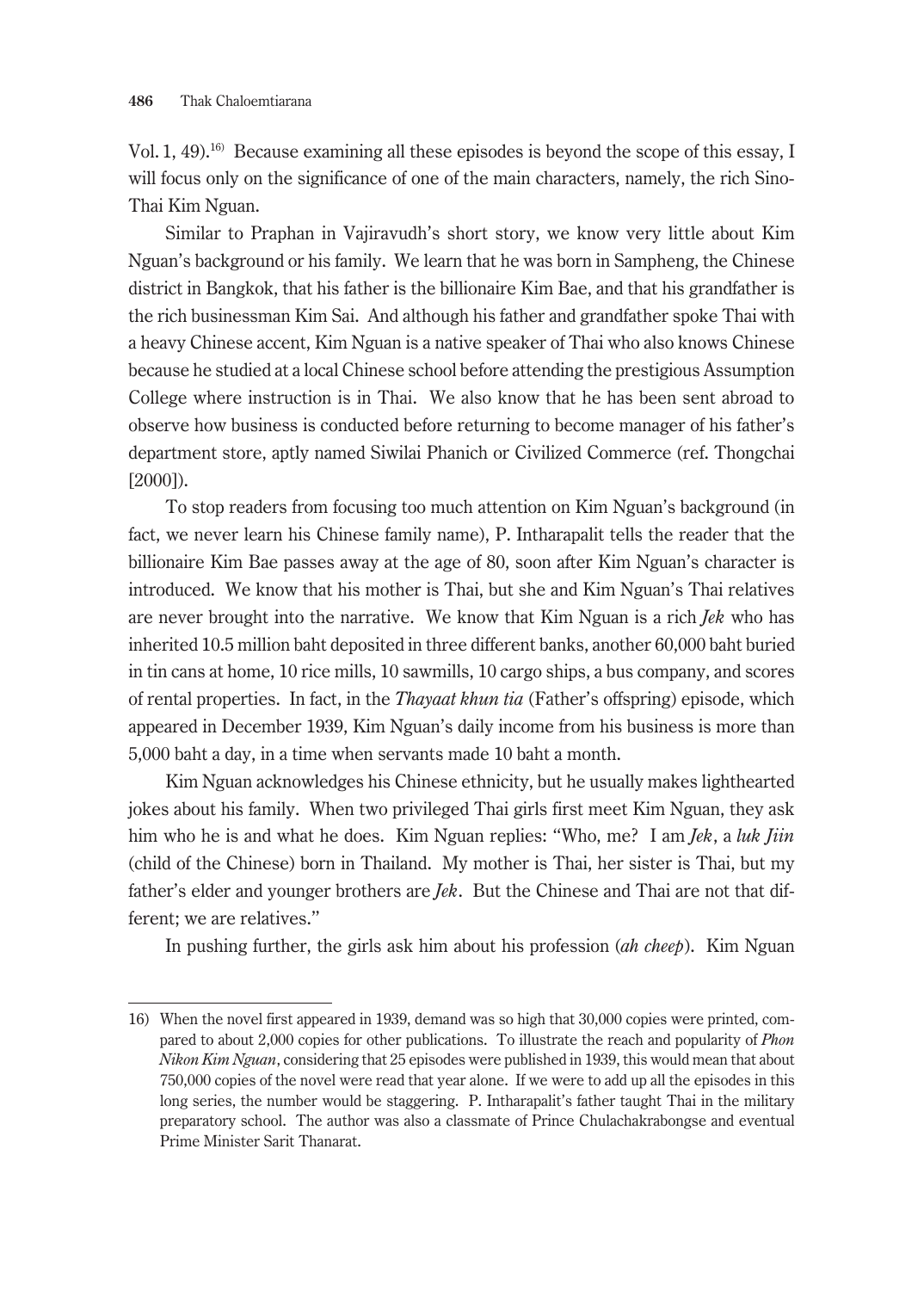deflects the question by choosing to interpret *ah cheep* as "Uncle Cheep" instead. He responds, "I do not have an uncle named Cheep (a Thai name), but I have one named Kim Lee (a Chinese name)."

Exasperated, the girls say that they already know he is *Jek* but want to know what he does for a living, which in Thai translates as "what do you cook to eat (*tham aray kin*)?" Kim Nguan replies that he does nothing because it is the duty of the cook (quoted in Wichitwong 2001–02, Vol. 1, 215; translation is mine). In his own mind, Kim Nguan is unequivocal about his own identity. In this case, he selects the bilateral kinship system of the Thai, siding with his Thai mother, and not the Chinese paternal kinship system on his father's side.

In the episode *Ratthaniyom* (State mandates)—which appeared in December 1940 and is set in the period when the Phibun government campaigned to promote nationalism in order to unify and galvanize the Thai people against foreign enemies—the lead characters decide to form a sympathetic Ratthaniyom Club in response to the government's call to resist foreign domination of the Thai economy. Thai citizens have been urged to fire foreign employees and hire Thai workers instead. Before agreeing to join this club, Kim Nguan asks for an exception. He says that there is only one Thai in his company, he himself, and all his workers are *tueng nang* (newly arrived Chinese). He says that if he fired them, then it would bankrupt his company. In describing the single Thai in his company, Kim Nguan uses the Chinese term for one person, *jek kai*, which suggests that he can claim Thai identity even if he still retains aspects of Chinese culture and language. His Thai companions and readers of that episode also understand the meaning of *jek kai*.

When P. Intharapalit introduces Kim Nguan, he does not have a family name. This situation changes during the Ratthaniyom period when all Thai people are urged to take on Thai family names. Thus, Kim Nguan becomes Kim Nguan Thaithae. The word *Thaithae* means authentic Thai. This wordplay has a deeper significance than just being funny. The construction of this new name once again destabilizes the notion of "Thainess" by allowing a person with a Chinese name the option of becoming an authentic Thai. To complicate matters, Kim Nguan switches names on several occasions. At one point, he goes by Sanguan Thaithiem instead of Kim Nguan Thaithae.

By proposing these two versions of the character's name, P. Intharapalit illustrates the complexities of identity construction, especially when it is applied to the *Jek*. The couplet Sanguan Thaithiem could be translated as "to keep safe the imitation Thai," or "to preserve the imitation Thai." The name uses all Thai words to proclaim that the person is a fake Thai. On the other hand, Kim Nguan Thaithae combines his given Chinese name with a Thai family name which declares that he is *Thaithae* or an authentic Thai. In this case, Kim Nguan defiantly claims that the *Jek* is also an authentic Thai. Who,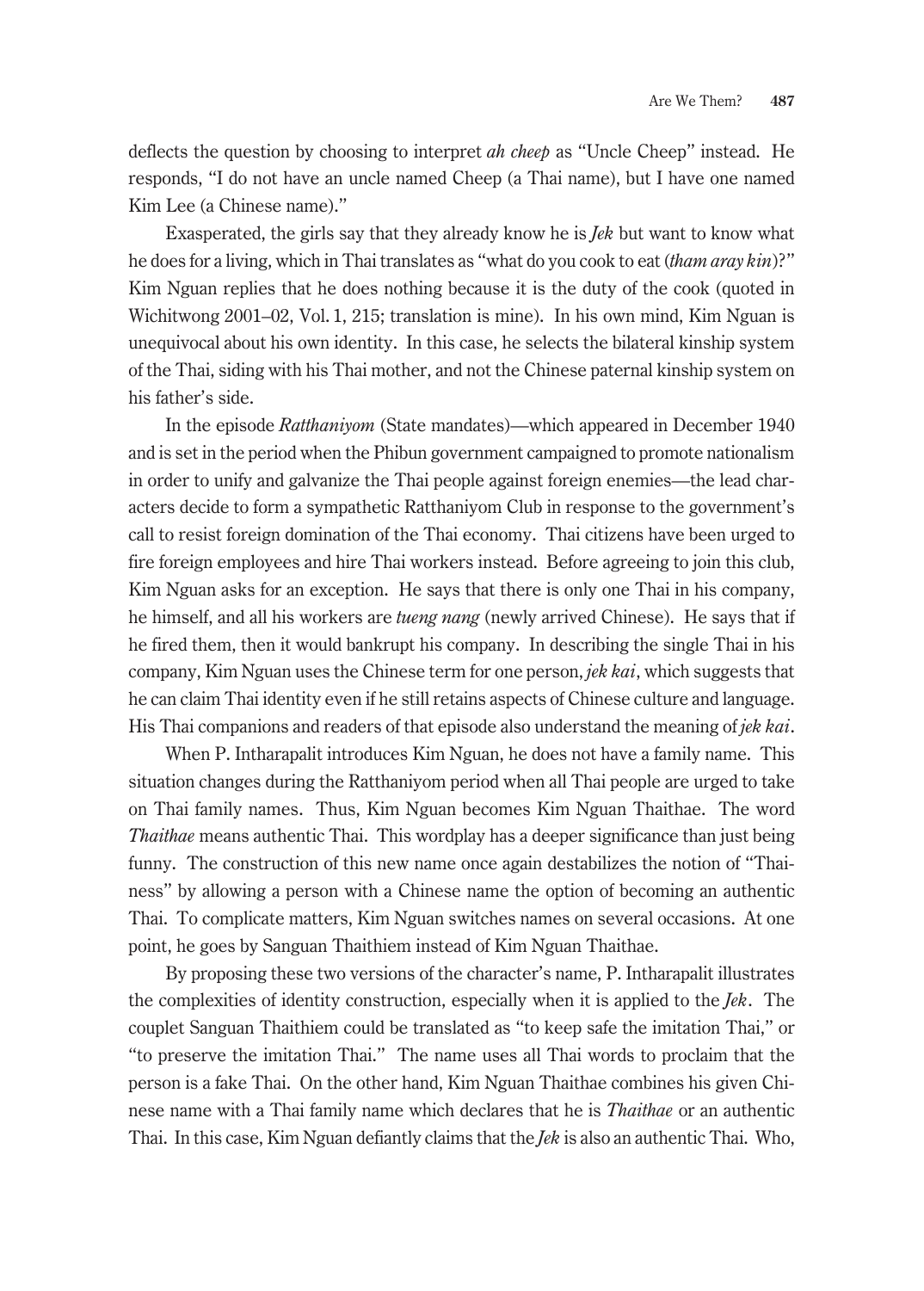one may ask, is more trustworthy in these two cases?17) Interestingly, the cartoon drawings on the cover of the novels always show Kim Nguan wearing dark glasses. We could think of this as a way to hide his "Chinese" facial features, especially his eyes, so he could look "Thai," or metaphorically, he was a Chinese looking at the world through "Thaitinted" glasses.

Kasian Tejapira, one of Thailand's leading scholars on the Sino-Thai, has also written about Kim Nguan's ethnicity and his business background. He analyzes the episode where Kim Nguan attempts to sell his autobiography, *Kerd Sampheng* (Born in Sampheng). Kim Nguan is convinced that because he is revealing secrets to his success, his autobiography will become a sure best-seller. The elaborate and beautifully printed book is to be priced at 20 baht a copy with a targeted sales figure of at least 50,000 copies. But unlike the market today where Chinese and Sino-Thai business manuals sell easily, no one back then seems interested in the autobiography. The few who buy the book curse the author and return their purchases. To sell his books, Kim Nguan resorts to inserting a 100-baht note into each copy, which still costs only 20 baht. This marketing scheme allows him to sell all the books, but at a huge loss.

Although it is unclear when this episode was written, it was probably in 1950, the same year that Prince Chulachakrabongse published *Kerd Wang Parut* (Born in Parut Palace) (1958), chronicling his life as a young boy growing up in the palace of his grandmother, the dowager queen. Perhaps P. Intharapalit was poking fun at his former military preparatory school classmate. *Born in Sampheng* makes the statement that a Sino-Thai born in Chinatown should be considered Thai if Prince Chulachakrabongse, whose mother is Russian, can be considered a Thai prince (Kasian 1994, 69).

P. Intharapalit has also made Kim Nguan more nationalistic than even his two Thai buddies. Kim Nguan is always the first to show vehement anger towards the enemies of Thailand, especially the French, who had forced King Chulalongkorn to cede territories east of the Mekong to France in 1893. When the Siamese-Franco war in Indochina breaks out during World War II, Kim Nguan and his two Thai buddies immediately volunteer to fight the French. They enlist in the army as foot soldiers and later as fighter pilots. The three friends also receive battlefield commissions, and by the end of the Indochina con-

<sup>17)</sup> Kasian's interpretation of the naming issue is slightly different from mine. He asserts that the name Sanguan Thaithiem says this person is a phony and deceitful. Kim Nguan Thaithae, on the other hand, suggests that Kim Nguan feels a sense of guilt that he was not born a full Thai and has an inferiority complex. Kasian also critiques the misrepresentation of Chinese names by P. Intharapalit, which shows that the Thai author is unfamiliar with Chinese culture. Kasian points out that sharing the first part of a Chinese name such as Kim can only apply to those of the same generation. Therefore, Kim Bae's son cannot be named Kim Nguan, nor could Kim Sai's son be named Kim Bae (1994, 65–75).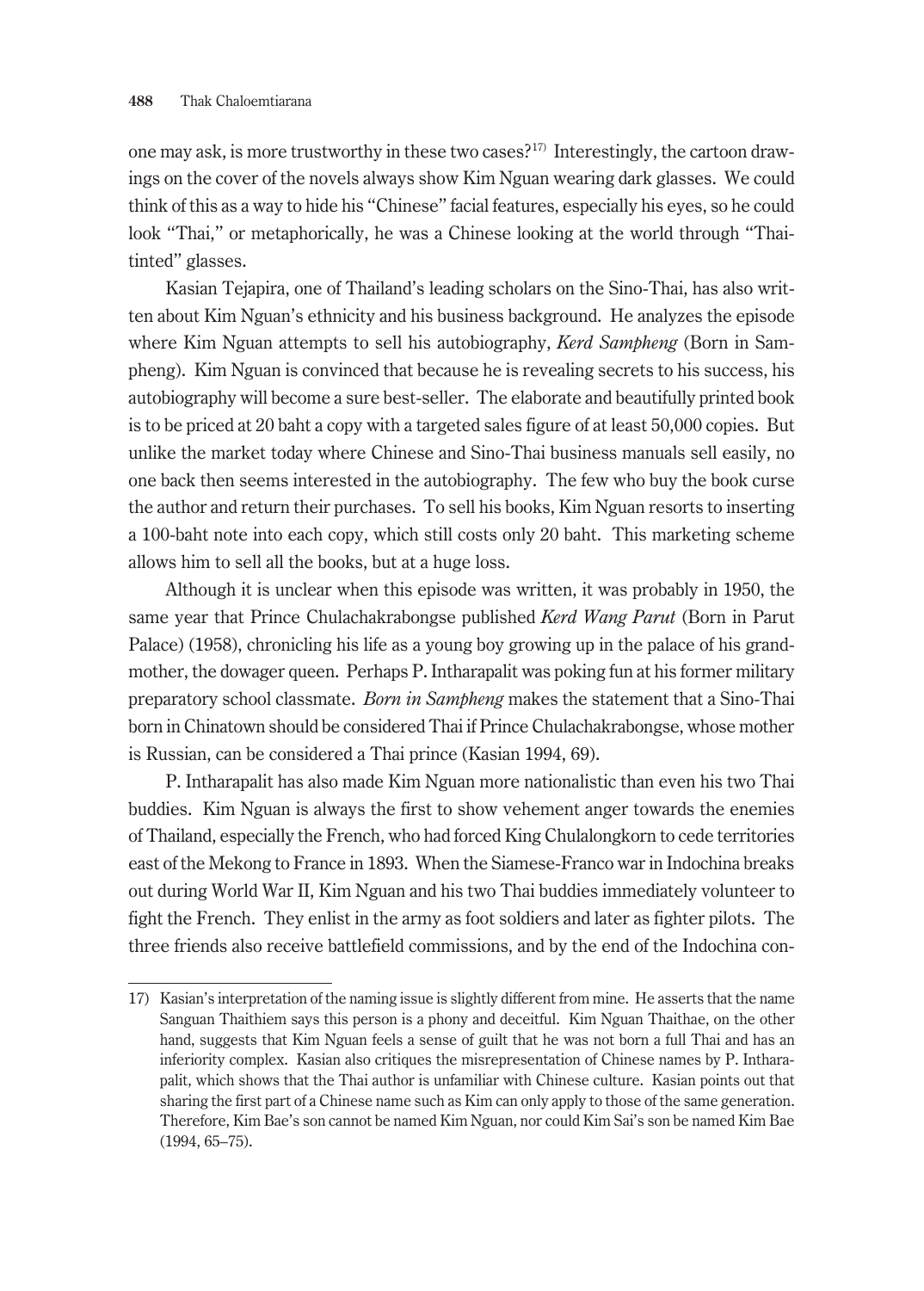flict, Kim Nguan rises to the rank of lieutenant general. In sum, P. Intharapalit wanted to show that in spite of his given name, Kim Nguan is indeed Thai, and that the Sino-Thai have reason to act more Thai than even the Thai and, as a corollary, could be trusted and promoted to senior military positions.

It is during Phibun's ultra-nationalistic campaign (1939–42) that the Chinese came under great pressure to assimilate. His economic nationalism also deprived the Chinese of participation in several business areas such as petroleum products, taxi driving, and trade in bird's nests. Many Sino-Thai also joined the Seri Thai movement as nationalists. An example is Puey Ungphakorn, later to become governor of the Bank of Thailand and rector of Thammasat University. Puey experienced discrimination at school because both parents were Chinese and he had a Chinese name. He said that if the Thai could understand that the Sino-Thai had to face pressure from both the Chinese and Thai communities, they would be more accepting of the plight of the Sino-Thai. But his mother always told him that he was born in Thailand, is Thai, and must be loyal to Thailand (1973, 7-8).<sup>18)</sup>

The next novel that I will examine is *Lep khrut* (The garuda's talons), written during the early Cold War years.

### **The External Chinese Other:** *Lep Khrut* **(The Garuda's Talons), 1956**

The mid-1950s to the mid-1960s was a turbulent time for Southeast Asia. France was fighting a losing war in Vietnam, Indonesia was facing internal political problems, the Hukbalahap rebellion was still unsettled in the Philippines, and Malaya was reeling from the struggle for independence. Coming off its participation in the Korean War, the Thai

<sup>18)</sup> Many of the most ardent anti-Chinese officials in the 1930s and 1940s who pushed for more Thai control of the economy were themselves Sino-Thai—Luang Pradit Manutham and Luang Wichit Wathakarn, for example. It should be pointed out here that most local-born Chinese had been assimilated into Thai society by the 1940s. Many joined government service and were given Thai noble titles, which made them part of the elite. Other local Chinese who were in the private sector soon realized that their future was primarily in Thailand and, therefore, to attain more prestige, status, and power, they had no choice but to identify with the Thai elite, many of whom were Sino-Thai. This identification with the ruling elite may also explain why most Sino-Thai businessmen are ardent royalists, who rely on the monarchy to give them the stamp of elite status through large and frequent personal donations to the king's charitable projects. In return, the monarch gives the Sino-Thai prestige by sponsoring the weddings of their children, and by sponsoring or presiding over the funerals of prominent Sino-Thai businessmen. To be cremated by a flame that comes from the palace is highly prestigious. It is only reserved for high officials and those who have been benefactors to the country. The rich Sino-Thai have been beneficiaries of such a royal boon.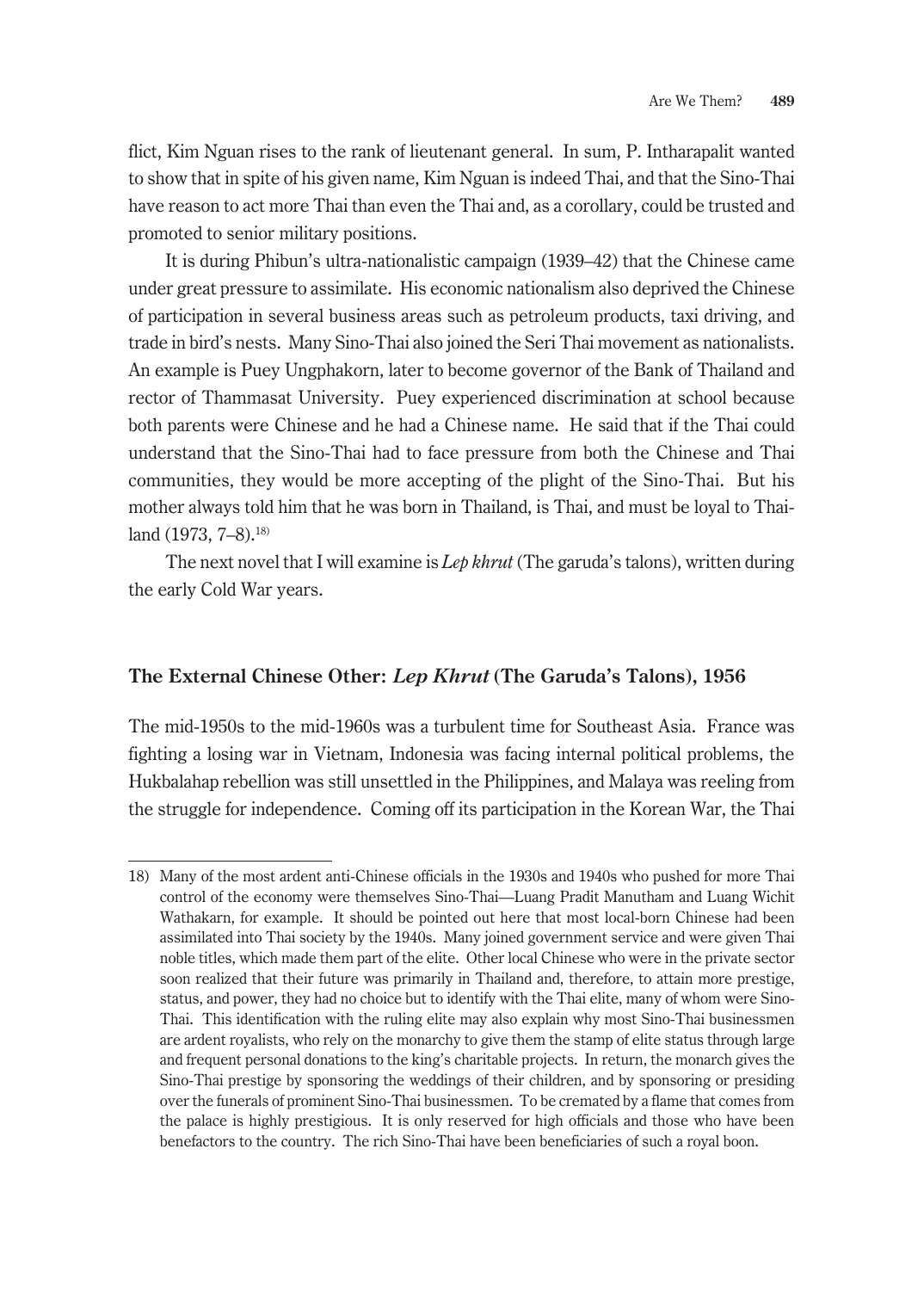government was feeling its way towards becoming a member of the "free world" in its struggle against Communism. The early 1950s was the dawn of Thailand's Cold War period. By the early 1960s, the United States was becoming more involved in Vietnam, and China under Mao was beginning to flex its muscles by supporting overseas Maoist parties. Communism and especially Communists were demonized in the press and government pronouncements. There was also a fear that the local Chinese would become Communists.

How to deal with the local Chinese was spelled out in a recently declassified secret government policy targeting the local Chinese and their descendants, formulated by the National Security Council (1965) with detailed steps to be taken by the various government ministries and departments.<sup>19)</sup> This document is the first I have seen that spelled out the full range of goals and policies to reinvigorate the assimilation process begun by King Vajiravudh. The document warned against using repressive measures against the local Chinese, noting that the implementation of extreme nationalism intended to eliminate Chinese influence in commerce and politics, the closing of Chinese schools, the formation of Chinese living zones, and the elimination of Chinese associations and newspapers would only lead to unrest, resentment, and eventual friction within the country. All government agencies were urged to find ways to help make the local Chinese loyal Thai citizens. These new guidelines would prevent the spread of Communism among the Chinese community by creating security for both the Thai and Chinese.

The government should also provide just treatment for all Chinese who are loyal to Thailand; severely punish those who undermine national security; reduce drastically the number of Chinese immigrants; make sure that those who become naturalized citizens must give up their former citizenship; praise the Chinese and their descendants who have done good deeds for Thai society; encourage the Chinese to change their names to Thai; provide equal rights to naturalized Chinese; and be more strict with the Chinese who retain their alien resident status. The overarching guideline is to use gentle and subtle policies to assimilate the Chinese by replacing Chinese benevolent societies with state organizations, quietly encouraging more mixed marriages, considering policies that would lower Chinese birth rates, preventing Chinese government representatives or the embassy from having influence, exerting more control over Chinese schools—their curriculum, funding, and influence from abroad—and providing adequate Thai schools for new citizens and their children.

Reflecting the heightened threat of a potential spread of the political influence of

<sup>19)</sup> This document, circulated in 1965, summarizes systematically past, present, and future assimilation policies that would turn the local Chinese into Thai citizens.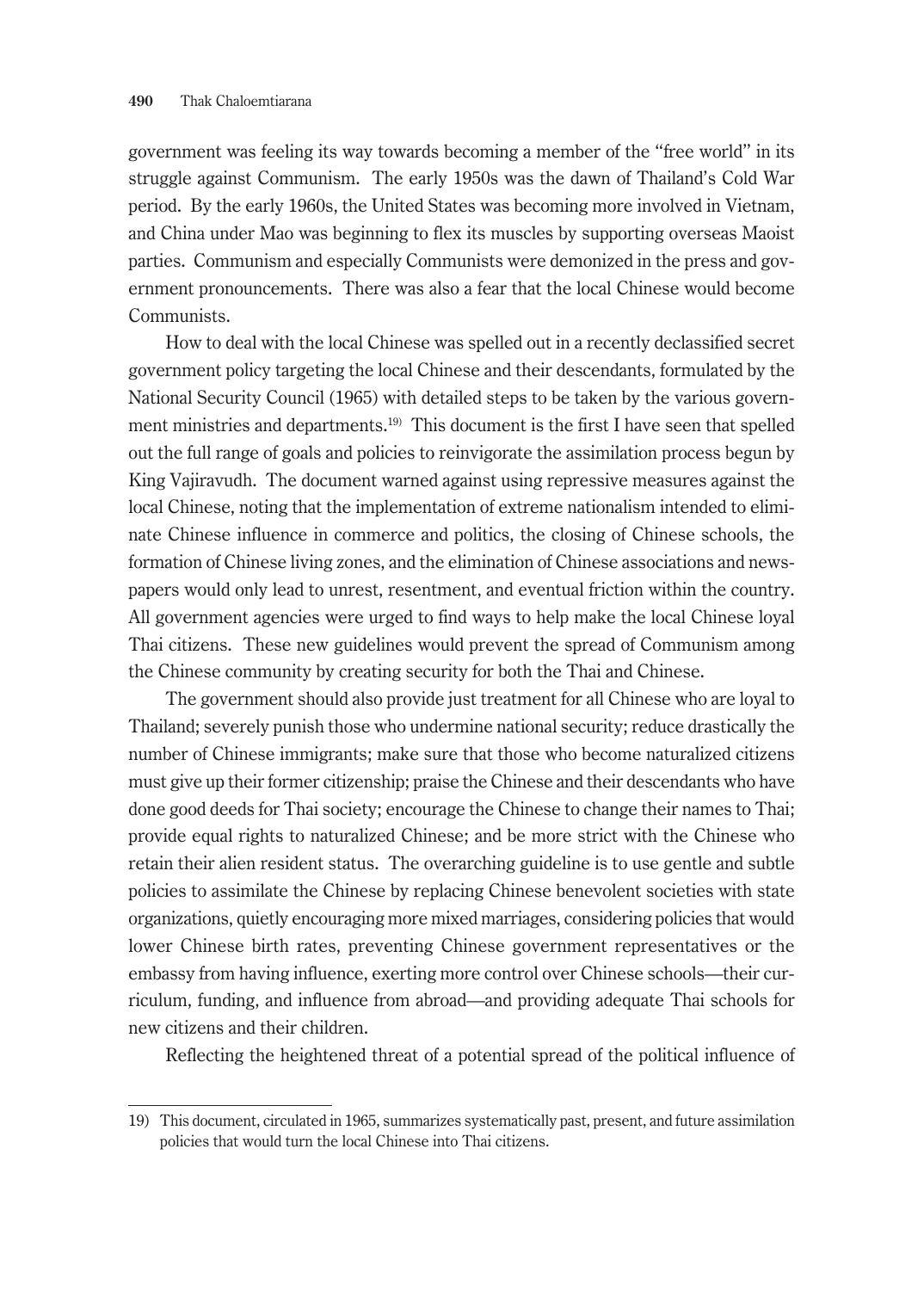Maoist China, the novel *Lep khrut* was published in 1956 by Phanom Thian ([1956] 1970), the pseudonym of Chatchai Wisetsuwannaphum, to exploit or to respond to the public's paranoia of the external (Chinese) Communist threat. The novel was serialized in *Ploenchit Weekly Magazine* and ran for 14 months. And even though the finished novel was over 3,000 pages long, the first printing run was 100,000 copies, which at that time (and even today) was the top figure for published novels. Parenthetically, this novel has also been reprinted numerous times. While there has been other published crime fiction, Lep khrut was the first of that genre circulated in huge numbers. The novel has also been made into a very successful movie.

*Lep khrut* involves the attempt of the Thai secret service and police to infiltrate and destroy a Chinese secret society that is extorting money from local Sino-Thai businessmen. This secret society, known as Sing Eng (The Eagle) in the Taechiu dialect, has set up cells in Bangkok to illegally import weapons to support the fight for independence in Malaya. As we know, the struggle for Malayan independence began soon after the defeat of Japan and the return of the British, leading to the start of the Malayan Emergency in 1948. The armed insurrection was led by the Communist Party of Malaya under the leadership of Chin Peng, a Chinese born in Malaya. The Malayan People's Anti-Japanese Army was transformed into the Malayan Races Liberation Army (MRLA) to fight the return of the British. Although most of its members were Chinese, there were also some Malays, Indonesians, and Indians. In the novel, Sing Eng, which the Thai authorities have relabeled Lep Khrut, join forces with the Malayan Communists to help procure weapons for the MRLA. Sing Eng assassins begin murdering prominent Sino-Thai businessmen to intimidate others into contributing to its coffers. The assassins use a large garuda or eagle's talon to kill their victims.

The Thai authorities investigating Lep Khrut are led by several young and daring police captains and detectives. Their secret weapon is a James Bond-ian figure, the army lieutenant Khom Sorakupt. Lieutenant Khom, who has seen combat in Korea, speaks English, French, and several Chinese dialects fluently. In addition, he is a sharpshooter and an expert in hand-to-hand combat. He is also a well-known ladies' man, a rascal, and a rogue. Lieutenant Khom assumes the character of a recently deceased criminal named Cheep Choochai, whom he resembles. As the notorious criminal Cheep Choochai, he is soon hired by Lep Khrut to help recover the pieces of an eagle sculpture that contains a secret formula it needs in its quest to dominate the world.

The novel opens with a group of "Thai" policemen discussing the recent murder of a well-known Sino-Thai businessman. The Thai police officers make disparaging remarks about the recently assassinated man by inferring that he was not really Thai because he had just changed his name from Chinese to Thai. They also discuss the task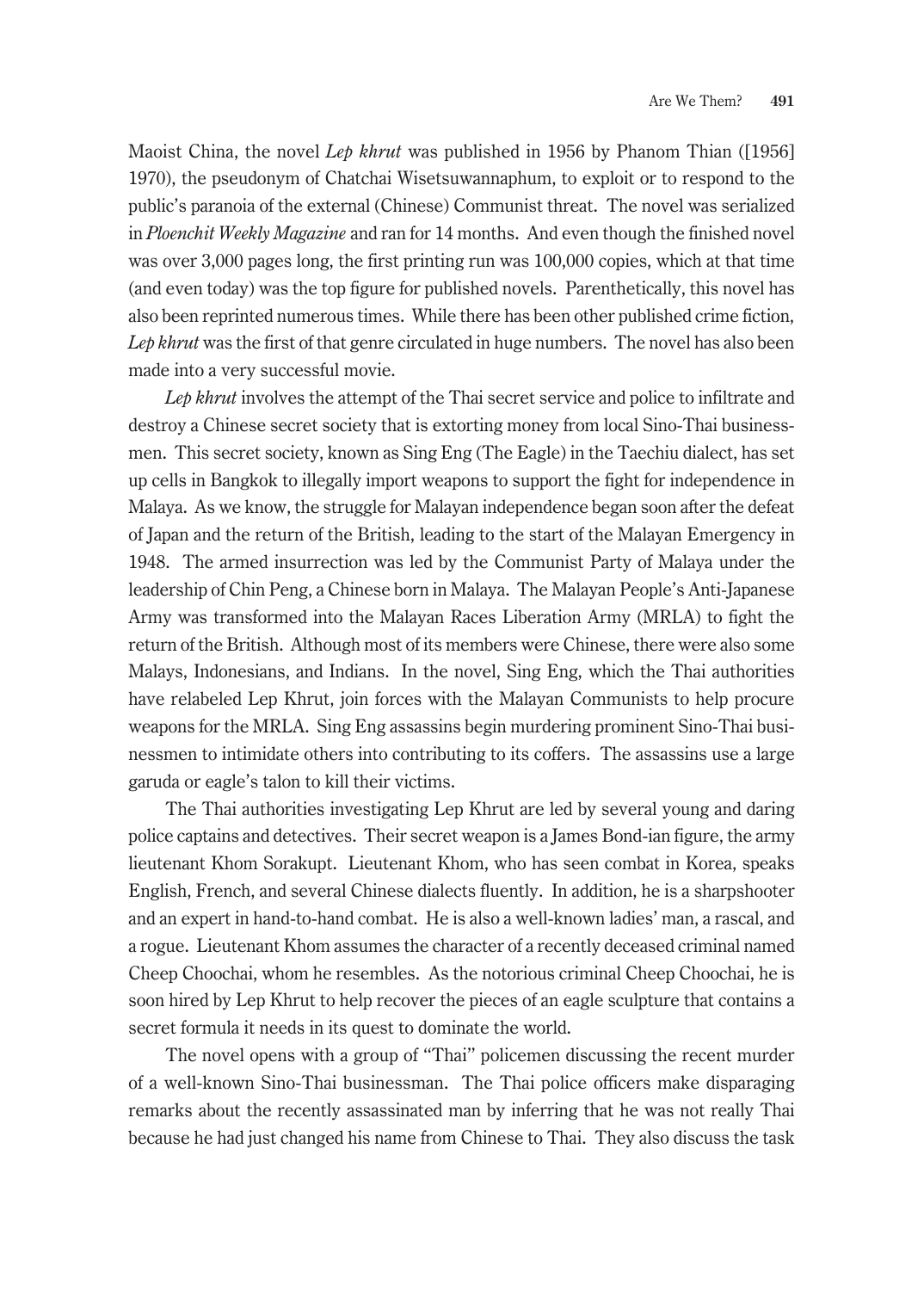of protecting another businessman named Wikun. Even though Wikun speaks perfect Thai and acts no different from any other Thai, the policemen still jokingly refer to him as Ma Yu Lung in Mandarin, and Bae Yu Lung in Taechiu. They also poke fun at the Chinese by speaking Thai with a Chinese accent and using common Chinese words such as *haw* to say "yes" during their conversation. Even though Wikun refuses police protection, the authorities are compelled to protect all Thai citizens, including the Sino-Thai.

It is clear to the reader that the heroes and heroines in this novel are Thai who are tasked with protecting the local (good) Sino-Thai from bad outsiders. The villains in the novel are foreigners, mostly Chinese from Hong Kong, Singapore, Malaya, and mainland China. They have names such as Peter Wong, Tunku Gustafa, Dr. Hang Lee, Dr. Fung Tian, and Ignitius Sung. The female villains are Chinese, Ceylonese, and Malay, with exotic names like Feuy Aian, Kinaree, Euphrasia Rose, and Pridahanam. The foot soldiers guarding the Lep Khrut headquarters are Chinese fighters from Hainan. Although one of the assassins is a Thai-born Chinese, he has never registered himself as a citizen, which makes him, too, an alien outsider.

The phony Cheep Choochai works to find the pieces of the eagle sculpture, made of white gold and smuggled into Thailand. Secret agents from all over the world also descend upon Bangkok to look for these pieces but, miraculously, Cheep is the one who finds them. In doing this, he has to evade both the Thai police and crooks, kills many protagonists, and seduces numerous women along the way.

Lep Khrut also establishes cells in Thailand to coordinate its weapon-smuggling operations. Heading up these cells are Chinese scientists who secretly enter Thailand one to operate a foundry and another as chief priest of a Chinese temple. With the help of the police, Cheep destroys these Lep Khrut centers and kills the two leaders. The supreme leader of the group, on the other hand, is much craftier and more lethal than the two that Cheep eliminates.

This shadowy figure goes by the name Chang Su Liang. He is the Thai equivalent of the dreaded Dr. Fu Manchu, created by the imaginative Sax Rohmer (1917). Dr. Fu Manchu achieved international notoriety when he became a cinematic character responsible for linking "evil" with "Chinese" permanently.<sup>20)</sup> The description of Chang Su Liang in the novel and as a film persona is a classic imitation of Dr. Fu Manchu. Both are described as a slender and tall Chinese man with a thin face, slit eyes, and a mouth framed

<sup>20)</sup> Thai readers are familiar with Sax Rohmer because King Vajiravudh translated *The Golden Scorpion* into Thai. See Ram Chitti (2004). Elaine Kim (1982, 4) asserts that the cinematic character of the sinister Fu Manchu has created the stereotypical evil Chinese man.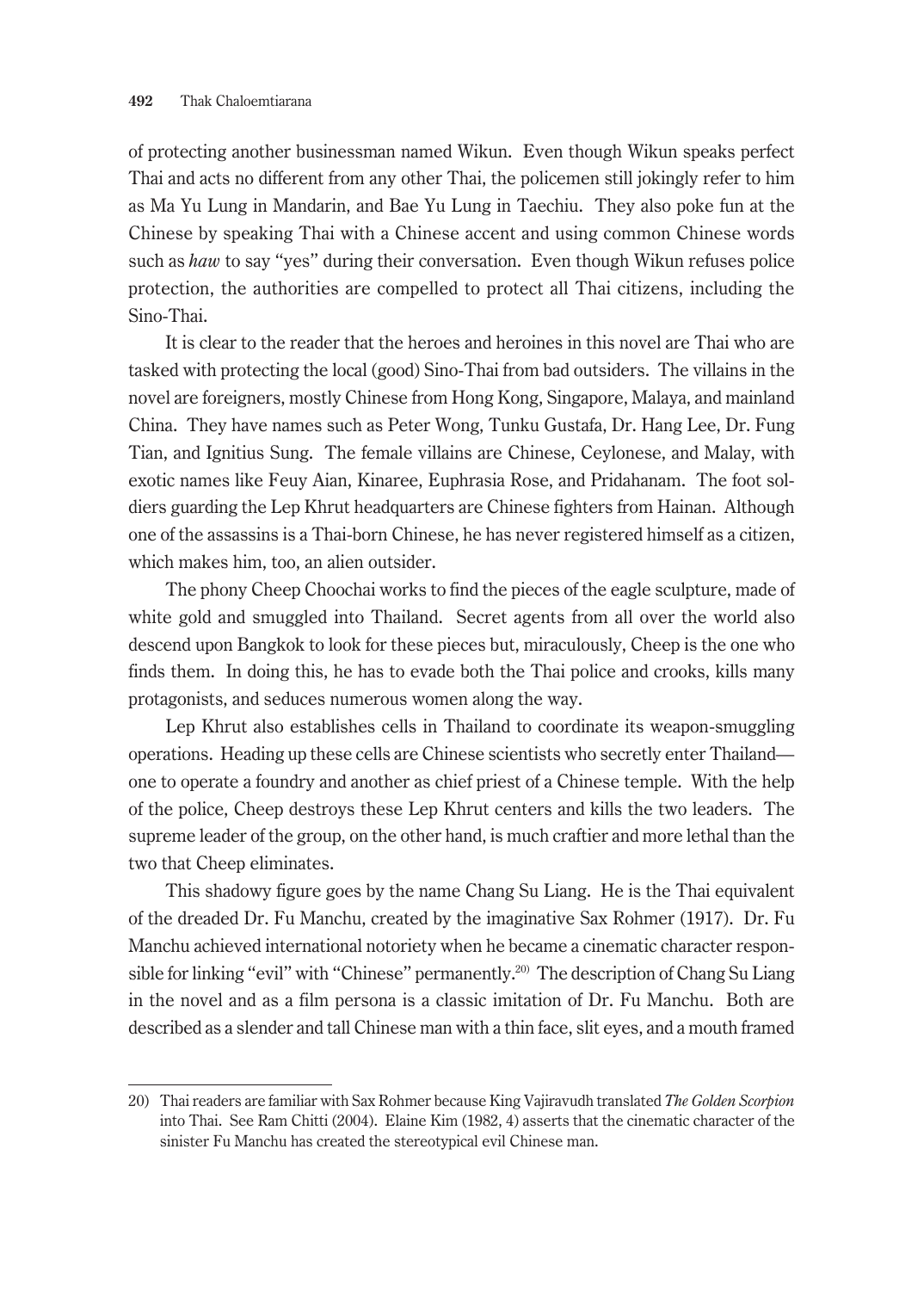by a long moustache and a long wispy beard. In effect, the Thai Chang Su Liang reinforces the European Fu Manchu so much so that the two names have become synonymous, striking fear in the hearts of many Thai children and adults alike.

Chang Su Liang has larger intentions than merely supplying smuggled weapons to the Malayan freedom fighters. He is intent upon ruling the world and resurrecting China as a great power. Chang is obsessed with finding the eagle sculpture because underneath the white gold veneer is the secret formula for a weapon even more powerful than the recently exploded hydrogen or atomic bombs. The weapon is a cosmic ray that can destroy anything it is aimed at. A German Jewish scientist had invented that death ray after being abducted and taken to Russia. After the death of Stalin, the formula had been inscribed onto the eagle before it was broken up into six pieces and smuggled out, first to Hong Kong, and later to Thailand.

As dangerous outsiders, Chang Su Liang and his henchmen are able to operate freely in Thailand because they can become invisible in the large Chinese community, especially in Sampheng. The novel paints a picture of Sampheng/Yaowarat as a foreign site where even the Thai police have a hard time patrolling and controlling crime. In effect, Sampheng/Yaowarat is an alien space where the police and Chinese gangsters are engaged in fierce fights and gun battles.

To the Thai policemen, entering Chinatown is akin to entering a foreign world of restaurants, night clubs, gambling dens, and bars that cater exclusively to the Chinese. In that world, Chinese is the lingua franca. The police have to disguise themselves to pass off as Chinese to operate there. Even the hoodlums and crooks in Chinatown are mostly Chinese whom the police describe disparagingly as "fighters from the salivaspitting nation (*nak buu chat khak thui*)," alluding to the Chinese penchant for spitting in public.21) And because the police treat Chinatown as an alien site, its denizens are also the dangerous Other Within, who can be dispatched without any legal constraints. In one incident, police captain Krit Kamchorn, one of the leading characters in the novel, summarily hangs a Chinese gangster. In another, he also executes Peter Wong, a Lep Khrut assassin, after the latter murders a female police informant.

In the end, police brutality and the use of extrajudicial executions of external Chinese enemies allow the authorities to stamp out the threat of Chang Su Liang, his secret society, and his world-conquering weapon. Chang's treachery against the Malayan free-

<sup>21)</sup> Perhaps emulating the distaste of Europeans for public spitting, especially by low-class Chinese, the Thai had also latched onto this stereotyping of the Chinese. For example, to put a stop to the Chinese penchant for public spitting, there were signs posted by the English authorities at the Hong Kong Botanical Gardens that prohibited spitting. I was surprised to see such signs also displayed on the grounds of my Anglican secondary school in Hong Kong when I visited recently.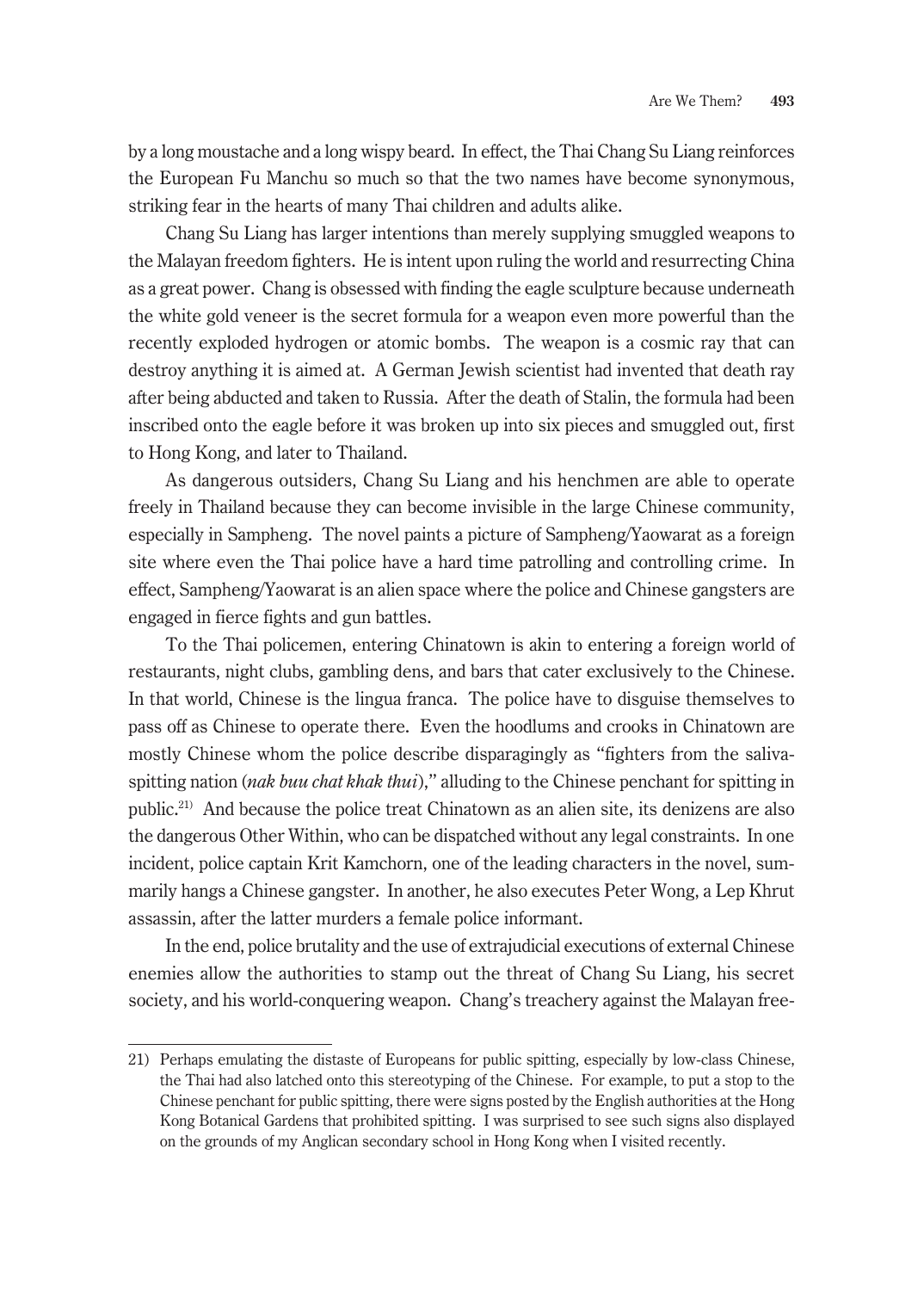dom fighters is eventually revealed before he is dispatched. The demonization of the external foreign Chinese is sufficient justification for the Thai police to use force without having to worry about legal procedures or consequences. Although we still do not learn much about the personal lives of the Sino-Thai in *Lep khrut*, the readers are exposed to Sampheng, Bangkok's Chinatown, as a community. Paradoxically, even though the Chinatown in this novel comes across as familiar, it is depicted as a zone of difference and rather foreign—a dangerous place even for the Thai police and secret service. The Chinese characters in the novel are spies, professional killers, hooligans, secret-society members, multi-national businessmen, informants for the police, and other villainous characters. The Chinese once again become a danger to Thai society. However, the threat is from the External Chinese Other.<sup>22)</sup>

As Thai authors, both P. Intharapalit and Phanom Thian had little familiarity with the lives and struggles of the Chinese. They had no sense of the challenges faced by the generations of Chinese who grew up in Thailand. Like most Thai, they knew many Sino-Thai and accepted them as friends, but as Thai authors they were not able to write about the Chinese *qua* Chinese. This condition would be rectified when the Sino-Thai began to find their voice and to feel secure enough to write about their own history as residents and citizens of Thailand. The yoke of otherness was finally shaken off after decades of silence.

# **Echoing Official Interpellation of Chineseness:** *Jotmai jaak Muang Thai* **(Letters from Thailand), 1970;** *Yu kap Kong* **(Life with Grandfather), 1976**

By the end of the 1960s, the Sarit-Thanom-Praphat dictatorial regime had lost its firm grip on Thai society. The war economy of the Vietnam era had brought wealth, new infrastructure, and better tertiary education that helped to expand the ranks of the urban

<sup>22)</sup> We should note that soon after this novel was published, Malaya gained its independence from Great Britain on August 31, 1957. The Malayan Races Liberation Army surrendered the following year. And, ironically, Chin Peng led his forces to hide near the Thai border, and they continued fighting from 1967 until 1989, while he was based largely in Beijing from the early 1960s. From 1989, he lived in southern Thailand till his death in September 2013. The deployment of repressive police tactics in *Lep khrut* reminds us of the recent elimination of drug dealers and the harsh treatment of Muslims in southern Thailand under Prime Minister Thaksin Shinawat. As a parallel, the south of Thailand today is usually depicted as an alien site and its Malay population still considered *khaek* (guests), and not Thai. In both cases—the External Chinese Other and the Malay Other—the use of extrajudicial force has been justified on the grounds that it occurred in alien spaces and against foreign elements.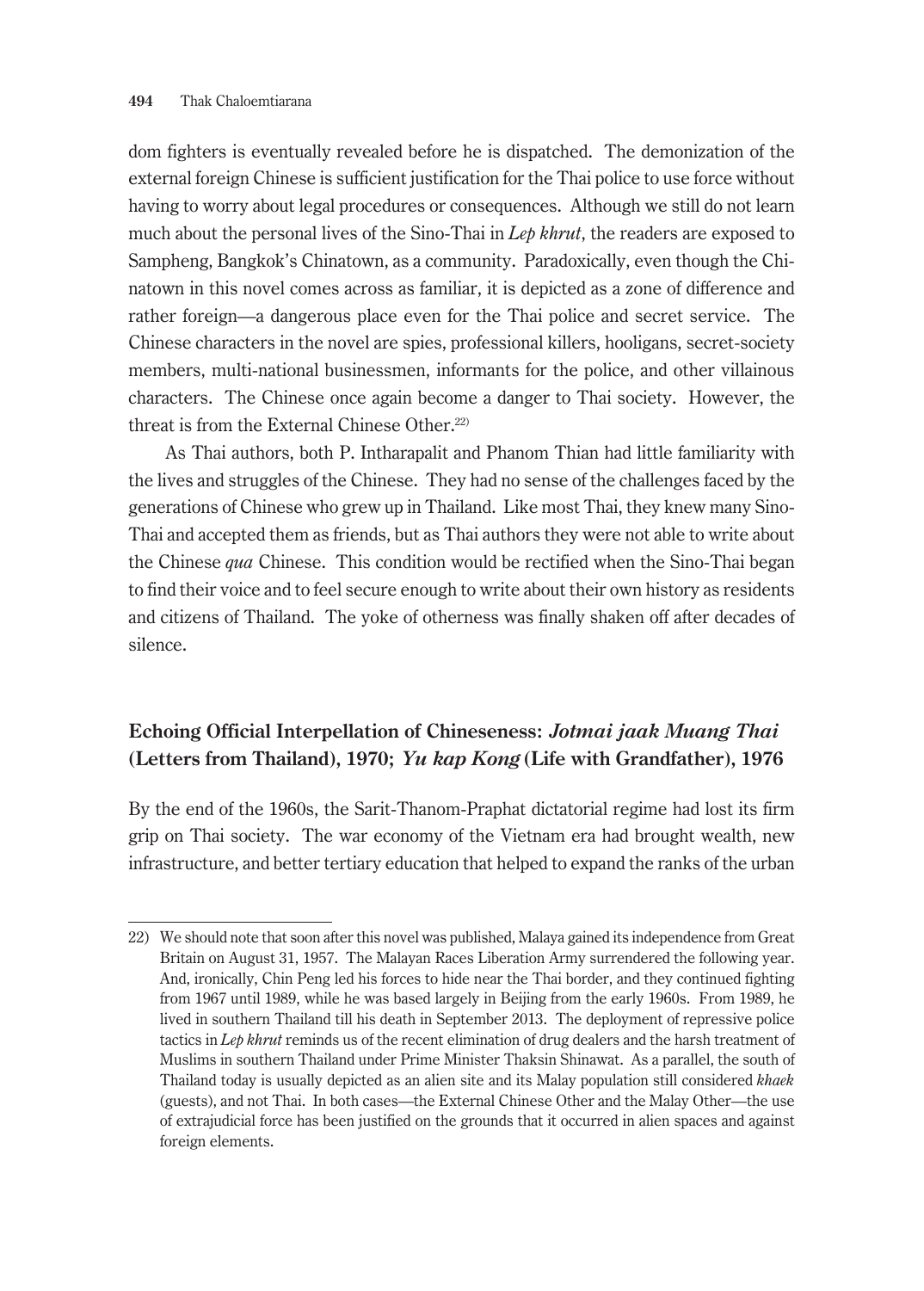middle class.23) One group which had gained much from that situation was the Sino-Thai community. It got richer and became better educated. Increasingly, the presence of the descendants of the Chinese pervaded not only business and banking but also higher education, government, the military, and politics. As a community, it became part of the new educated middle class and even members of the power elite poised to take over from the old bureaucrat-dominated elite, and as such, there was new-found self-confidence, self-assurance together with the desire to tell the story of their successes. This new generation of educated Sino-Thai was no longer cowed or intimidated by the negative image painted by King Vajiravudh.

A major worry for the Thai state during the early 1970s was the impending withdrawal of the United States from Vietnam and the possible spread of Communism into Thailand. Already, the Communist Party of Thailand (CPT) was operating internally, albeit in peripheral areas in the north, northeast, and south. The Thai authorities were worried about the CPT, its Maoist philosophy, and its Sino-Thai leadership. This new threat, no different from the threat King Vajiravudh felt regarding the spread of Chinese republican ideology, was centered on the loyalty of the local Chinese. The Thai state needed a way to reassure both the Thai and Sino-Thai that they were fellow citizens who should be loyal to their country.

If the novel *Lep khrut* tells us anything, it is that many Thai were anxious about the loyalty of the Sino-Thai. One strategy, as we have seen in that novel, was to clearly differentiate the external (bad) Chinese from the internal (good) Chinese. The next two novels are the first major works to focus attention on the lives, struggles, and successes of the internal Chinese, the good Sino-Thai. They were quickly embraced by the Thai authorities and used as a way to educate both the Thai and the Sino-Thai to live together in peace and harmony. These two novels—narrated from the viewpoint of the immigrant Chinese who had found peace and prosperity in Thailand—were awarded prestigious literature prizes. Subsequently, they were selected as reading assignments for Thai secondary-school students. The Thai authorities wanted to neutralize possible Sinophobia and reassure the general population that the Sino-Thai were also Thai, and at the same time, remind the Sino-Thai that they also had a stake in Thailand's security and prosperity.

*Jotmai jaak Muang Thai* (Letters from Thailand) appeared in 1970 and immediately became a best-seller.<sup>24)</sup> The novel was also awarded the SEATO prize in literature in 1970. It should be noted that SEATO, the Southeast Asia Treaty Organization,

<sup>23)</sup> This argument is proposed by Benedict Anderson (1998).

<sup>24)</sup> For this essay, I am using Susan Fulop's translation (Botan 1982).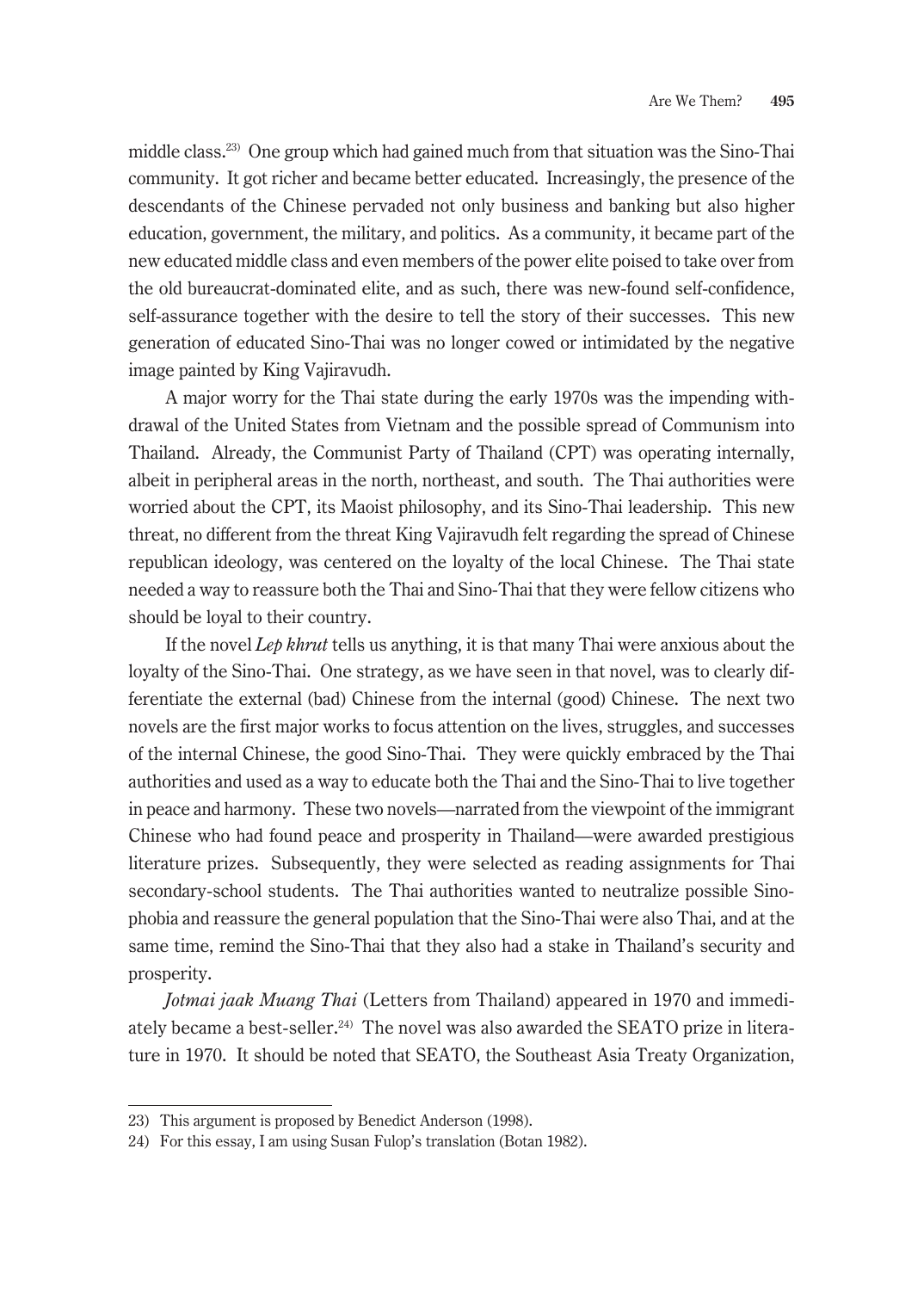was established in 1954 as a regional anti-Communist organization to support the legitimacy of South Vietnam and to reassure US allies such as Thailand and the Philippines that in case they were attacked by a foreign enemy, the United States would come to their rescue.25) *Letters from Thailand* was written by Botan, the pen name of Supha Sirisingh. Unlike the authors of the works examined earlier, who are Thai, Supha is Sino-Thai. Her father, Tian Sae Li, and her mother, Ngaw Sae Tang, were Taechiu Chinese who grew betel leaves and pomelos for sale. Supha was an excellent student who placed 13th in the national university entrance examination. She went on to study at the prestigious Faculty of Arts at Chulalongkorn University, the bastion of Thai royalist conservatism.

Notably, *Letters from Thailand* has been translated into Japanese, Chinese, Dutch, French, English, Tagalog, Polish, German, and Hebrew. In 1975, which coincided with the end of the Vietnam War, the Thai Ministry of Education chose this novel for teaching social studies in all Thai schools. The stated purpose was to make sure that all Thai citizens acquired a deep appreciation and understanding of the important contributions made by the Sino-Thai to Thailand's prosperity. In contrast to Vajiravudh's *Jews of the Orient*, *Letters from Thailand* showed empathy for the struggles and hardships Chinese immigrants endured to succeed in Thailand. Perhaps the Chinese family in *Letters from Thailand* represented the type of Chinese that King Vajiravudh would have approved of, whose offspring by the second or third generation had become like Praphan, the Sino-Thai who rejected his parents' Chinese culture in the king's *Huajai chainum*. To reiterate, Vajiravudh's and the popularly sanctioned interpellation of the Chinese in Thailand was that they came to Thailand with *sua pheun mon bai ma phueng phraboromaphothisomphan*, that is, with only a straw mat and a pillow to seek the protection of the king's righteous generosity. And as long as the Sino-Thai adhere to this accepted characterization of their place in Thai society, they could be considered good and contributing members of Thai society.

*Letters from Thailand* opens with a foreword by the fictitious police general Sala Sintutawat of the Thai National Police Department. General Sala reveals that in arresting a Chinese Communist who had defected from (bad) China to seek asylum in (good) Thailand, the police found a bundle of letters written by the prominent Chinese businessman Tan Suang U to his mother in China. The defector, a postal worker, never delivered the letters but pocketed the money Suang U had sent to his mother with those letters. Inexplicably, the man had kept the letters and brought them with him to Thailand. The suspicious-looking letters were confiscated and subsequently translated into Thai by the

<sup>25)</sup> On SEATO, see George McT. Kahin (1986, 71–75).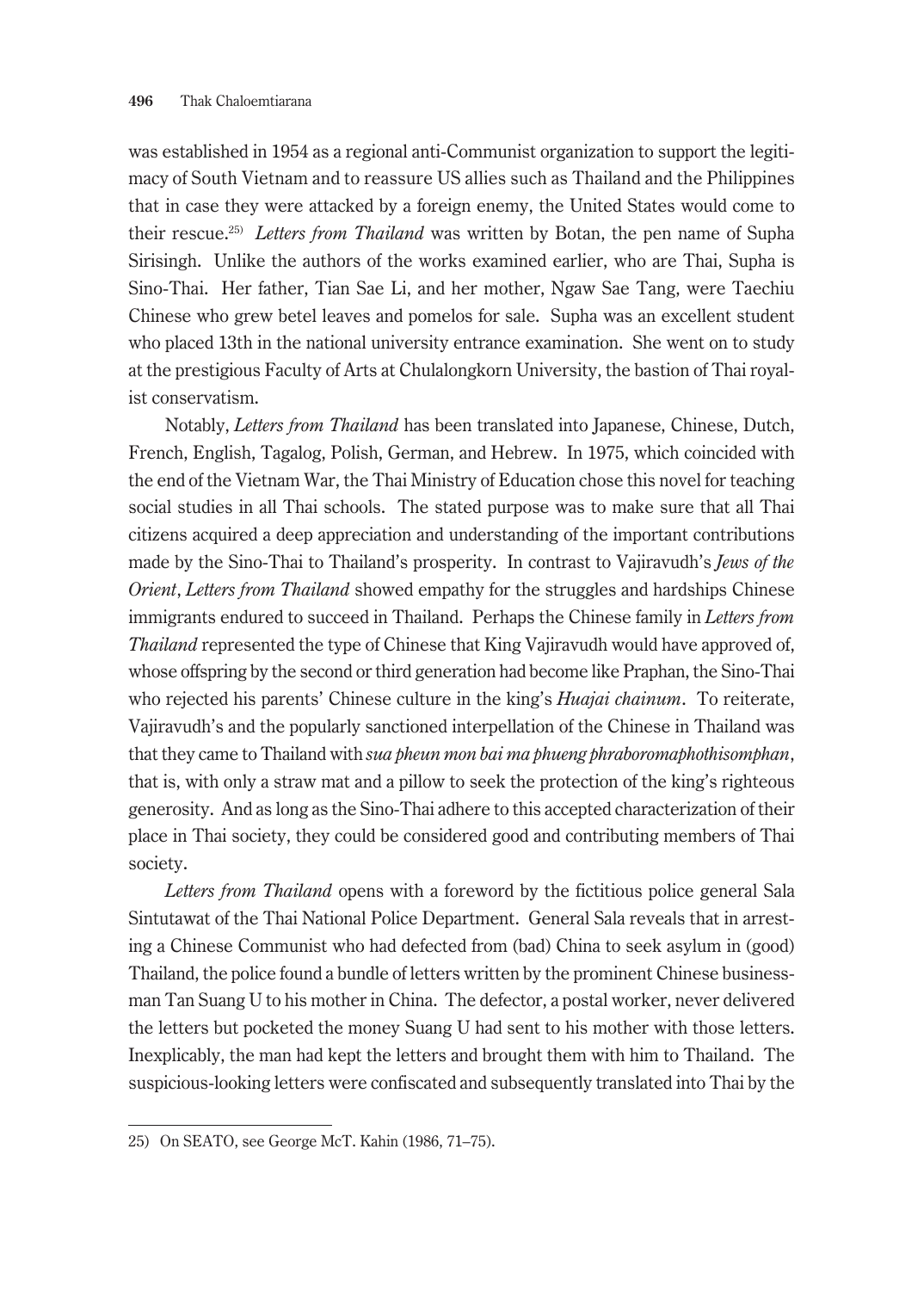police. The first letter was written in 1945, when Suang U arrived in Thailand as a young boy. The last letter was written in 1967. All in all, 96 letters were sent to his mother. When asked by the Thai police, Suang U readily agreed to have his letters published even though some contained unflattering remarks about Thai culture and Thai society. He only regrets that his mother never had the chance to read his letters, and that he has never received any word back from her.

General Sala explains his motives as follows:

I am well aware that the letters are often offensive, occasionally foolish, and certain to make Thai people angry. It is even possible that they may harm the cause of Chinese integration in our society, a process which in its continuing success has marked us favorably among the nations of Southeast Asia. Nevertheless, I am convinced that our people will profit by reading them and that making them public is not only a service but a responsibility which I must not shirk. . . . I am a Thai, a patriot, and a man concerned with the honor of the Thai people, as you surely are yourself. But I recommend that you read his letters with an open mind, and think fairly about what he has to say. (Botan 1982, 7)

The novel chronicles in detail (albeit fictionally) the daily life of a young immigrant, his acquaintances, his work, his love life, his business dealings, his thoughts about home and his new surroundings, and, just as importantly, how he feels about Thai values and behavior, both good and bad. The novel is a mirror reflecting both the images of the Chinese living and working in Thailand and also how the Thai are perceived by the Chinese. Thus the readers, both Thai and Chinese, could learn about each other and the shared society in which they live.

In his letters, Suang U describes his arrival in Siam by boat in 1945, accompanied by two other young men from his village. We learn from the letters how he is first hired as a bookkeeper because he has math and writing skills that his mother has taught him. Suang U remarks that unlike the Thai, who prefer diplomas over knowledge, the Chinese value instead substantive knowledge and real skills. He concludes that Thai children go to prestigious schools hoping to land cushy jobs afterwards, but they are not trained to work hard (*ibid.*, Letter 1). Suang U complains to this mother that a Thai works only half time and uses only 50 percent of his ability. A Chinese, on the other hand, exerts himself 100 percent in whatever he does (Letter 15).

Because he is recognized as a learned man, Suang U is asked to teach his employer's two daughters. Eventually, he marries the elder daughter. After saving enough capital, Suang U starts his own business by exporting and importing goods. Soon after, he opens a bakery and becomes rich. His friend Gim, who works in Suang U's business, eventually marries Chaba, a Thai woman. Chaba's mother does not mind her daughter marrying a Chinese. She says being married to a Chinese means that they all "could eat pork every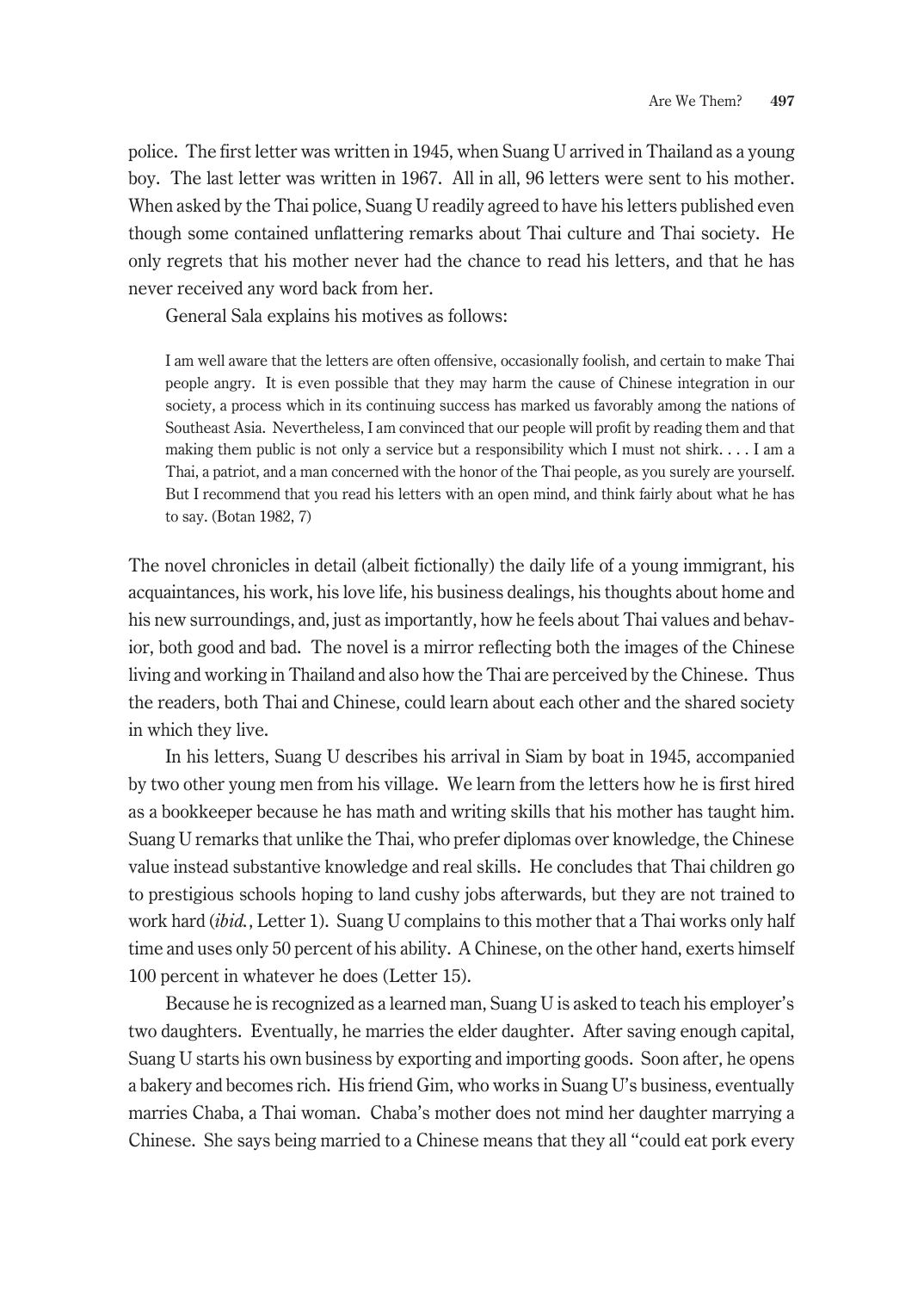#### day" (Letter 26).<sup>26)</sup>

Not long after they are married, Chaba's drunken father falls into the *klong* (canal) and drowns. Suang U and Gim are surprised that guests at the funeral drank, gambled, and quarreled (Letter 28). The Thai seem to know how to live well, how to have fun, and how to live the easy life. But to the Chinese, such behavior only means that they are lazy and irresponsible. The Thai are constantly smiling, but most of the time they drink whiskey until they become intoxicated. The Chinese are amazed that not only do the Thai like fighting with each other, they also love fighting of all sorts—fish-fighting, cockfighting, and even bull-fighting (Letter 33).

While King Vajiravudh accused the Chinese of being obsessed with money to the point that they would do anything to accumulate wealth, the Chinese in this novel see the Thai as overly lazy, working just enough so they can enjoy life. Suang U writes to his mother that the Thai and the Chinese have different work ethics—"The Thai could certainly work as hard as we do, but there is not anything that they want bad enough to 'work like a *Jek*'" (Letter 19).

Suang U explains to his mother why he does not like Thai officials. In one letter, he tells her that the clerks just lounge around reading the newspapers, waiting to be bribed. He laments that the district officer is never there on time because he likes to sleep late. When he appears, he always acts superior to the Chinese, and takes at least two hours off for lunch. Suang U says that he does not mind paying taxes or even bribes, but he bristles at the time wasted waiting for Thai officials.

Stereotypical jokes about the Chinese also annoy Suang U. For example, a common joke is that the Chinese were so poor and stingy that they would suspend a salted fish above the dinner table while eating porridge. The funny part to the Thai is when the Chinese mother warned the children not to stare so hard at the salted fish or else they

<sup>26)</sup> The practice of Sino-Thai marrying Thai continues to this day. The poignant story of the incarceration and death of Amphon Tangnophakun, known as Ah Kong (Grandfather in the Chinese Taechiu dialect), written by Roslin, his Thai wife, is a case in point. Ah Kong was imprisoned, accused of the crime of *lèse majesté* for allegedly sending inflammatory remarks about the queen to a government official. He was sentenced to 20 years in prison and died soon after he was incarcerated. Up to the time of his death, Ah Kong maintained that he was innocent because he loved the monarchy and did not know how to send a text message. Even though Amphon and his father were born and raised in Thailand, they still spoke Thai with a strong Chinese accent. That did not prevent Amphon from marrying a Thai woman from Isan. His wife called him Ah Poh, which is his Chinese name, and when speaking to each other, they used Chinese pronouns. Even after he was arrested, he was not accused of being the ungrateful Chinese, but treated the same way as other (Thai) prisoners whose crime was disrespect for the monarchy. See Ida Aroonwong and Phiengkham Pradapkhwan (2012). The book was given to people who attended Amphon's cremation and later reprinted and sold to the public. Proceeds were given to the relatives of prisoners incarcerated under Article 112 of the Thai penal code, known as the *lèse majesté* law.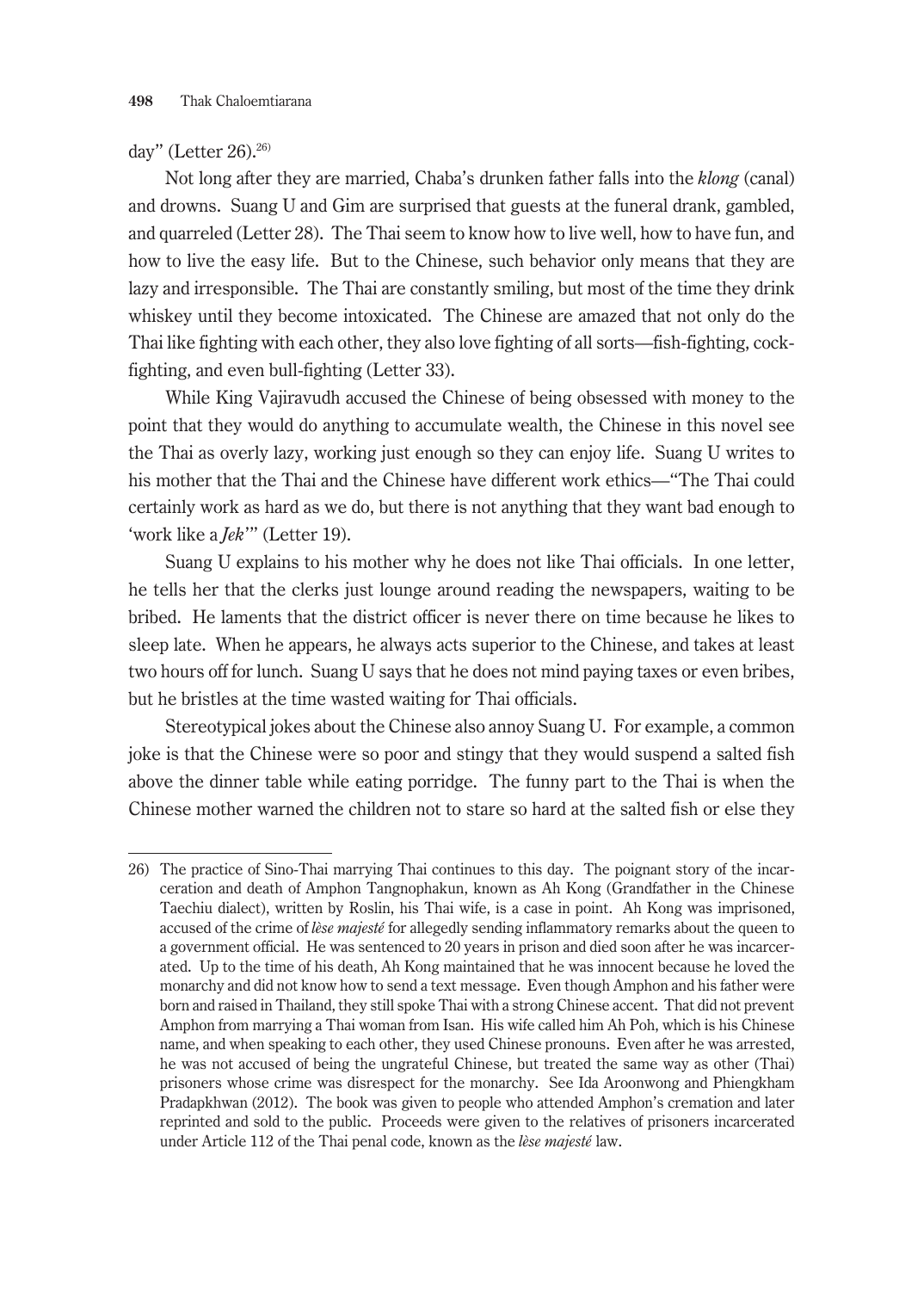would become very thirsty when they slept that night. In reverse mockery of the Thai, after buying a radio in 1947, Suang U wonders why there are no programs in Chinese. "Don't they realize those who can afford a radio are Chinese?" he asks (Letter 29).

According to Chinese custom, Suang U is determined to have a son to carry on the family name, and to lead his funeral procession. His firstborn is indeed a boy, whom he names Weng Kim. Weng Kim grows up speaking Thai at school, but his father forces him to speak only Chinese at home. Even though Weng Kim is a Thai citizen by birth, his father wants him to retain his Chinese culture and heritage. Suang U also insists that the family use chopsticks during meals and that only drinking water is allowed. He tells his children that the Thai only drink soft drinks to show others that they are not poor.

Weng Kim is pulled out of school after Grade Four to start work as an apprentice in his father's shop. In contrast to the Thai, who want their children to attend school so they can find a prestigious career, the Chinese usually have already predetermined what each child would do to help extend the family fortune. Weng Kim wants to become a teacher and resents his father's wishes for him to become a businessman (Letters 54; 58).

After living in Thailand for 16 years, Suang U realizes that his Chinese identity and those of his children are slipping away. Firstly, his only son, Weng Kim, rebels and runs off with an older Thai prostitute. Secondly, his youngest daughter attends a Thai school and graduates from a Thai university. She meets her husband, Winyu, a Thai, while she is at the university. To his surprise, Suang U later realizes that he actually likes his Thai son-in-law, and that his negative view of Thai culture and Thai people has been based on contact with his workers. Thirdly, as a respected businessman, he is eventually asked to be a director of the Chinese Chamber of Commerce. As a director, Suang U knows he has to use his Thai name for official purposes even though he still feels that he is Chinese (Letter 61). The formality of his family's assimilation into Thai society took place in 1961 when the family goes to the District Office to change their names to Thai ones. The district officer selects Thaiyunyong (Forever Thai) as their new family name. Suang U believes that the district officer has done it to mock the Chinese. His four children also change their names to Withya, Duen-Penh, Maliwan, and Ploy-jarat, names that he finds dreadful (Letter 68).

Soon after, tragedy strikes when his wife is killed in a car crash and a fire destroys their bakery. After the fire, Suang U goes to live with his youngest daughter and her Thai husband. When she was growing up, Suang U had ignored this daughter because he had hopes for another son. This neglect has allowed her to adjust to Thai culture and society unimpeded by her Chinese family. After living with his Thai son-in-law and his mother, Surang, Suang U comes to realize that the two work as hard as the Chinese. Suang U's new-found respect for the common Thai person comes about when he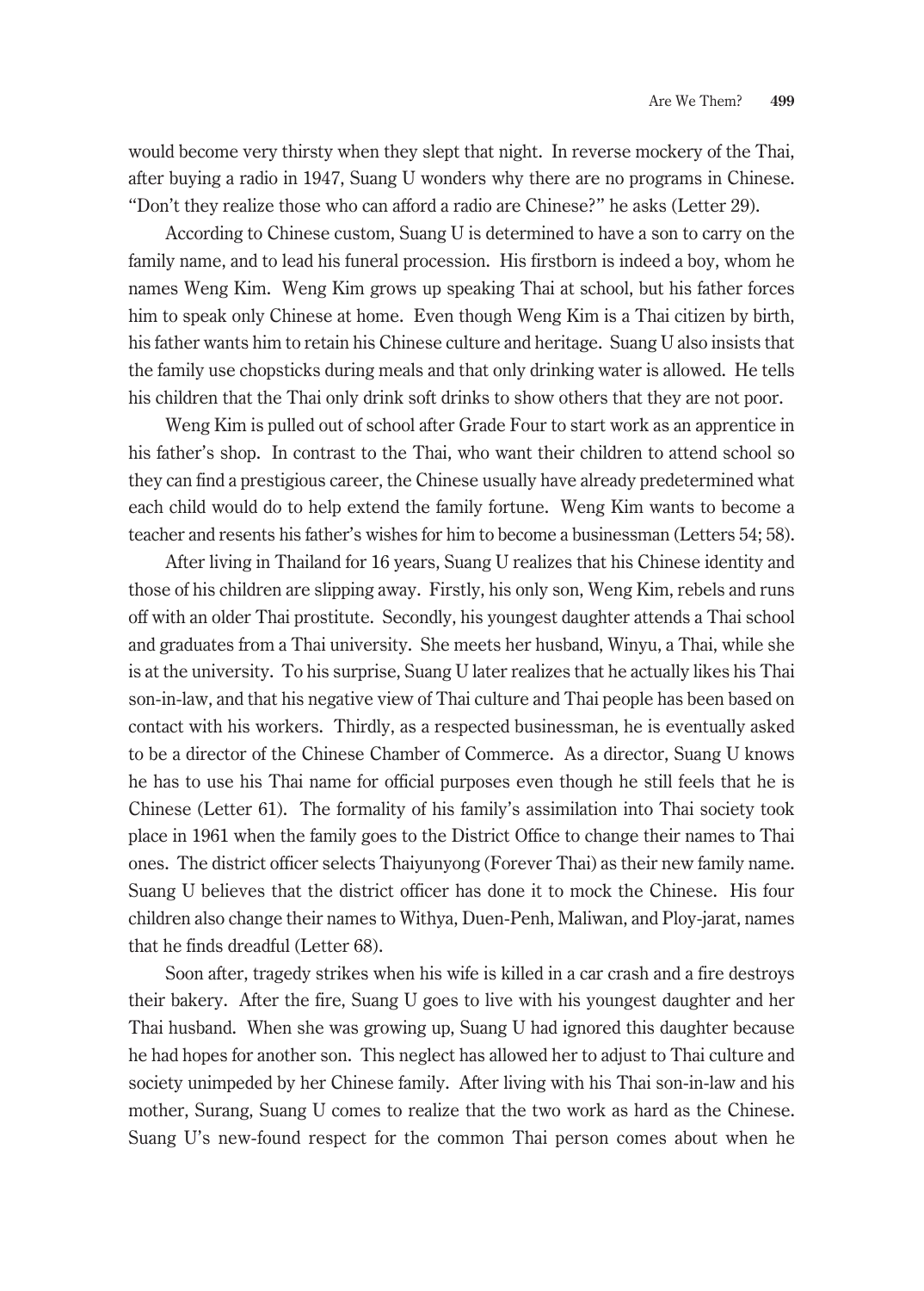addresses his son-in-law's mother as Khun Surang, using the honorific "Khun" even though she is only a woman who made and sold candy on the streets. Khun Surang is very kind to Suang U. She also gives him insight into the Thai belief that it is possible to be happy without having much money. In the end, not only do he and his family change their names, Suang U's impression of the Thai and Thai culture also changes. Becoming more "Thai," he decides to divide up his wealth among his children so he could live a simple life not driven by the need to acquire more and more money (Letter 95).

*Letters from Thailand* is thus the rags-to-riches story of a Chinese immigrant. The novel represents a textual instrument for the Chinese to gaze back at the Thai to highlight what they perceive as weaknesses and flaws, in much the same way that Vajiravudh had done with the Chinese in *Jews of the Orient*. The novel is significant because it reveals in a serious way what Chinese immigrants have to cope with to become successful in their new home. It is not just leaving their homeland that is at stake, but they also are in danger of losing their culture and identity. This particular narrative not only reinforces the stereotypical Chinese "straw mat and one pillow" immigrant story but is one of the first to provide a more detailed account of the life of one family. The fact that this fictitious family becomes assimilated within two generations must have been attractive to the Thai state authorities.

Unsurprisingly, *Letters from Thailand* was selected by the Ministry of Education for all secondary-school students to read in their social studies classes. The novel allows young Thai to appreciate the struggles of the Chinese and their contributions to Thai society. And, perhaps just as important, it reminds the descendants of the Chinese attending Thai schools that it is all right to become Thai. The novel also contains constructive criticism of Thai culture and behavior, chastising Thai bureaucrats, especially district officers, and reminding them not to be lazy and not to discriminate against the Chinese. The reconciliation of cultural differences and the recognition of what is good and bad in both cultures are good messages to pass on to the younger generation. Not only have the Chinese submitted to the majority culture, the Thai majority in turn also has to learn about hard work and sacrifice and to accept the local Chinese and especially their offspring as fellow Thai.

A year after the selection of *Letters from Thailand* as an official school text, another novel about the Chinese immigrant appeared. Written in 1976, *Yu kap Kong* (Life with Grandfather) is the work of Chalerm Rodplin, who used the pseudonym Yok Burapha (Jade of the Orient).<sup>27)</sup> It is interesting to note that the author chose Jade of the Orient to

Chinese trade secrets. He also wrote *Kha baeb Jiin* (Business the Chinese way) (1980), which  $\sim$ 27) The author also tested the waters for interest in how to become successful businessmen using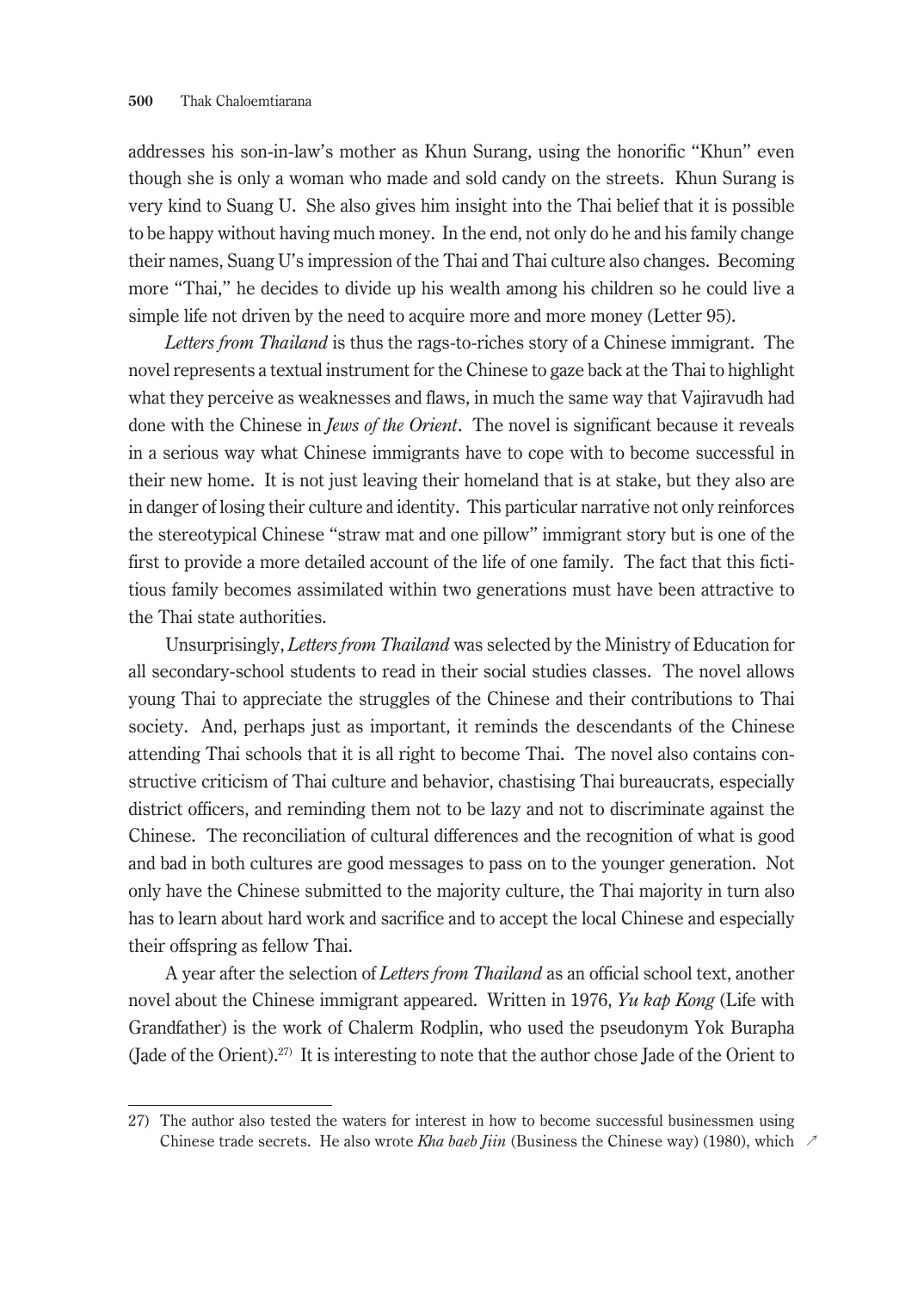write a novel about the Chinese in Thailand. The name reminds us of King Vajiravudh's *Yiw haeng Buraphathit* (Jews of the Orient). Yok Burapha's name is a play on "Jews of the Orient." "Jew" becomes "Jew-el," that is "Jade"—turning a slight into something valuable—indicating that the Chinese are not social and economic parasites, but a precious jewel to be cherished.

While not openly admitting that he is Sino-Thai, there are hints that the author has Chinese origins. Yok Burapha's family owned a rice mill (a business mostly owned by the Chinese), and when growing up, he lived with relatives in Bangkok's Chinese district. The author graduated from Thammasat University and pursued a career as a professional writer. He has published numerous novels, including several that focus on the Sino-Thai. Most importantly, *Yu kap Kong*, his first book about the Chinese, was awarded the prestigious National Committee to Develop Publications book prize in 1976. And similar to *Letters from Thailand*, it was also selected as supplementary reading for Thai literature classes by the Ministry of Education. The novel has been made into a movie (1979) and a television series (1993), and also published as comic books (2005) and as a collection of wise sayings (2005). This novel, perhaps even more than *Letters from Thailand*, has been used by the state to reinforce the notion of the Chinese as a "model minority" grateful to have come to live and die in Thailand.

In this novel, the author-narrator assumes the part of Yok, the grandson of Ah Kong, a first-generation Chinese immigrant. Yok Burapha's intentions are quite clear from the beginning when he writes:

I am confident that all Chinese in Thailand love this land, and they understand their debt and loyalty to the shade (of the king's protection) that has given them immense happiness and freedom. I can fully say that there is no other place where the Chinese are happy besides living in Thailand.

At certain times there have been disturbing problems and events caused by the Chinese or their descendants that have annoyed the owners of this country, but please understand that the disturbances were caused by a small minority.

Thailand and the Thai people have never faulted the upright and trustworthy Chinese, which is a truth that is firmly stamped in the minds of the Chinese who have come to seek the righteous protection of a magnanimous king. And because of this deep and unshakeable gratefulness, the Chinese like Grandfather are plentiful.<sup>28)</sup>

contains advice from ordinary Chinese merchants about how to make it from rags to riches in Thailand.

<sup>28)</sup> Introduction in *Yu kap Kong*, quoted in Natthanai Prasannam (2007). Translation is mine. Natthanai's excellent paper uses the Gramscian notion of hegemony and Althusser's concept of interpellation as analytical tools to study Yok Burapha's *Yu kap Kong*. Natthanai cites several MA theses that focus on the Chinese in Thai literature, to wit, Jatuphorn Mahaphrom (1994), Nittha Chanthapanyasilp (1998), and Phatcharee Warasai (1993). I thank Chairat Polmuk for bringing Natthanai's paper to my attention.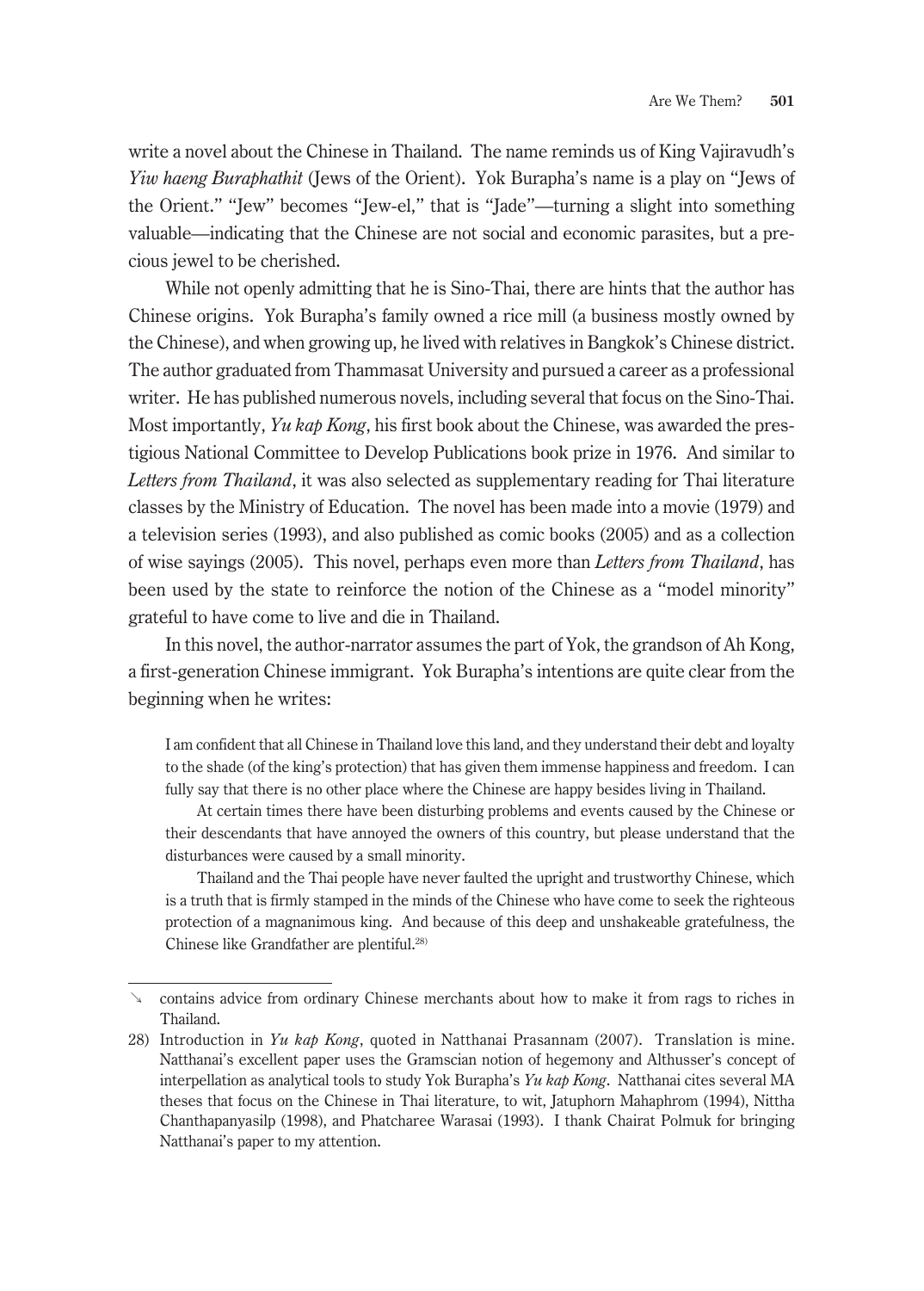Similar to Botan's novel, *Life with Grandfather* valorizes the life of a first-generation immigrant, his struggle with life, with work, with family, and with the clash of cultures. What is different from *Letters from Thailand* is that the principal voice, Ah Kong, does his best to say good things about his new home and the Thai people. He always reminds Yok that love for Thailand is a paramount value to be cherished. Ah Kong becomes the model Other Within who chastises other Chinese when they criticize Thailand and Thai culture.

Addressing the concern raised in *Jews of the Orient* that the Chinese always feel superior and do not want to mix with the locals, Yok Burapha uses Ah Kong to scold the Chinese for looking down on the Thai people. Instead of maintaining racial purity, Ah Kong openly encourages Chinese men to marry Thai women. He tells the Chinese who complain about Thailand that they should go back to China. To Ah Kong, the Thai people may not be good at business but they work hard at other jobs. He says that the Thai work hard, just as hard as the Chinese, to plant rice to feed the nation, echoing official propaganda that Thai farmers are the "backbone of the nation."

Although he cannot read or understand Thai well, at one point Ah Kong asks his grandson to translate the Thai national anthem into Chinese. He does not seem bothered by the opening sentence, which declares that Thailand is the land of the Thai race. In fact, he readily admits that the Chinese are guests and should always be grateful that they live in Thailand (Yok Burapha 1976, 104). When Yok asks his grandfather about his love for Thailand, Ah Kong does not answer immediately but waits until the end of the last stanza of the national anthem playing in the background before saying, "Kong will die here" (*ibid.*, 142).

# **Writing the Chinese Back into Thai Historiography: Nidhi Eoseewong and Sujit Wongthet**

In the 1980s, the prominent historian Nidhi Eoseewong and the provocative author Sujit Wongthet published several books that shook the core of official Thai historiography, which had downplayed the contributions of non-Thai actors. Taken as a whole, these radical books give the Chinese in particular a more prominent place and role in shaping Thai history. I would like to believe that these publications and the ideas they put forth lured Sino-Thai writers out of hiding to tell stories that are closer to the truth. This intellectual shift plus the growing influence of the Sino-Thai families in business and politics no doubt contributed to the production of new, bold, and realistic texts about the Chinese in Thailand.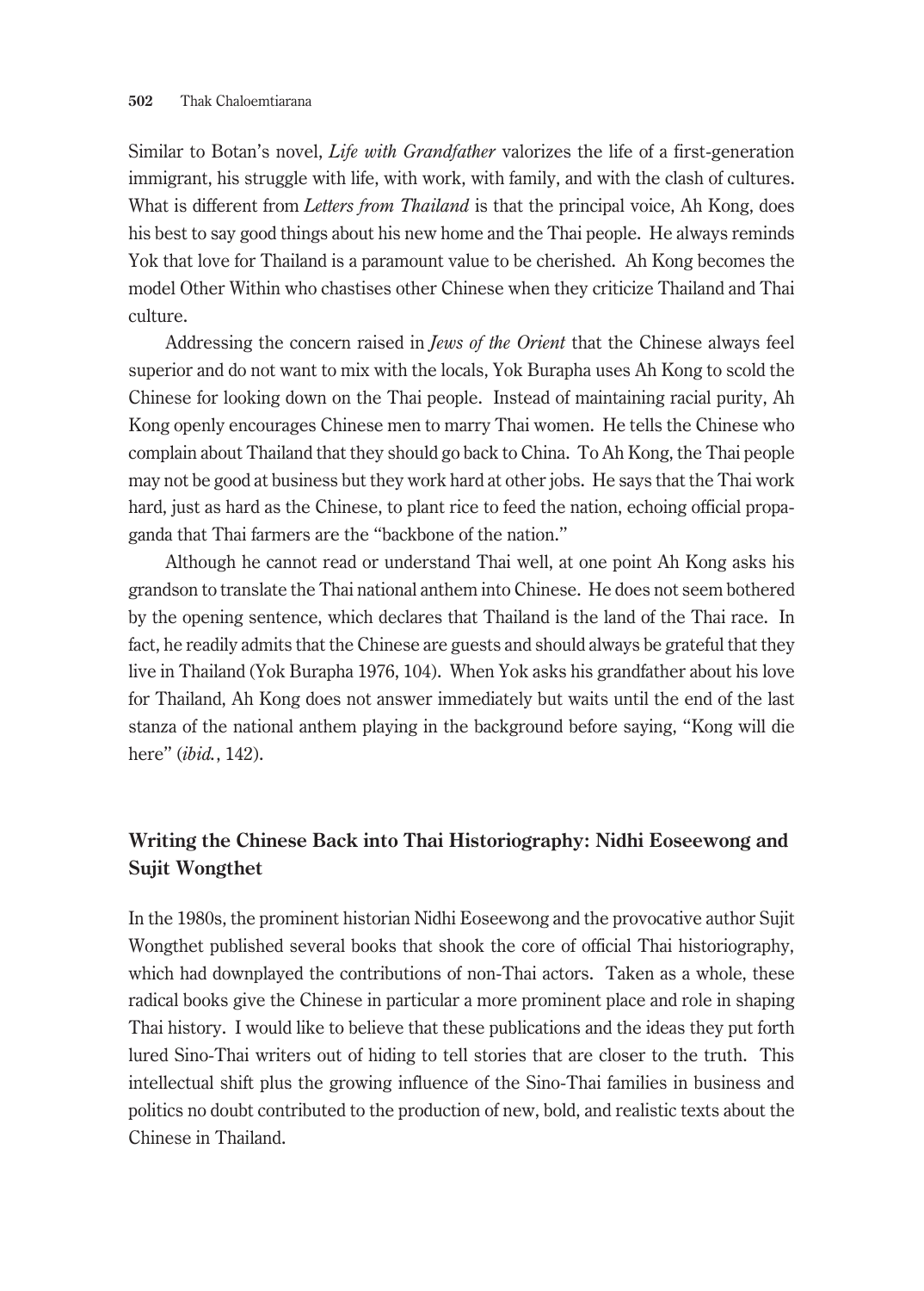Nidhi published "Watthanatham kadumphi kap wannakam ton Rattanakosin" (Bourgeois culture and early Bangkok literature) in 1982 as a long research paper to commemorate the bi-centennial of the founding of the Rattanakosin dynasty. The paper is a serious piece of research about the rise of bourgeois culture using literature as data to argue that it had already appeared before the signing of the Bowring Treaty in 1855—a date which historians have used to mark the beginning of modern Siam. The Bowring Treaty opened Siam to free trade and the imposition of extra-territoriality, which compromised Siamese sovereignty. Nidhi convincingly argues that the appearance of an indigenous bourgeoisie predated free trade. In Nidhi's formulation, the nascent bourgeoisie was a combination of the Crown and his family, the nobles, and the rich Chinese families who had been co-opted into the king's service. This notion treats the old Chinese elite families as an "indigenous" entity that helped form a nascent bourgeoisie (2005).

A few years later, Nidhi dropped another bombshell by publishing *Kanmuang samai phrachao krung Thonburi* (Politics during the Thonburi period), which questions the conventional version of the heroic life and tragic death of King Taksin of the Thonburi period (1986). In the Thai chronicles, King Taksin was supposedly raised as nobility because his mother was from a noble family. Nidhi's research contradicts the official record. He argues that Taksin's mother was forced to marry a rich merchant from Swatow and that far from being a Thai noble woman she was in fact Chinese, thereby making Taksin a full-blooded Chinese. Nidhi makes a distinction between the Chinese (*Jiin*) and the local Sino-Thai (*Jek*). A *Jek* is someone brought up in a mixed culture—Thai and Chinese. It was Taksin's ethnicity as *Jek* that allowed him to rally the support of the *Jek* community, first in Chanthaburi and later Thonburi, to fund his fight with the Burmese and to free Siam. Even after he became king, Taksin would use his father's clan name, Sae Tae or Tia, to conduct diplomatic relations with China. Nidhi argued that Taksin's fall from grace was not because of his religious hallucinations but that he was deposed in a coup d'etat by his general Chaophraya Chakkri. That general later became King Rama I, who established the current Chakkri dynasty. Scholars have also noted that Rama I's mother was also Chinese, thus reminding the Thai they owe a debt of gratitude to these two kings who were in fact *Jek*.

Perhaps more effective in decentering the ethnic Thai from their own history was the slim volume published by Sujit in 1987 under the cheeky title *Jek pon Lao* (*Jek* mixed with Lao).<sup>29</sup> Sujit had just come back from visiting Laos and was inspired to write about the two minority groups in Thailand, which had been targets of prejudice and discrimina-

<sup>29)</sup> Parenthetically, a Cambodian acquaintance described the Thai as someone who looks Chinese, wears Western clothing, and speaks bad Khmer.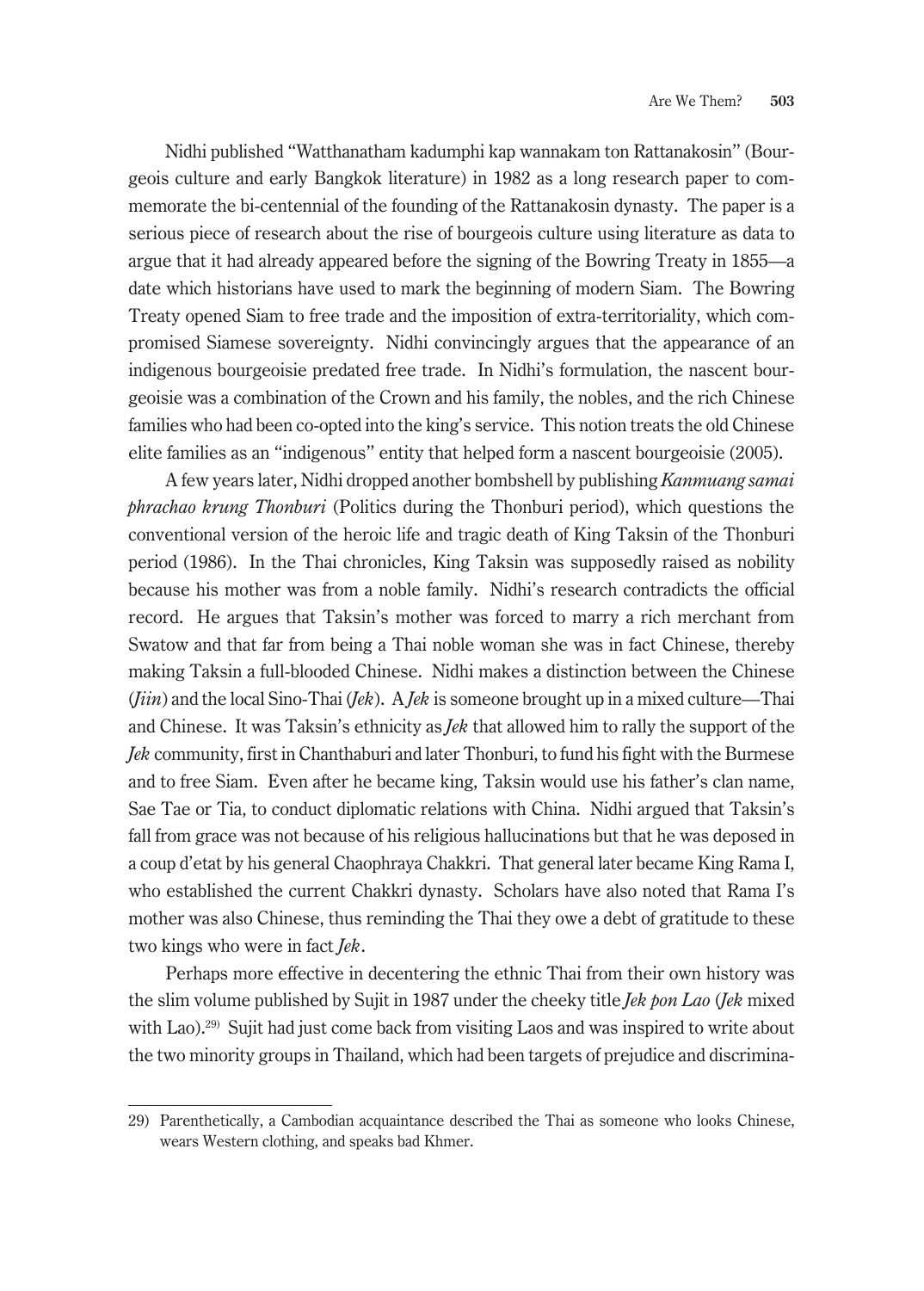tion. In that popular book, Sujit claims that the Thai of today are really Chinese mixed with Lao. He insinuates that the Thai are no longer a well-defined race but an ethnicity composed of many races and cultures. Furthermore, the various races in Thailand have also made major contributions to the modern state. If the Thai are nothing but *Jek* mixed with Lao, then there should not be any guilty feeling about one's family background. And even if one's family has come from China, there is no longer the need to kowtow to the officially sanctioned version of the grateful and obedient Chinese. Thailand belongs as much to the *Jek* as to the Lao, the Indian, the Khmer, the Thai, and others. In this reconceptualization of race and history, the culture of the *Jek* and the story of their lives in Thailand become integral to Thai culture and history.

## **The Subaltern Writes Back:** *Lod Lai Mangkorn* **(Through the Dragon Design), 1990;** *Sing Tueng* **(Newly Arrived Chinese), 1996**

If we are to subscribe to the notion that the Sino-Thai were singled out as the dangerous Other Within—the foreign element in Thai society that helped defined the Thai, or the minority group that was forced to accept the role of supplicant to the generous Thai king and people—then it is possible to call the Sino-Thai subalterns in mainstream Thai society. The literature that we have reviewed thus far depicts the Sino-Thai as suppressed voices. Even the last two novels, although written by Sino-Thai authors, have also accepted the Chinese inferiority enforced by the official state interpellation of Chineseness. The next two novels selected for this study reject the existing stereotype of the meek and marginalized Chinese.

By the 1990s, Thai society had seen more than a decade of double-digit economic growth. The middle class had grown rapidly following the era of Sarit's *phatthana* (development and structural change) policy that fueled the economic and educational boom during and immediately following the Vietnam War. More and more young people were entering universities, and many of these students were Sino-Thai. Because government service, which used to be the standard career of university graduates, was unable to absorb the large influx of graduates, they found jobs in the private sector, jobs that paid better. The emerging well-educated Sino-Thai middle class both in the capital and provincial cities became more self-assured and began to question received truths about the place and social station of the Sino-Thai in Thai society and culture. The global economy penetrating into Thailand also benefited large business families active in banking, lowlevel manufacturing, import-and-export business, retail sales, and hotels and resorts. Most of these business families happened to be Sino-Thai families. These socio-economic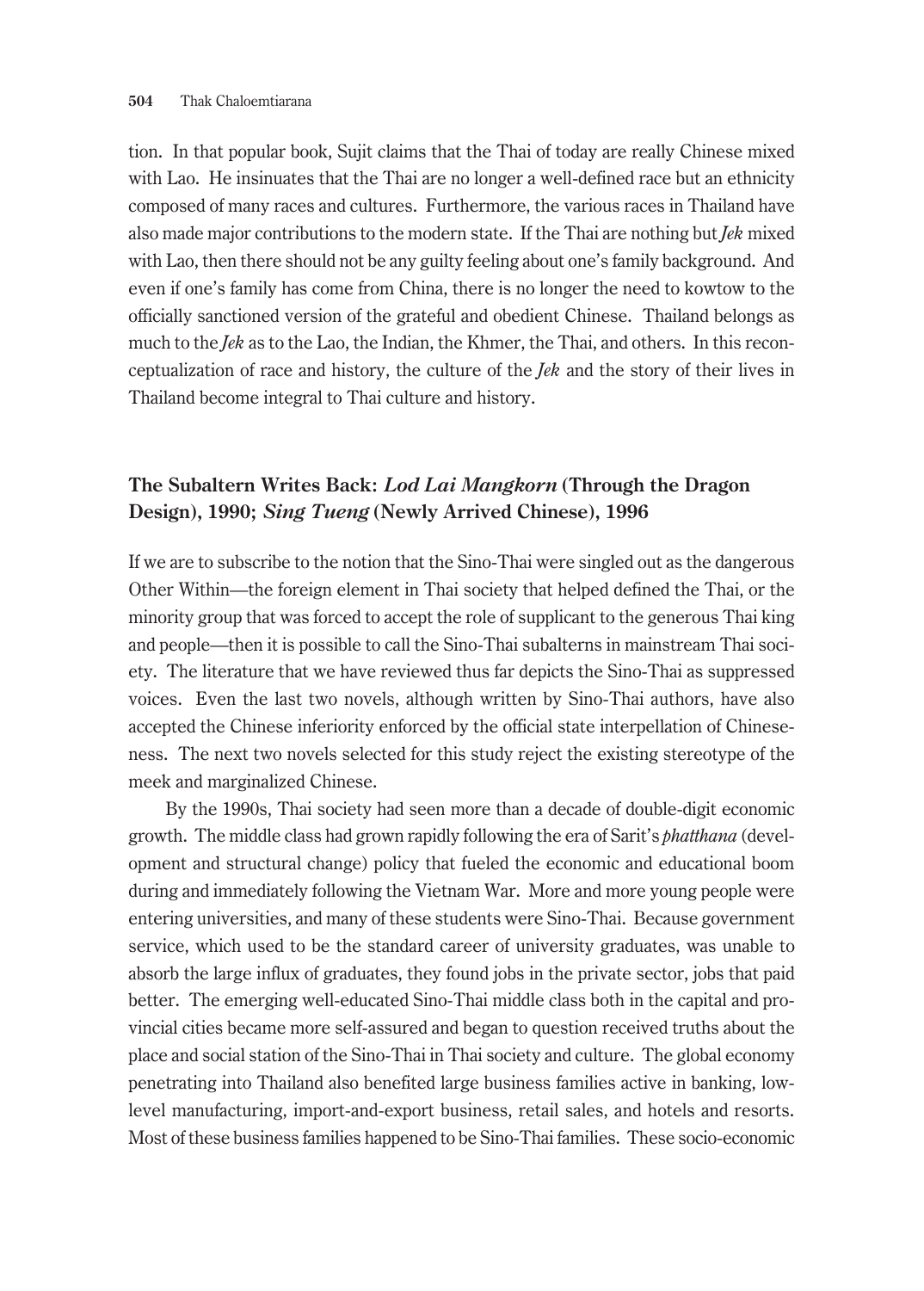changes also had an effect on the production of texts about the Chinese in Thailand.

The author of the next two novels, Praphatsorn Sewikun, tells us that he is Thai, but we also know that he has Chinese relatives. He says that his family was the only "Thai" family living among the Chinese in the Sao Chingcha district of Bangkok (Phib 2002).30) He tells us that he grew up in the midst of the Chinese, which explains why he could write about their lives with great insight. He also says that he read Chinese novels to his maternal grandmother, and as a youth enjoyed studying the Thai version of *Romance of the Three Kingdoms*. Therefore, it is very likely that Praphatsorn represents many modern Thai with Chinese ancestry who no longer admit to being or to feeling Sino-Thai.

The first novel which we will examine, *Lod lai mangkorn* (Through the dragon design), was written while Praphatsorn was serving in the Thai embassy in Turkey and published in 1990.31) That novel won a Merit Prize at the 1990 National Book Fair. Because of its popularity, this novel, like the two examined earlier, was also made into a television drama series, thereby reaching a far greater audience compared to readers of the novel itself. The television series, however, was embraced by its Sino-Thai audience as a more realistic portrayal of the lives of their own families. They were pleased that the novel and television drama highlighted the good values of Chinese culture, and showed how the Sino-Thai lived honorable lives different from the one insinuated in Vajiravudh's *Jews of the Orient* (Kasian 1994).

This novel is not your typical rags-to-riches story as narrated in *Letters from Thailand* and *Life with Grandfather*. Unlike those two novels, where the narrator and main character are immigrants, *Through the Dragon Design* is written from the viewpoint of a third-generation Sino-Thai, perhaps very much like the book's author, someone who has grown up more steeped in Thai culture than Chinese, and is culturally Thai. It is also a novel about the contemporary. We only learn about the past from what the patriarch of the family tells his children and grandchildren. Only the patriarch and his first two wives and the children born outside Thailand have Chinese or Anglicized names. The rest have Thai names. Conceding to the family's Chinese roots, those with Thai names do not have

<sup>30)</sup> When he was young, his father taught him to compose Thai classical poetry and encouraged him to write. Praphatsorn joined the Ministry of Foreign Affairs and was posted abroad to places like Laos, Turkey, Germany, and New Zealand. He attended several universities in between assignments abroad and finally completed a bachelor's degree. Even while working as a diplomat, Praphatsorn continued to write novels and short stories. All in all, he published more than 60 works of fiction. His success as an author was recognized when his fellow writers elected him president of the Thai Writers Association.

<sup>31)</sup> Praphatsorn also wrote another novel about a family who had to face bankruptcy after the 1997 Asian Contagion. That novel, *Samphao thong* (The golden junk) (1998), was written while he was serving in New Zealand. That year alone, he wrote eight novels.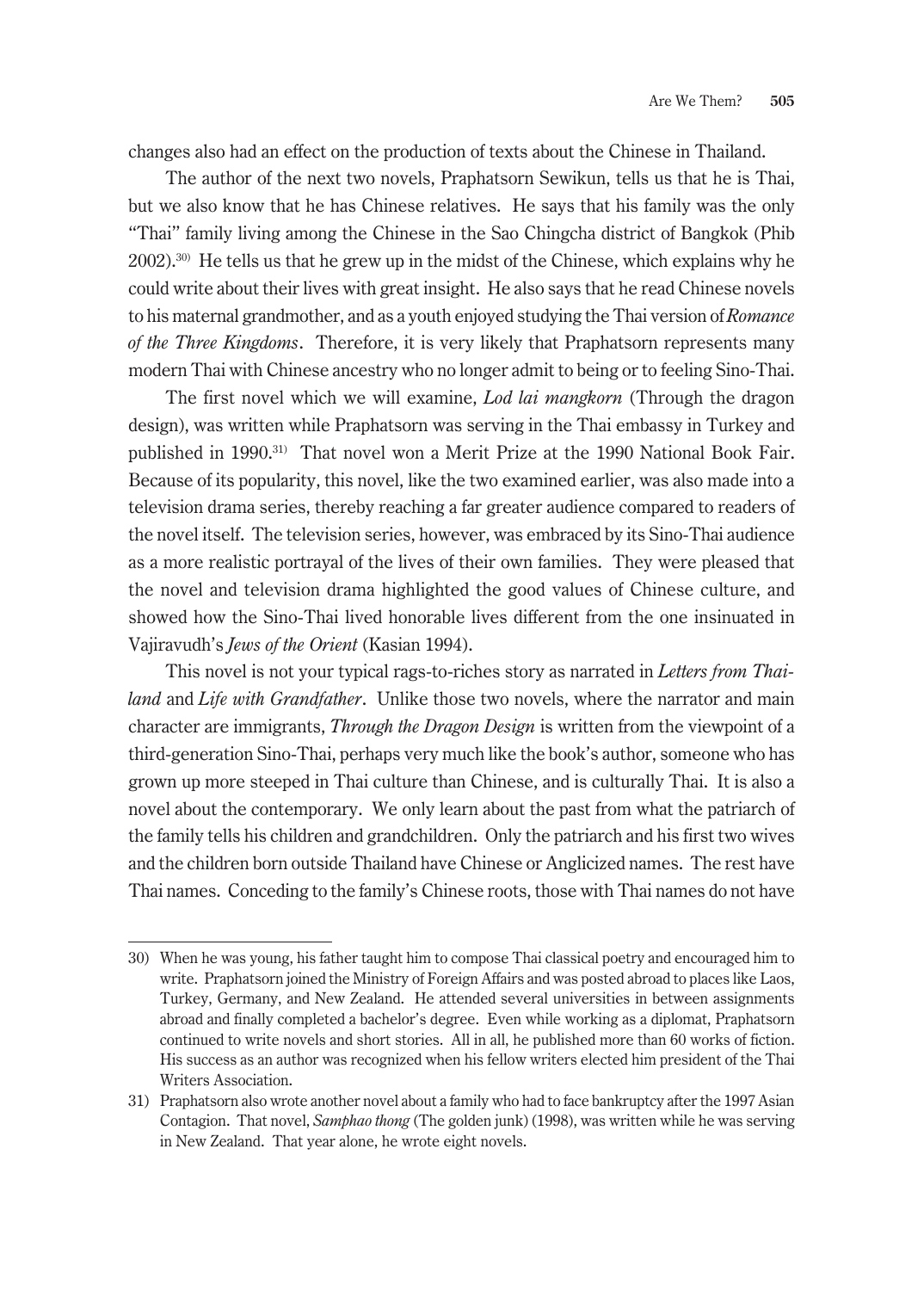nicknames. The lead character in the novel is referred to as "Grandfather" using the Thai *Poo* and not the Chinese *Kong*, the honorific used in *Life with Grandfather*. The narrator is the child of the patriarch's eldest son by his second wife; we never hear the name or gender of the narrator, who comes across as a neutral observer, but sounding very Thai.

The novel is about the various members of the Suephanich clan. We are told that Liang Suephanich comes as a young man to Siam in the 1920s, either during the end of the Sixth Reign or the beginning of the Seventh. He was married in China and had two sons there; they, too, are brought to Thailand after the Communist victory in China. Subsequently, the China-born sons are sent to Hong Kong to study. Liang's second wife is Sino-Thai and he has three sons and two daughters with her. Later in life, he marries a young Thai woman from the north and they have a son and a daughter. The novel paints in detail intrigues, fights, tragedies, successes, and lessons about how to conduct business involving the Suephanich clan—all three generations, most of whom live in the same compound.

Starting from work as a coolie, Liang eventually saves enough to open a small import business. He is successful enough to later build a textile factory using outdated machinery from Japan to mill cotton cloth for the Thai market. The Japanese have moved on to manufacturing synthetic fabrics, leaving a gap that Liang's cotton cloth fills (the Thai are partial to cotton cloth, which is also less expensive than nylon or rayon). From manufacturing, Liang expands into finance, founding several financial and investment firms in Hong Kong and in Bangkok. Most of his children work in the family factory and various financial enterprises. The second- and third-generation Suephanich family members are sent to study in Thai schools and universities, and several are sent abroad to Hong Kong and to the United States. One son even completes a doctorate in business administration from America. We know that Liang is rich because the amounts cited in the novel concerning investments, losses, and profits are in the hundreds of millions of baht.

The novel is appealing to the Thai reader because it is well written and accessible. It is especially appealing to the Sino-Thai because it portrays realistically the life history of one family, a history about the Chinese in Thailand that is not constrained by previous political or social concerns. Kasian Tejapira, the most astute scholar of Sino-Thai studies, finds this novel, and especially its television adaptation, touching in many ways. Firstly, he feels that the opening episode about Liang's impending bankruptcy more indicative of Chinese values than the stereotype established by Vajiravudh. Liang's first business involves importing instant coffee and tea from abroad. At one point he loses the major part of a shipment because of a storm. Liang, however, is determined to meet his obligations. He first delivers what he has recovered to his closest customers; he then borrows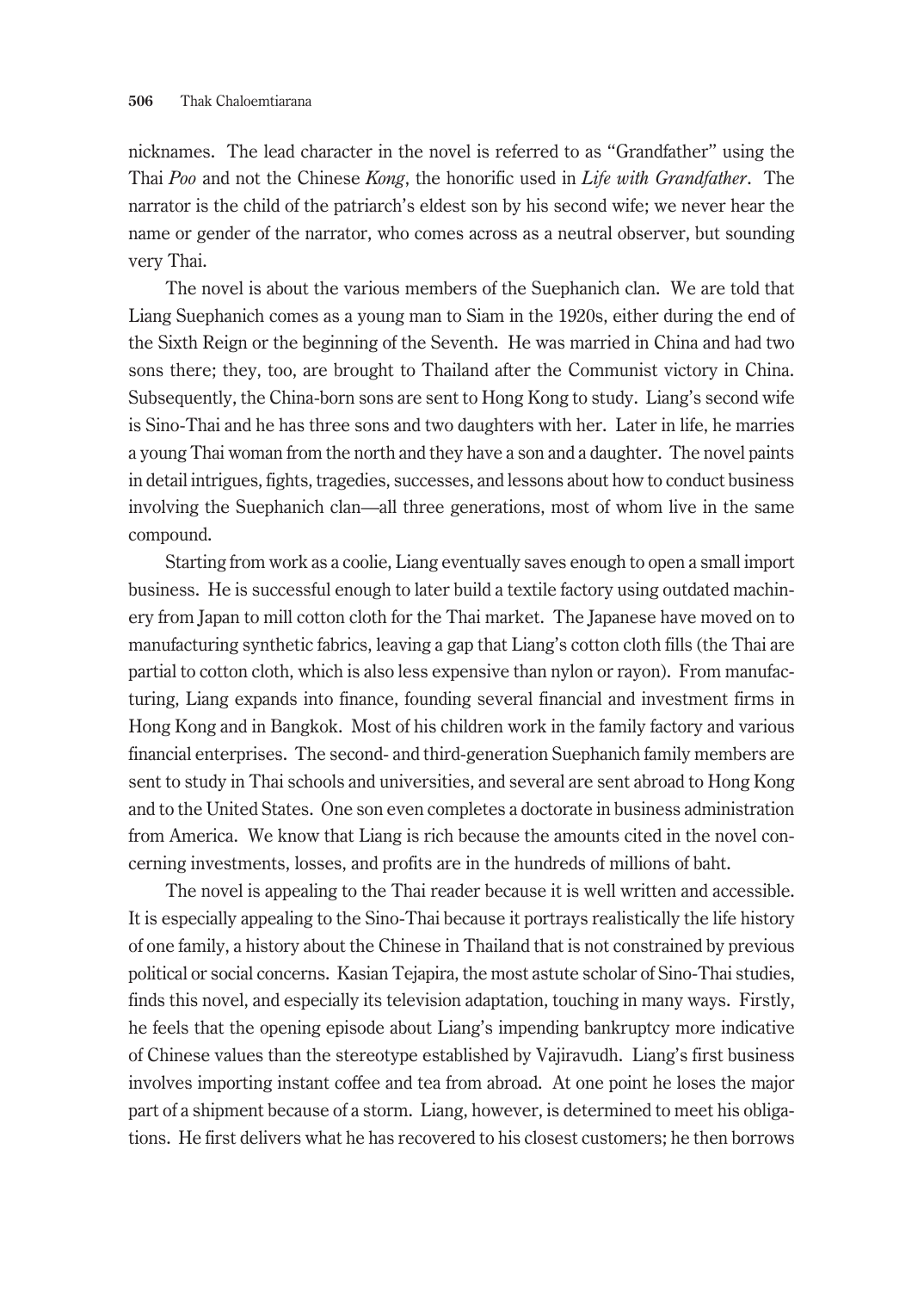money to buy back his goods from them so he could supply the rest of his customers. Because of his honesty, his customers appreciate what he has done and become very loyal to him. Eventually, his European suppliers pay him insurance money to cover his losses.

Kasian admits that as a Sino-Thai he had forgotten about the good Chinese values that his parents had taught him—to be *lao sik* (honest), *khiam siep* (thrifty), *nu li* (diligent), and *yeun nai* (persevering). These honorable Chinese values are represented in the novel by a large painting of an ant that is displayed prominently in the entrance hallway of the Suephanich mansion. Under the painted ant is the Chinese word *ngee*, written with a brush in gold on red paper. *Ngee* means "good values," values that the ant epitomizes, namely, diligence, perseverance, tirelessness, and the ability to struggle against all odds without admitting defeat. Every day, members of the Suephanich family have to pass by this painting and are reminded about *ngee* (Kasian 1994, 43).

Secondly, to Kasian the novel and television drama are a revolt against the "tradition of representation" of the Chinese, especially in the popular media, as unsavory merchants using their influence and money to cheat the public and the Thai nation. The portrayal of the Chinese in literature and the media is usually as lower-class traders selling coffee, unscrupulous money-hungry businessmen, or comedians in television variety shows who cannot speak proper Thai. In this novel, the main character and hero is an old Chinese who, in spite of his accented Thai, is able to convey important cultural lessons to his "Thai-ified" children and grandchildren on how to live and how to operate an honest business. The hero is no longer an upper-class Thai male "who gets the girl," but a Chinese man from China who wins the hand of the beautiful Khun Niam (his second wife) over Sangiam, her upper-class Thai suitor. Kasian quotes the heated exchange between the two suitors:

Liang (speaking in accented Thai): *Every penny you have you get from your parents. How dare you come courting a woman?*

Sangiam: *You are here as a guest of Thailand. How dare you insult a Thai like me?*

Liang: *That is right. I have come to live in Thailand, but I do not depend on you to make a living. I am ready to kowtow to Thai people who work hard in this land, but I do not respect someone like you.* (*ibid.*, 16–17; translation is mine)

Kasian remarks that the exchange, where the subaltern bourgeois Chinese talks back to his elite Thai tormentor, is revolutionary in Thai entertainment culture. Although it is unclear whether Liang speaks with a thick Chinese accent or not in the novel, he does so on television. Kasian reminds us that whether Liang speaks perfect Thai or imperfect Thai is unimportant. What is important is the fact that contemporary Thai capitalists,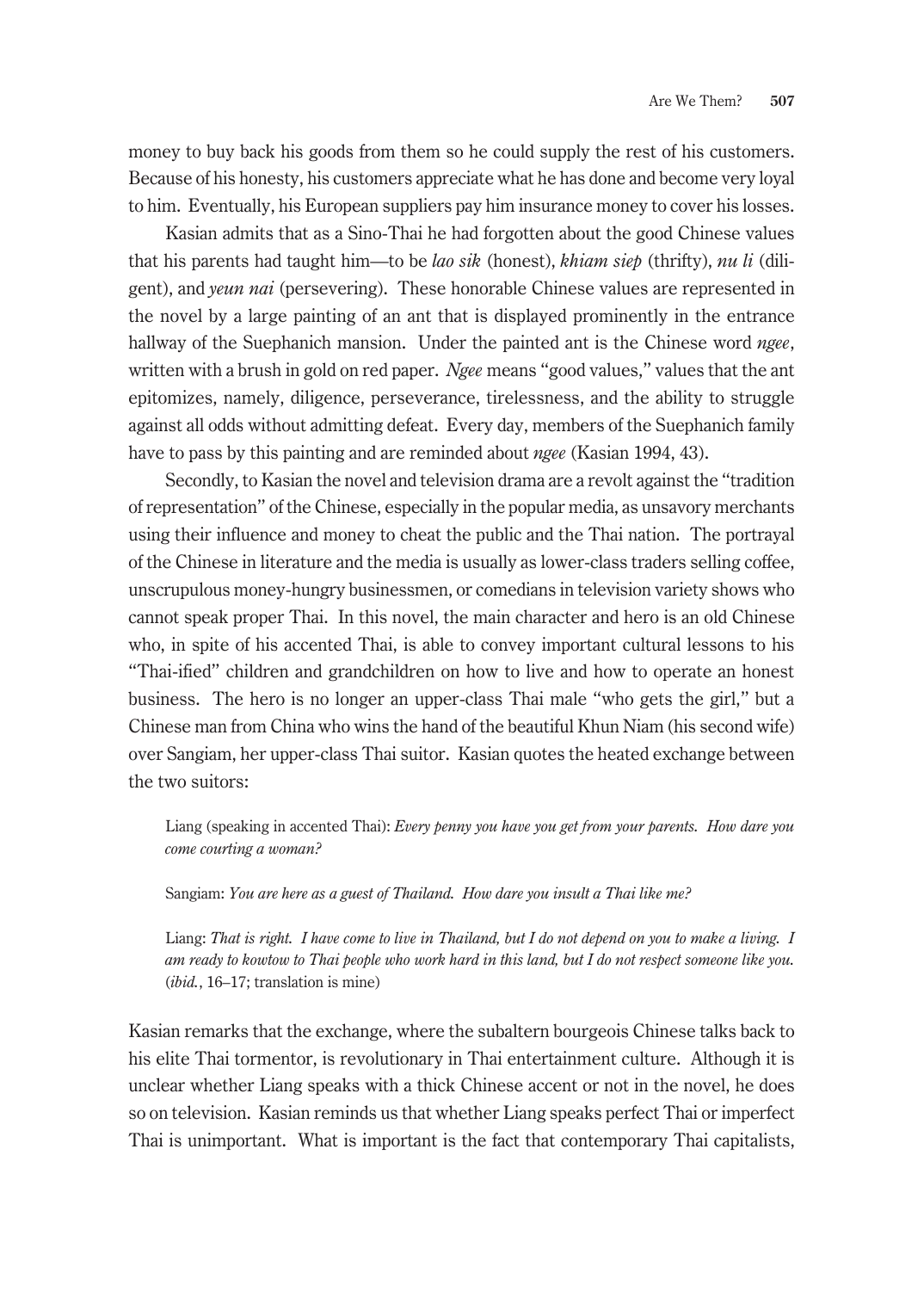even those who speak perfect Thai or are portrayed as "Thai," have historical precedents that are Chinese.

If the dynamics of Thai modernity and change rested with bourgeois and middle-class action, then the local Chinese, including those who did not "speak perfect Thai," played an essential role in that process. The bourgeoisie that Anderson wrote about and the one identified by Kasian both had mastered and conquered the Thai capitalist market and were soon to become major players in the new global economy. The next logical step for them was to enter politics to contest the allocation of values that were still in the hands of the military and their bureaucratic and political allies. No longer were the Sino-Thai content to be supplicants of the ruling elite; they wanted to be major players in national politics.

At this point, I want to focus briefly on another novel by Praphatsorn (2001) titled *Sing tueng* (Newly arrived Chinese), which was first serialized in 1996–97 in *Sri Sayam* magazine. This unusual novel is about Jia, a young Sino-Thai from the provinces who comes to Bangkok to search for his Thai mother. She has run away from home to escape her husband's murderer, who was harassing her. Jia learns that she is working as a masseuse somewhere in Yaowarat, the Chinatown of Bangkok. In his search, he is given shelter by an elderly blind Chinese woman who sells lottery tickets. Soon after his arrival, Jia falls in with a group of Thai and Chinese gangsters who work for a boss called San Pao Kung, the name synonymous with the famous Muslim eunuch Admiral Cheng Ho.

Jia, who is quite a fearless fighter, is an expert in hand-to-hand combat and the use of all types of weapons. More importantly, he soon gains the respect of the local Thai hoodlums. He is accepted into the brotherhood of gangsters because, like them, he is *nakleng*. The *nakleng* code transcends class, profession, and in this case ethnicity to reflect the ideal type of manliness in Thai culture. The *nakleng* is a man who is not afraid to take risks, a person who likes to live dangerously. He is also a man who is loyal to his friends but cruel to his enemies, a compassionate man, a gambler, a heavy drinker and smoker, and a lady-killer.<sup>32)</sup>

<sup>32)</sup> Phaithun Khruekaew (1970, 84–103) identifies *nakleng* as one of nine qualities valued by the Thai wealth, power, seniority, *nakleng* mentality, status, charity, gratitude, wisdom, and propriety in etiquette. He identifies three aspects of *nakleng* as sportsmanship, manliness, and benevolence. I have also used this term to describe Sarit Thanarat in Thak Chaloemtiarana (2007, 225). This concept has lost a lot of purchase in present-day Thai understanding. *Nakleng* can be both good and bad. Today it refers generally to someone with the heart of the *nakleng*—ready for a good fight and never backing down. Chalong Soontravanich says that during the Sarit regime, many of the *nakleng* hired to protect illegal activities were Sino-Thai. These *nakleng* gave a bad connotation to the epithet. Interestingly, Sarit made a distinction of this group as being both *nakleng* and *anthaphan*. The latter means hooligans and hoodlums (2013, 197–199).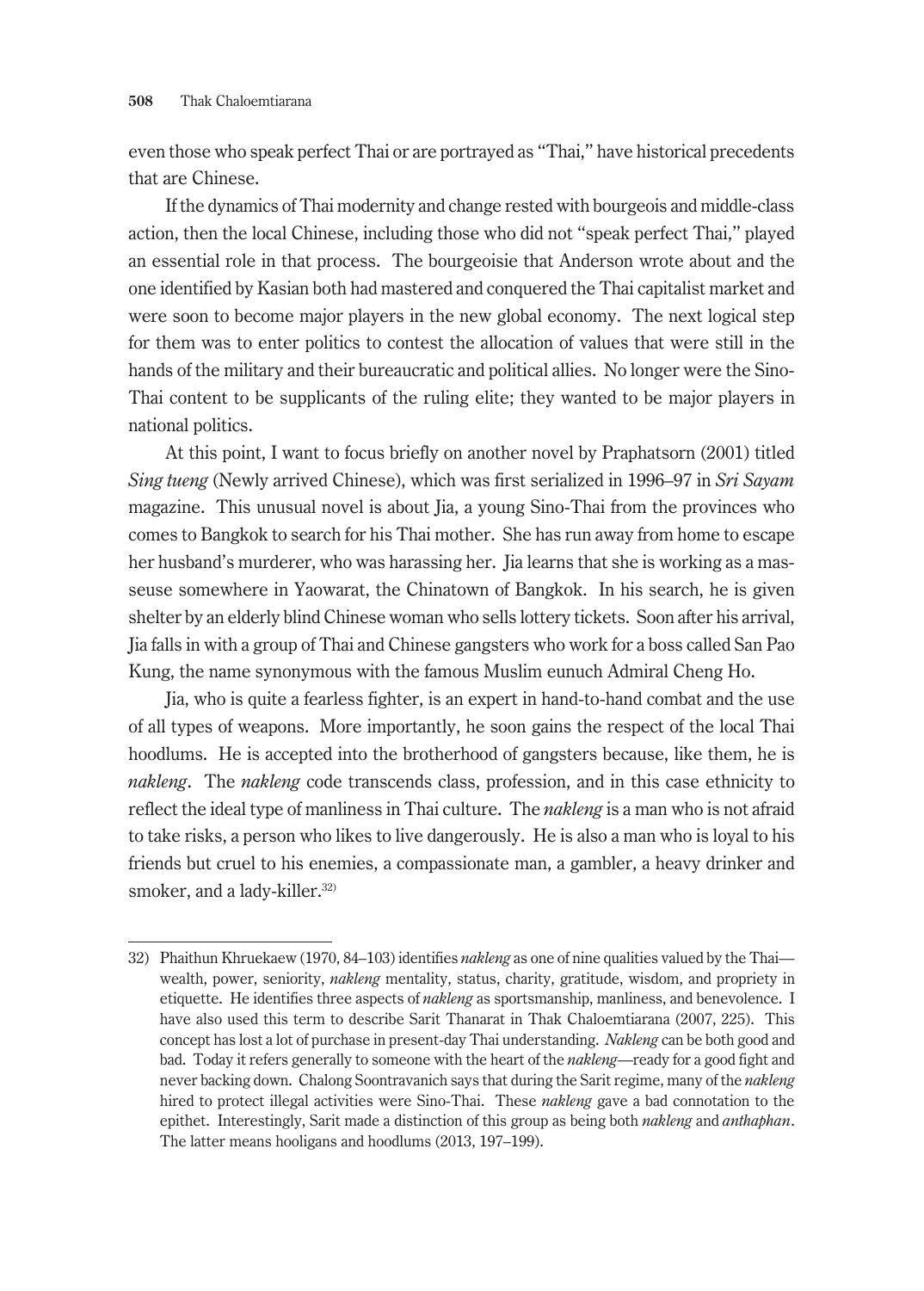Although I will not go into the details of the novel, what is significant is this portrayal of a young Chinese from the provinces as *nakleng*. Sharing a common Thai cultural trait allowed the Chinese to become easily a part of Thai society. This depiction of Jia as a Thai *nakleng* and the epitome of Thai manliness can be seen as a subversion of the traditional concept of *luk phuchai*, or manliness, in canonical Thai prose fiction.

One of the three texts that have achieved canonical status as the first real Thai novels is Kulap Saipradit's *Luk phuchai* (The real man), published in 1929. The real man in that novel is a man from a working-class family who does well enough in school to win a government scholarship to study abroad. But before he leaves for Europe to study, he gives up courting a beautiful and idealistic upper-class woman so his best friend can marry her. After his return as a *nakrian nok* (person who has studied abroad), he becomes an official in the Thai bureaucracy. This narrative helps establish the ideal of the desirable modern Thai man—someone who is a good student, foreign-educated, a senior titled bureaucrat, rich and respected. At the end of that novel, his best friend and his friend's wife become aware of the sacrifice he has made. The story ends with "the real man" getting the girl after all, except that she is the beautiful daughter of his friend and his first love.

In *Sing teung*, the hero is a Sino-Thai from a lower-class background, a *nakleng* and not a *nakrian nok*, a gangster and not a bureaucrat. His prize is a poor but good-hearted Sino-Thai girl from Chinatown whose father is a gambler and a drunk, and not the wellheeled daughter of a Thai aristocrat. The acceptance of the Sino-Thai as the epitome of the Thai *nakleng* and the embodiment of Thai manliness (not an aberration or alternative model) is confirmed by the fact that the novel is made into a television drama series and consumed by the Thai public of all races, ethnicities, and backgrounds. Therefore, in both *Through the Dragon Design* and *Newly Arrived Chinese*, the heroes in these very Thai stories are Chinese. Their ethnicity no longer seems problematic in the discourse of Thai-ness in literature or on television.

In addition, the Yaowarat in *Sing teung* is no longer a foreign site; it has become a more familiar one.<sup>33)</sup> Chinatown in this novel is treated as an integral part of Thai society,

<sup>33)</sup> Scholarly interest in Sampheng resulted in the publication of Supang Chanthavanich (2006). The book is a collection of studies on specific places in Sampheng and substantive articles on the history of the arrival of the Chinese in Bangkok, roads and canals, the evolution of trade from junks to steamships, commercial and entertainment centers, and the relationship between Sampheng and the Thai monarchy. In the chapter on the monarchy, there are two pictures of Rama IV and Rama V dressed as Chinese emperors (*ibid.*, 131). One can argue that Sampheng is the ghettoizing of the Chinese community. But one can also posit that Sampheng is the first modern trading center of Bangkok, where one can find gold shops, fine restaurants, the first high-rise (nine stories), and wholesale markets. This is perhaps no different than present-day Silom. Although Sampheng is mainly Chinese, it is not solely Chinese. It is frequented by Thai and tourists from around the world.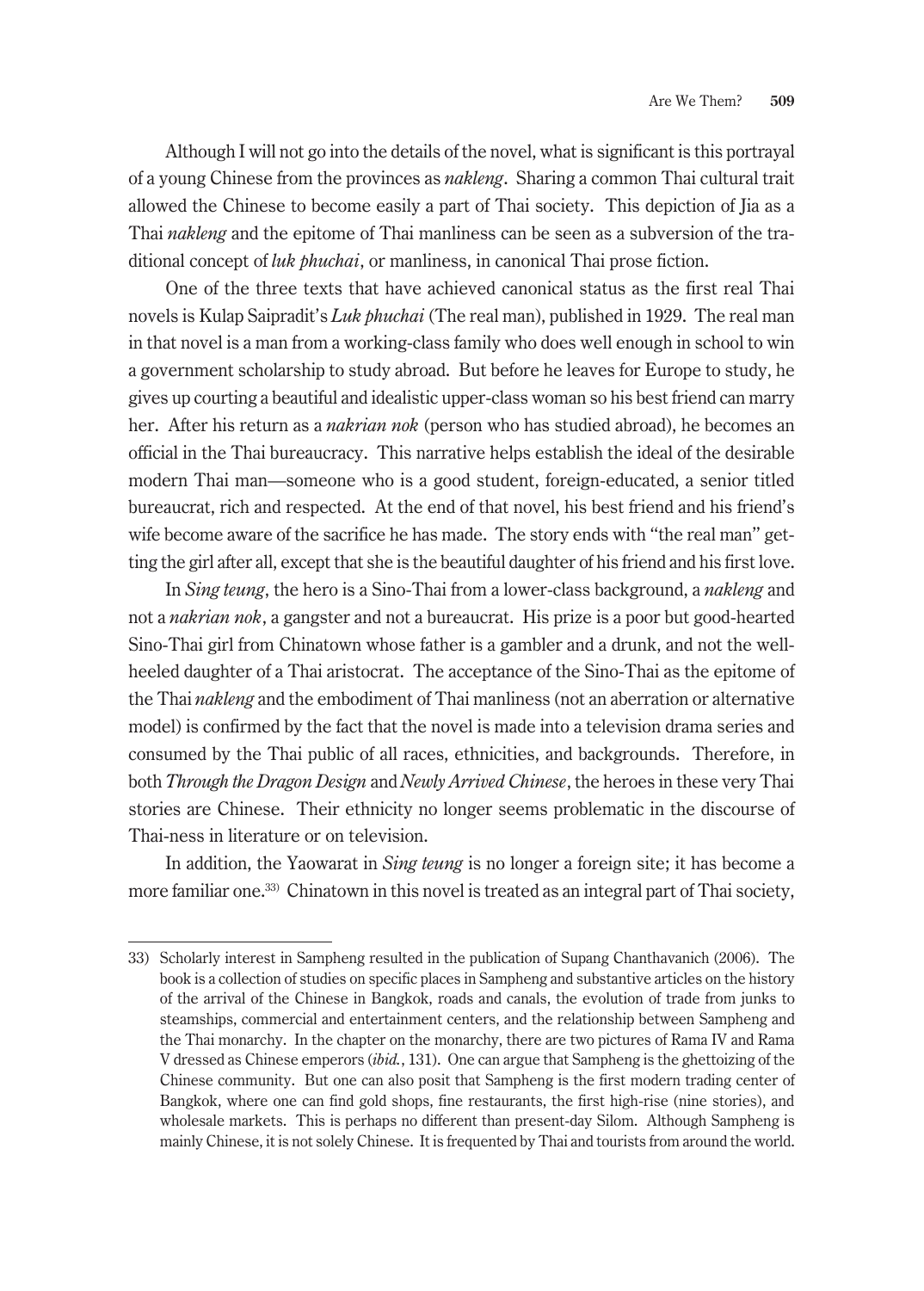where both Thai and Chinese do business, shop, gamble, find entertainment, and dine. Chinatown is no longer treated as foreign and dangerous, the way it was portrayed in *Lep khrut*, where even the police were threatened and had to appear in disguise to blend into that alien site.

## **Excavation and Recovery of Lost Identities: Family Histories, Biographies, Autobiographies, Handbooks, and Guidebooks**

Although this section of my essay deviates from the analysis of fiction and turns to texts written by the Sino-Thai about themselves, their business advice, and their lost culture, taken as a whole, they tell us about the mindset of contemporary Sino-Thai who now consider themselves part and parcel of Thai society. The Sino-Thai have become comfortable with their place in and contribution to Thailand and are ready to reclaim their Chinese heritage within the context of modern Thai culture.

The blurring of lines between what is Thai and what is Sino-Thai, and the significance or the necessity of the dichotomy are now less critical to understanding the dynamics of culture, politics, and even the economy of contemporary Thailand. For example, when *Forbes* magazine listed Thai billionaires like the owner and founder of the Red Bull energy drink or the chairman of the Charoen Phokaphan international conglomerate, the magazine did not indicate that these men are Sino-Thai. Furthermore, recent Thai prime ministers such as Thanin Kraiwixien (1976) and Banharn Silapa-acha (1995) had Chinese parents, but that did not prevent them from taking on the top political position in Thailand. If the racial background of these two men has proved unproblematic in politics, then one is hard-pressed to equate Chineseness with the likes of prime ministers Chuan Leekphai, Thaksin Shinawat, or Yingluck Shinawat.34)

<sup>34)</sup> Thanin Kraiwixien's tenure lasted only a year. After his removal by a military junta, he was appointed by the king as a privy councilor. For a detailed study of Banharn's career, see Yoshinori Nishizaki (2011). Two other illustrative cases come to mind. During the siege of Thammasat University on October 6, 1976, several students tried to escape but were captured by the police and armed goons. Before they were killed, their captors remarked that the students had "pale" faces. But instead of relating the pale faces to Sino-Thai students, the murderers said that they were Vietnamese infiltrators. The other case is the attack on Thaksin for trying to usurp or undermine the king's moral authority. His accusers never said that Thaksin was behaving like an upstart Sino-Thai. Unlike politics in the United States today, where race is still central because political parties continue to target Hispanics, African Americans, and Asian Americans to solicit their support, such is not the case in Thai politics. See Thongchai Winichakul (2002). One should note that at least 12 Thai prime ministers have Chinese ancestry—Seni and Kukrit Pramote, Pridi Phanomyong, Admiral Luang Thamrongnawasawat, Pote Sarasin, Thanin Kraiwixien, Chuan Leekphai, Banharn Silapa-acha, Thaksin and Yingluck Shinawat, Samak Suntornvej, and Abhisit Vejajiva.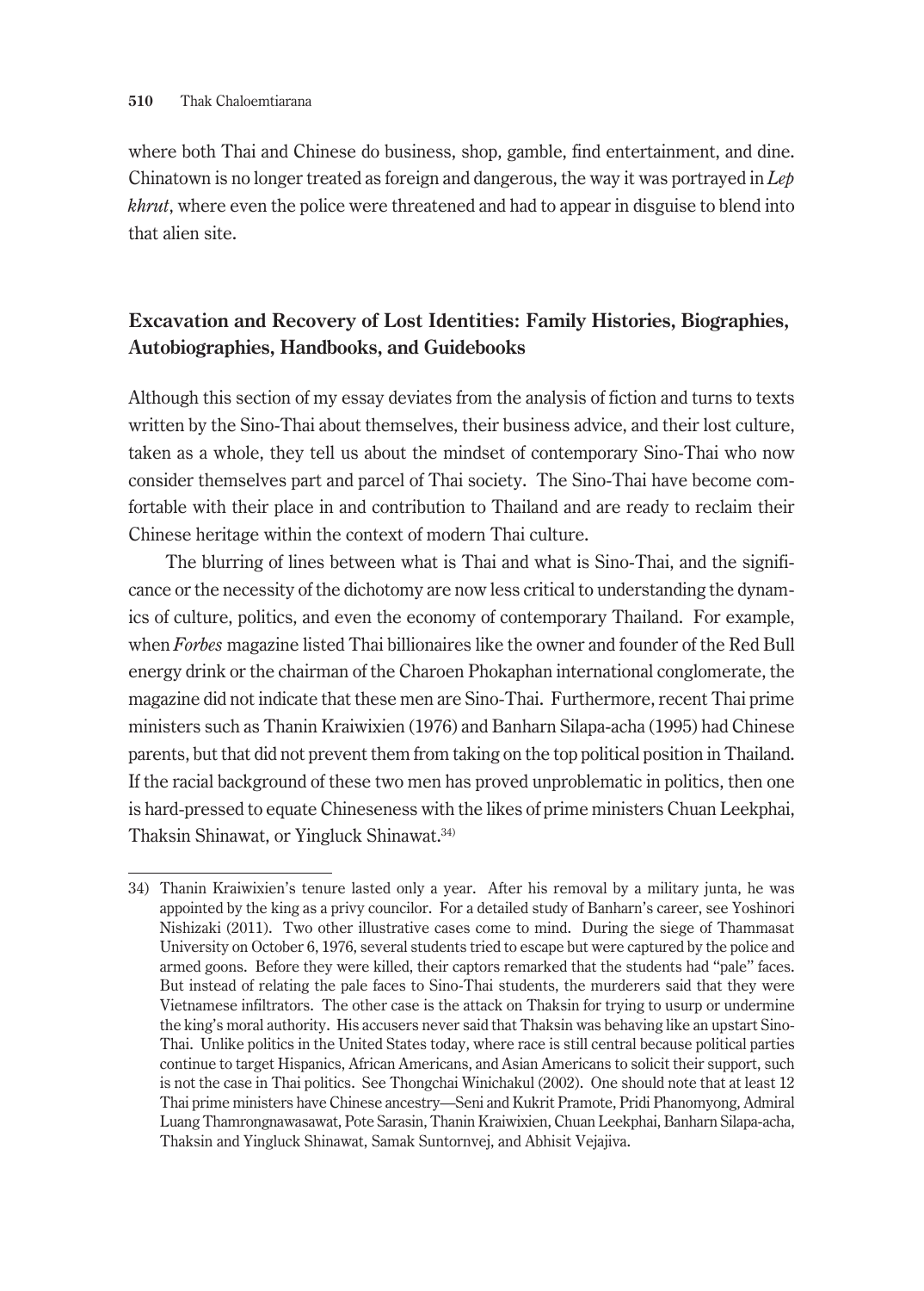The recent production of texts about the Chinese in Thailand indicates that the Sino-Thai have shrugged off their cultural amnesia and have recovered their selfconfidence to publish an endless string of books about their own history, their struggles, and their successes. These authors see themselves as Thai, descendants of Chinese immigrants interested in their historical roots. Although some may exploit their connections to their Chinese origins as "flexible citizens" in certain situations, the Sino-Thai know of no other home but Thailand.<sup>35)</sup> They are no longer sojourners. They may visit and write about their ancestral home but only as curious tourists and as amateur historians piecing together family histories.

Although a lot can be said about the recent inundation of texts about the Sino-Thai, for the purposes of this essay, it should suffice to highlight just a few examples.

One of the most read and talked about books about a major Chinese family history is Chamnongsi Hanchenluck's *Dut nawa klang mahasamut* (Like a ship in the middle of the great ocean) (2000). The book developed from the cremation volume for prominent businessman Suwit Wanglee (1995). It was first serialized in the *Sayam Araya* magazine in 1996 and published as a book in 1998. The book is about the contributions of the Wanglee-Lamsam families to the development of Thai capitalism, from trading in rice to the opening of banks. The book also chronicles Chamnongsi's visit to the family's ancestral home in China. Just as revealing are charts showing how intermarriage and family alliances among the Sino-Thai have created a network of relations that facilitated and enhanced major business ventures. This special ability to close ranks and to pool resources allowed the Sino-Thai business families to displace foreign competitors, especially in the banking and financial service sectors, following the conclusion of World War II. And although the book is about the Sino-Thai network established by her family and its centrality to the development of Thai capitalism, the author identifies herself as a "Thai" author. The book also features an acknowledgement from Crown Princess Sirindhorn and an introduction by Nidhi Eoseewong.

The princess endorses the notion that the Wanglee-Lamsam clan has played a pivotal role in the establishment of Thai capitalism. She agrees that the new Sino-Thai capitalists have already displaced the old Sino-Thai families absorbed into the official class

<sup>35)</sup> The term "flexible citizenship" was first coined by Aihwa Ong (1999). Efforts to compile a recent biographical dictionary of personalities of Chinese descent in Southeast Asia revealed difficulty in dealing with the Thai case. Singapore's ambassador-at-large, Tommy Koh, described talking to a Sino-Thai friend about inclusion in that book: "But he and his family are so well assimilated into mainstream Thai society that when I asked him if they could be included in the dictionary, he said no, because he felt he has lost his Chinese heritage and could no longer read and write Chinese" (*The Straits Times*, November 2, 2012). The dictionary (Leo Suryadinata 2012) includes 608 names from 10 countries.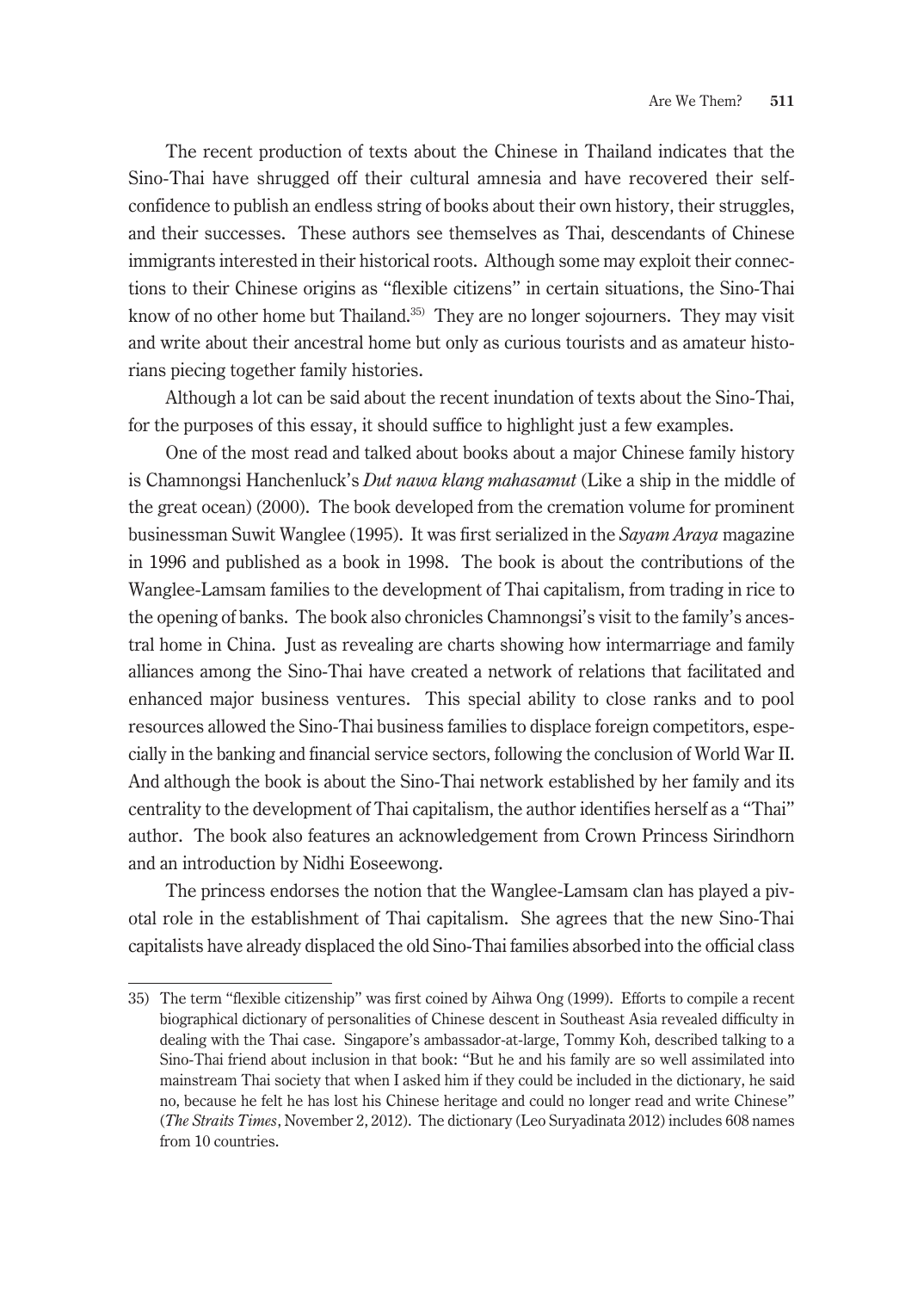under absolute monarchy. She calls that latter group the old "bureaucratic capitalist" circle, referring to Nidhi's analysis of the birth of the bourgeoisie in the early Bangkok period. Nidhi's own introduction praises the book for succinctly telling the story of a Sino-Thai family and its 100-year history, a history that resonates with other successful Sino-Thai families. He asserts that the book allows the Chinese in Thailand, who at one time were considered outsiders, to rightfully claim that a major part of their heritage is firmly embedded in Thai society. According to Nidhi, the book encourages the descendants of the Chinese to consciously accept their rightful place in Thai society; at the same time, non-Chinese readers would be forced to consciously accept the important place the Sino-Thai have and the critical role they played in Thai history and culture.

To provide more detail about the relationship between the new Sino-Thai capitalists and the old Chinese "bureaucratic capitalists," Phimpraphai Phisarnbut, a cousin of Chamnongsi, published *Samphao Sayam* (Siamese junk) in 2001 and *Nai mae* (Mistress mother) in 2003. These books are about historical Chinese families who served as royal officials dating back to the Ayutthaya and early Rattanakosin periods.36) In these books, Phimpraphai writes about the ancestry of some of Thailand's most prominent aristocratic families, relating them back to their Chinese roots. Phimpraphai's books remind readers that wealthy Chinese merchants were appointed as court officials holding positions equivalent to cabinet ministers today. *Samphao Sayam* in particular traces the history of Chinese families that held the title "Phraya Choduk Ratchasetthi," the title conferred by the king to the minister of the Port Authority, responsible for trade and foreign relations with the East. Phimpraphai illustrates how the relationship between the Crown and the elite Chinese families was strengthened through marriage. Thai kings frequently took the daughters of rich Chinese families as wives and concubines. Most of these families have been fully assimilated and are now an integral part of the Thai power elite.

In awakening from the long slumber and self-induced amnesia about their own cultural heritage, the Sino-Thai eagerly bought books such as Chitra Kohnanthakiat's *Tung*  nang kia (Children of the Chinese).<sup>37)</sup> The 1999 edition that I have in my personal library

<sup>36)</sup> A few years after these books appeared, Charoen Tanmahaphran published *Waichao taam roythao tia* (Father's way of worshipping) (2009). Charoen's book traces the support of kings during the Ayutthaya and early Bangkok periods for Chinese Buddhist temples and Chinese shrines. The book is also a guide for both Sino-Thai and Thai worshippers at Chinese shrines about the history, meaning, and importance of those shrines.

<sup>37)</sup> Other books by this author covering similar subjects include Chitra (1993; 1998; 2003; 2010). To help the Sino-Thai excavate/recover their clan names, Chitra also published books about the origins of Chinese names and their transformation into Thai variations (2007). All of these books are so popular that they have undergone numerous printings. Caroline S. Hau (2013) argues that Chitra ↗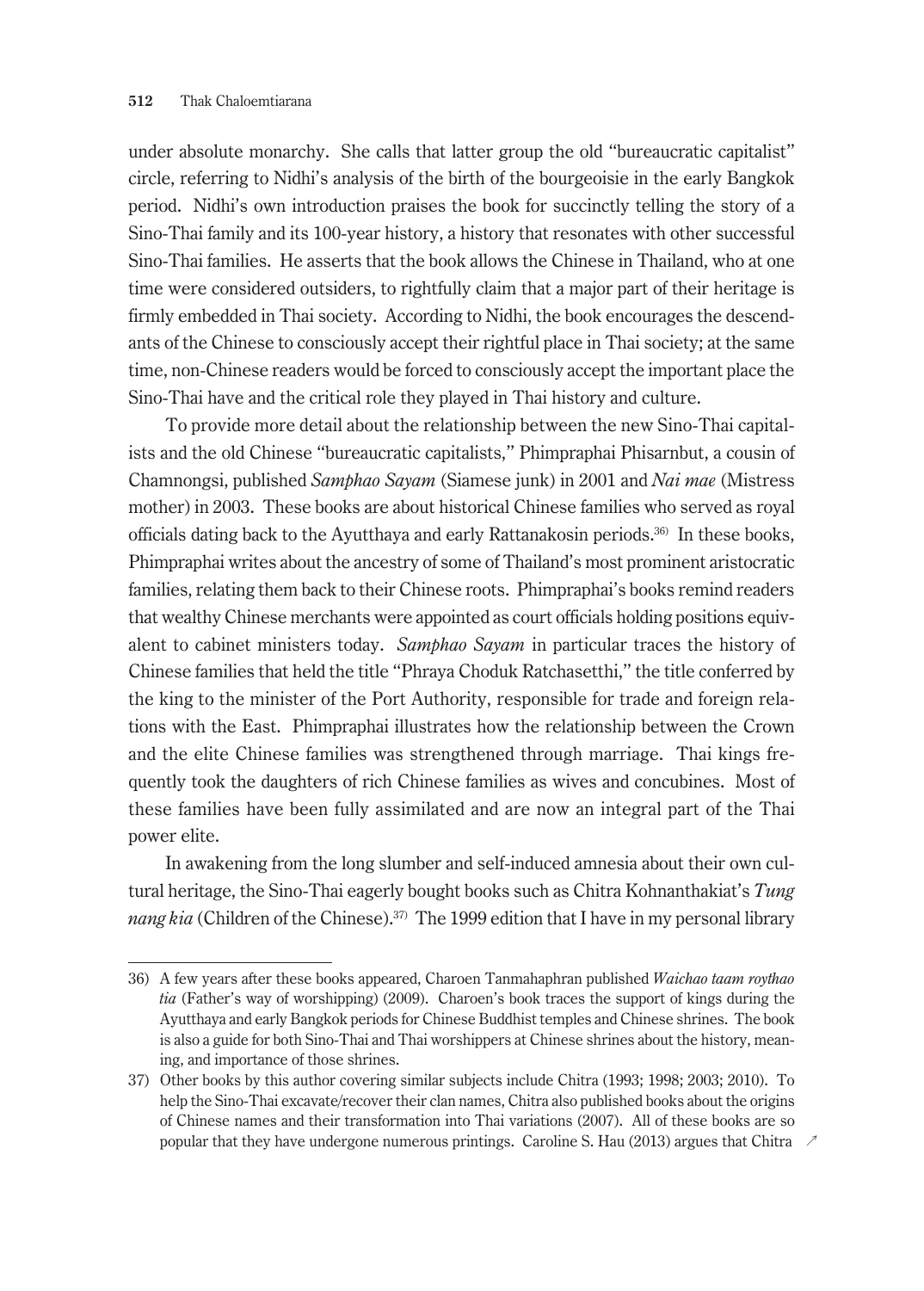is the book's 19th printing. Chitra has written at least four other books that focus on Sino-Thai culture. And even though the books are about Chinese culture, they have received awards from national book organizations. Most of Chitra's books are full of important information about Chinese culture, the meaning of Chinese words, celebrations, rituals, opera, food, religious events, and much more. They are guidebooks about how to become culturally Chinese again. Paradoxically, the books are written in Thai to explain Chinese culture to the Sino-Thai, who must now read about their ancestral culture in an adopted mother tongue whose transliteration of Chinese words is not always accurate. It is as if the Sino-Thai now speak and think Chinese with a Thai accent, unlike their ancestors who did the opposite. In addition, the wide popularity of the books indicates that Sino-Thai culture has also been embraced by the larger Thai public.

In the past decade or so, numerous biographies of Thai billionaires have also appeared in bookstores. Increased interest in the lives of the Sino-Thai encouraged others to write about themselves or to translate stories of their ancestors written in Chinese.38) Many books about the top richest families in Thailand have been published to satisfy the curiosity of the public. Because members of this exclusive club are mostly Sino-Thai, some these books use *Chao Sua*, the Chinese term for very rich people, in their titles. Translated texts on business practices and theories, which used to be of influential American and European authors, bankers, and industrialists, have been recently replaced by business advice from prominent Sino-Thai businessmen. Instead of books revealing the secrets of an MBA, we now have books about how *Romance of the* 

is no different from Amy Chua, known for promoting the idea of the Tiger Mom, who uses strict Chinese child-rearing practices to ensure the success of her children. She has also interviewed Chitra, who claims that she has sold over 600,000 copies of her books. Hau contends that such authors (including Malaysia's Lillian Too) capitalize on claims of "Chineseness" to access local, regional, and family-mediated notions of Chineseness to exploit and profit from "national and cultural differences within nations as well as among Southeast Asia, the U.S., and China in order to promote particular forms of hybridized (trans)national identities while eschewing the idea of mainland China as the ultimate cultural arbiter of Chineseness." In addition, many guidebooks and manuals about worship at Chinese temples and shrines have been published, for example, Khon Yaowarat (2007) and Bunchai Jaiyen (2009). A pioneering study of the legal status of Chinese temples and shrines, especially in Phuket, is Tatsuki Kataoka (2012).

<sup>38)</sup> Examples are Bunchai Jaiyen (2003) and Vikrom Kromadit (2004). I would like to mention two biographies of Sino-Thai doctors from southern Thailand: Bancherd Tantiwit (2006) and Moh Chin Waen (1998). Bancherd's autobiography is about being a Baba, a designation used to describe the *peranakan* (locally born Chinese) in Malaysia. The Baba Chinese still maintain a cemetery on Silom Road in Bangkok, not far from the Hokkian cemetery. The second autobiography was written in Chinese and translated by Moh's children and grandchildren into Thai. For a recent study of Sino-Thai capital accumulation in southern Thailand and the Chinese community there, see Phuwadon Songprasert (2003).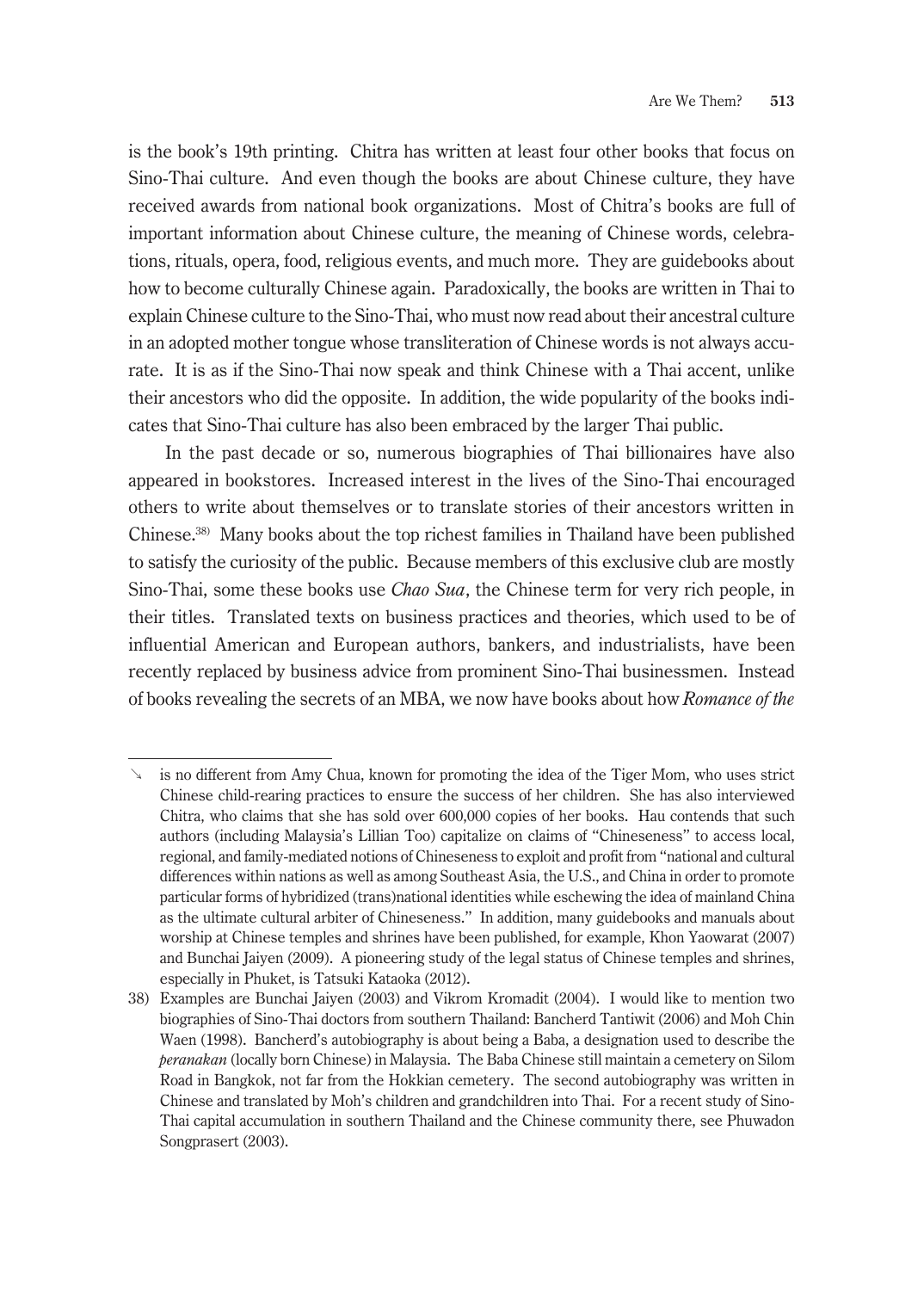*Three Kingdoms* and Sun Tzu's *The Art of War* can be adapted for business, how to pay attention to *Tia* (Father) and *Kong* (Grandfather), whose business advice is more appropriate to the Thai situation.

Craig Reynolds' (2006, 214) analysis of the importance of manuals in Thai society argues that manuals are systematic archiving of knowledge which is a "form of cultural capital, a resource that enables people in a society to make sense of the world and to live safely, in good health, and with dignity." Therefore, one can argue that the proliferation of Sino-Thai guidebooks and manuals about rituals, practices, Chinese wisdom, business strategies, medicine, cuisine, worship, etc., written in the Thai language for consumption by the public is a clear indication that Sino-Thai culture is part and parcel of Thai cultural capital.39)

Ironically, the change in focus from American and European business practices to practical Chinese business (and warfare) strategies has restored the Thai appreciation of the Chinese and Chinese culture as the fountain of wisdom. Since late Ayutthaya and early Bangkok, the Thai elite have relied upon lessons imbedded in *Sam Kok*, the Thai version of *Romance of the Three Kingdoms*, to guide their actions. In fact, literate Thai know *Sam Kok* quite well because it was required reading in school. It should be noted here that in most of the novels about the Chinese, *Sam Kok* is frequently invoked.<sup>40)</sup>

<sup>39)</sup> Examples are Thot Khanaphorn (2004), Thongthaem Natchamnong (1988), and Ah Koo Khon Sae Chang (2004a; 2004b).

<sup>40)</sup> *Romance of the Three Kingdoms* (*Sam Kok*) was translated into Thai during the reign of Rama I. It was one of the first books to be printed by Dr. Dan Bradley's press. Craig Reynolds has written extensively about the importance of *Sam Kok* in Thai history (1996). The best analysis of the importance of *Sam Kok* in Thai history, politics, and culture is Sombat Chantornwong (2006, 451– 550). Even today, there are numerous websites in the Thai language dedicated to this epic. Kiarti Srifuengfung's mausoleum near Phatthaya pays homage to *Sam Kok* with a gallery of ceramic tiles chronicling important episodes. For the story of Kiarti, see Arunee Sopitpongsatorn (1991). Perhaps conditioned by their familiarity with *Sam Kok*, Chinese literature, especially novels about Chinese martial arts, continued to be popular among the reading public. By the 1960s, most young Sino-Thai could no longer read these novels in the Chinese language. To bridge the gap, many Chinese martial arts novels were translated into Thai. One of the most prolific translators was Chin Bamrungphong, who used the pseudonym W. na Muang Lung. The name is derived from the initial of his first girlfriend and the place they met—Phatthalung. Chin was educated in both Chinese and Thai schools and was bilingual. He was able to translate and publish over 100 Chinese *kung fu* novels from 1963 to 1988. His prolific production was achieved by verbalizing his translation directly into a tape recorder, which allowed him to translate 30 to 40 pages of text each day. I suspect that the eager readers of his novels were both Thai and Sino-Thai. See Pratheep Muennin (1999, 88–90). A recently published book by Sitthithep Eksitthiphong argues that the Phlaphachai incident in 1974, where the Chinese attacked a police station in Sampheng, was a symptom of Sino-Thai frustration with the state. The author also argues quite convincingly that the popularity of Chinese martial arts novels, albeit written in Thai, was a sign of the resistance of Sino-Thai males against the oppression of the state and the depiction of them as merely weak and obedient citizens (2012, 166–174).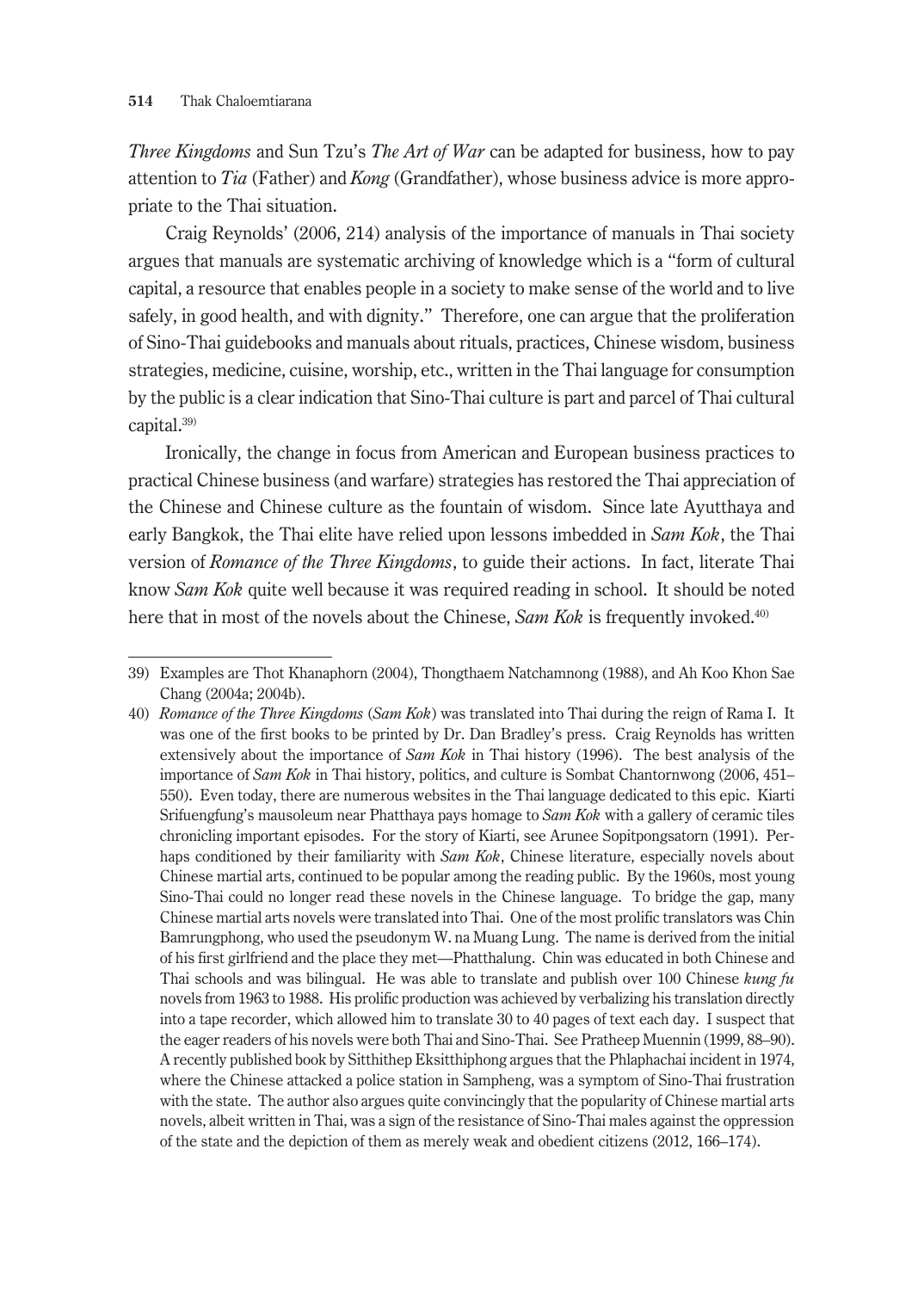I would like to end my textual analysis by highlighting two texts that prepared the way for two Sino-Thai businessmen to participate in national politics. These texts are the autobiographies of Thaksin Shinawat, *Ta du dao thao tid din* (Eyes on the stars, feet on the ground) (Wallaya 1999), and Sonthi Limthongkul, *Tong phae kon thi chana* (One must lose before winning) (2005). Autobiographies highlight what the authors want others to know about them and what they consider important. In these two cases, they tell us about their family roots that can be traced back to Chinese immigrants. Both became rich through the mastery of telecommunications and the media in the new global economy.

In preparing for his run in politics, Thaksin published a life story portraying himself not as a Bangkok insider but as really a boy with Chinese roots from Chiangmai. He tells readers that his ancestors were Hakka who had come to Thailand from China probably in the 1860s. His great-grandfather, like many Chinese businessmen, became a tax farmer.<sup>41)</sup> He also married a Thai woman and moved to settle in Chiangmai. There, the family opened a modest coffee shop, became involved in the production and sale of silk, ran movie theatres, and even operated a car dealership. Thaksin's father later ran for political office and was elected to represent Chiangmai in Parliament.

Thaksin's great-grandfather, grandfather, and father married Thai women, which makes him more Thai than Chinese. Yet he openly acknowledges his Chinese ancestry, perhaps to show that he came by his entrepreneurial talents honestly. Even though he followed a preferred Thai career path of attending the military preparatory school and the Police Academy, and eventually being commissioned as a police officer, Thaksin always operated a business on the side. When he eventually resigned his commission, he used his government connections to obtain concessions to supply the police department with computers. He later formed a company that sold beepers and mobile phones. Thaksin hints that because of his Chinese business background, he was able to tolerate risks and large debts and eventually turn his enterprises into successful entities. The autobiography emphasizes his upbringing as a normal Thai whose father was a Member of Parliament, whose uncle and cousins were senior military officers, and whose fatherin-law was a police general. For all purposes, in spite of his Chinese ancestry, it is hard

<sup>41)</sup> As far as I can tell, no one has written a novel about the lives of tax farmers. This lacuna could perhaps be explained by the fact that the most lucrative businesses for tax farmers involved selling opium, controlling gambling dens, distributing liquor, and other activities considered unsavory by today's standards. A glimpse of the dangers involved in tax collection is the revelation that Thaksin's grandmother was shot during one of her tax-collecting forays. In addition, the experiences of radical Sino-Thai students who joined the Communist Party of Thailand after the October 6, 1976, event have yet to produce fictionalized accounts of their struggle with the Communist old guard and with the Thai armed forces.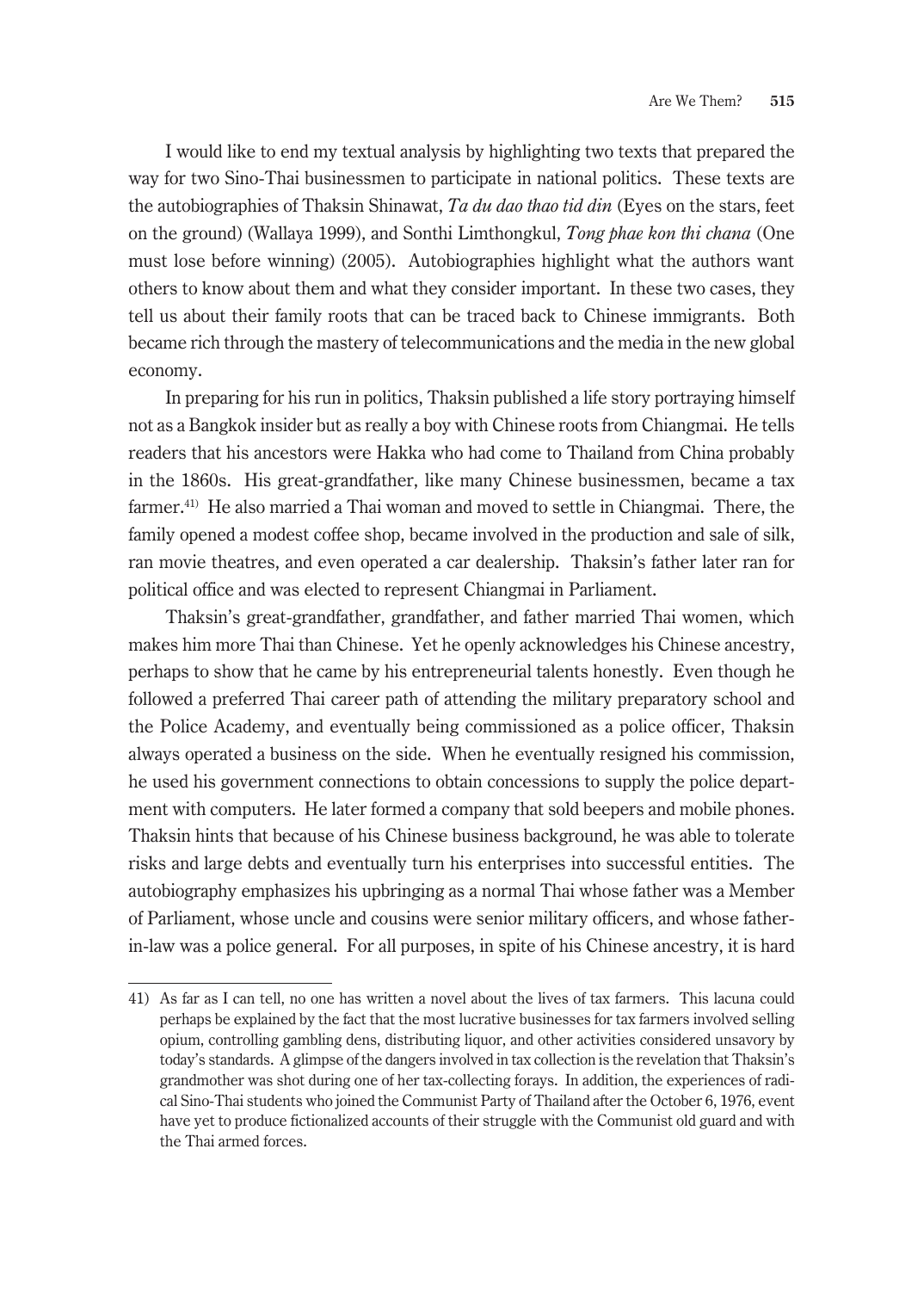### to consider Thaksin a Sino-Thai.42)

Sonthi Limthongkul's autobiography begins with his grandfather, who came from Hainan to settle in Sukhothai. Sonthi's father was sent to China to study and eventually became an officer in Chiang Kai-shek's army, fighting the Japanese until he was summoned back to Thailand by the family. After returning from China, Sonthi's father worked for a Chinese newspaper and later opened a lumber mill. Sonthi's mother is also from Hainan; she was disowned by her family for marrying a half Thai-half Chinese man. Therefore, Sonthi admits that he is three-quarters Chinese, but he is unable to read or write Chinese. He studied at the Assumption School in Bangkok before going to the National University of Taiwan for a year. After Taiwan, he attended the University of California, Los Angeles, and the University of Oregon, studying history.

Although he says that he liked his one year in Taiwan more than his eight in the United States, Sonthi's intellectual leanings were formed during the anti-war hippie period of the late 1960s and early 1970s. He returned to Thailand an idealist ready to change the world and to rid Asia of Western domination. The traumatic experience of October 6, 1976, where left-leaning students were massacred and driven to join the CPT in the countryside, convinced Sonthi that he should focus on political change in Thailand first. He began work at *Prachathipatai* (Democracy), a progressive paper which was eventually closed by the reactionary Thanin government.

By the 1980s, Sonthi started his own newspaper *Phuchatkan* (The Manager), aiming to make it the Thai equivalent of *The Wall Street Journal*. He soon expanded his business into a media publishing group, eventually owning 12 newspapers and several magazines in Asia and the United States. Sonthi also was a television talk-show host who supported Thaksin until a business disagreement led to their falling out. Sonthi then used his talk show to attack Thaksin at first but later took his show on the road. He helped form the People's Alliance for Democracy (the Yellow Shirts) to oppose Thaksin. Although he has been referred to as "Jek Lim," or "Lim, the Chink," his ethnicity as three-quarters Chinese has not been central to his identity. He is still considered a Thai royalist and conservative, a very strange trajectory for someone who was once active in the anti-war movement in the United States and who supported the cause of leftist students in the mid-1970s.

<sup>42)</sup> For additional information about Thaksin's family background, see Pasuk Phongpaichit and Chris Baker (2004). The offspring of immigrant Chinese families had two main career paths to choose from—business or government service. Those choosing government service were the first to be assimilated into Thai society, discarding or cutting ties with their Chinese past. Those in business held on to their Chinese culture and connections outside of Thailand for a longer period before fully assimilating into Thai society.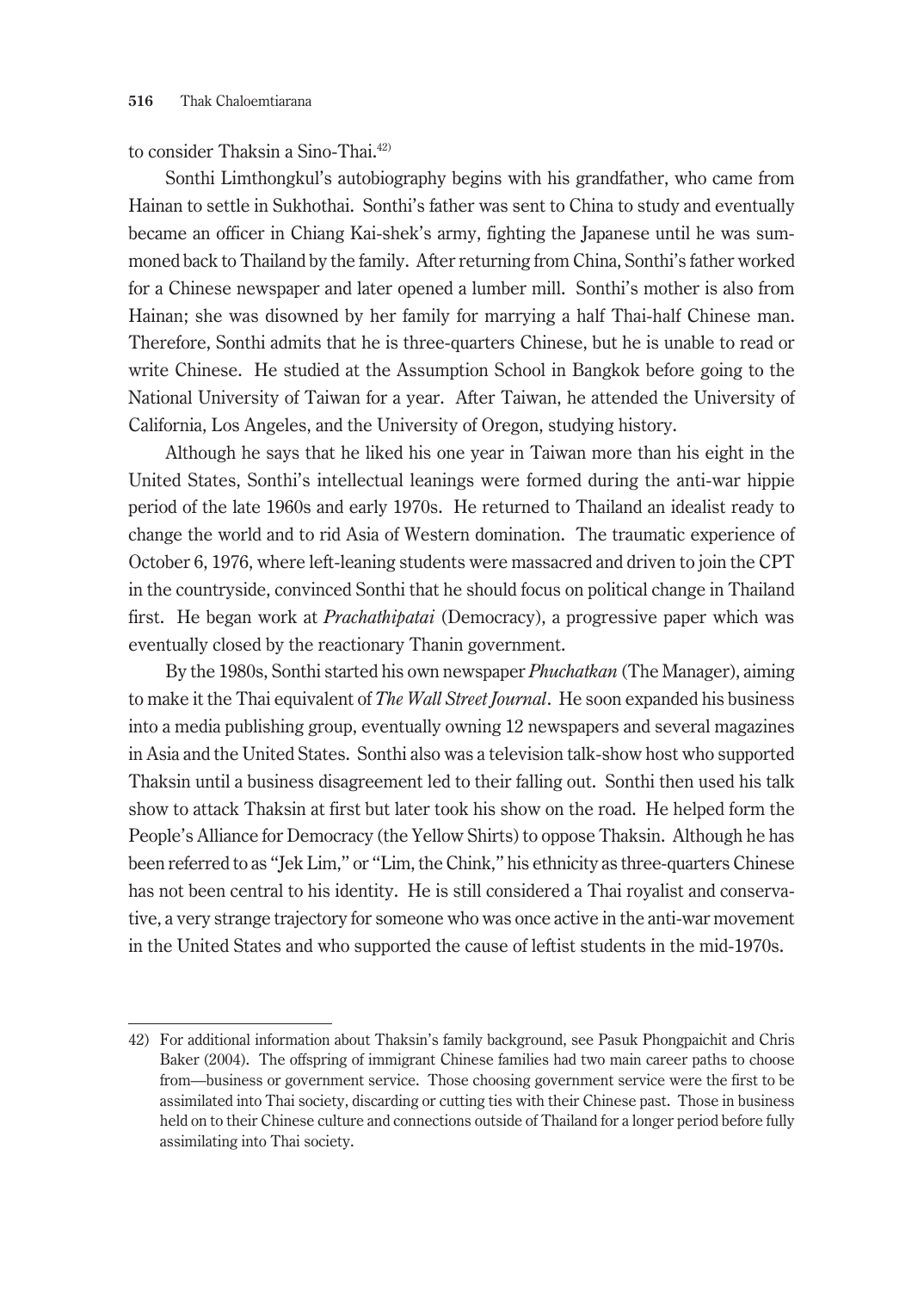#### **We Are Them, and "Them" Are Us**

From this short and discursive study of the production of Thai language texts about the Chinese, I can conclude that targeting the local Chinese as the dangerous Other Within by King Vajiravudh had some effect on how the Sino-Thai were perceived, but not as much as one would have thought. It seems that the king was only using his admonition to remind the Chinese to be grateful and to assimilate into Thai society. We have seen how his policies and those of following governments facilitated the assimilation process.

Although Vajuravudh's nationalism predicated on race problematized Chineseness in Thai culture and society, the vilification of the local Chinese as the dangerous Other Within did not have lasting effect on the general Thai psyche. I have shown that there is minimal anti-Chinese sentiment in Thai literature and texts. If texts and literature are contextual representations of social values or reflect social perceptions, then they tell us that the Sino-Thai are seen as natural and integral to Thai society. We have witnessed how major Thai authors write about the Sino-Thai. And though he demonized the Chinese at first in *Jews of the Orient*, Vajiravudh soon ameliorated his position in *Huajai chainum*. In his wildly popular and enduring *Phon Nikon Kim Nguan* series, P. Intharapalit's writing about the *Jek* clearly accepted and promoted Kim Nguan as Thai. And in the case of Phanom Thian, who demonized the Chinese as enemies of the Thai state, he identified the villains as the external Chinese and foreign secret-society members. In *Lep khrut*, the police and Thai state authorities were obligated to protect Sino-Thai businessmen. Nevertheless, these Thai authors knew little and said little about the real-life stories of the Chinese.

Not until the appearance of Sino-Thai authors like Botan and Yok Burapha were fictionalized but realistic accounts of the Chinese experience revealed to the public. Their pioneering novels about the Chinese still seemed rather tentative in claiming a rightful space in the conscious construction of Thai history, culture, and society. In fact, the two novels, *Letters from Thailand* and *Life with Grandfather*, continued to pay lip service to the official interpellation of the Sino-Thai as grateful, humble, and subservient immigrants in a generous new country.

By the 1990s, however, the Sino-Thai and their offspring had become better educated and wealthier. With wealth and education came the need to exercise their right to speak out on issues important to their lives. The rise of the modern Thai middle class in the last decades of the twentieth century was closely linked to the prosperity of the Sino-Thai. It was only then that the hitherto subaltern Chinese began speaking out as members of the power elite. Not only have the descendants of the Sino-Thai become prime ministers but they have also penetrated the upper echelons of the military and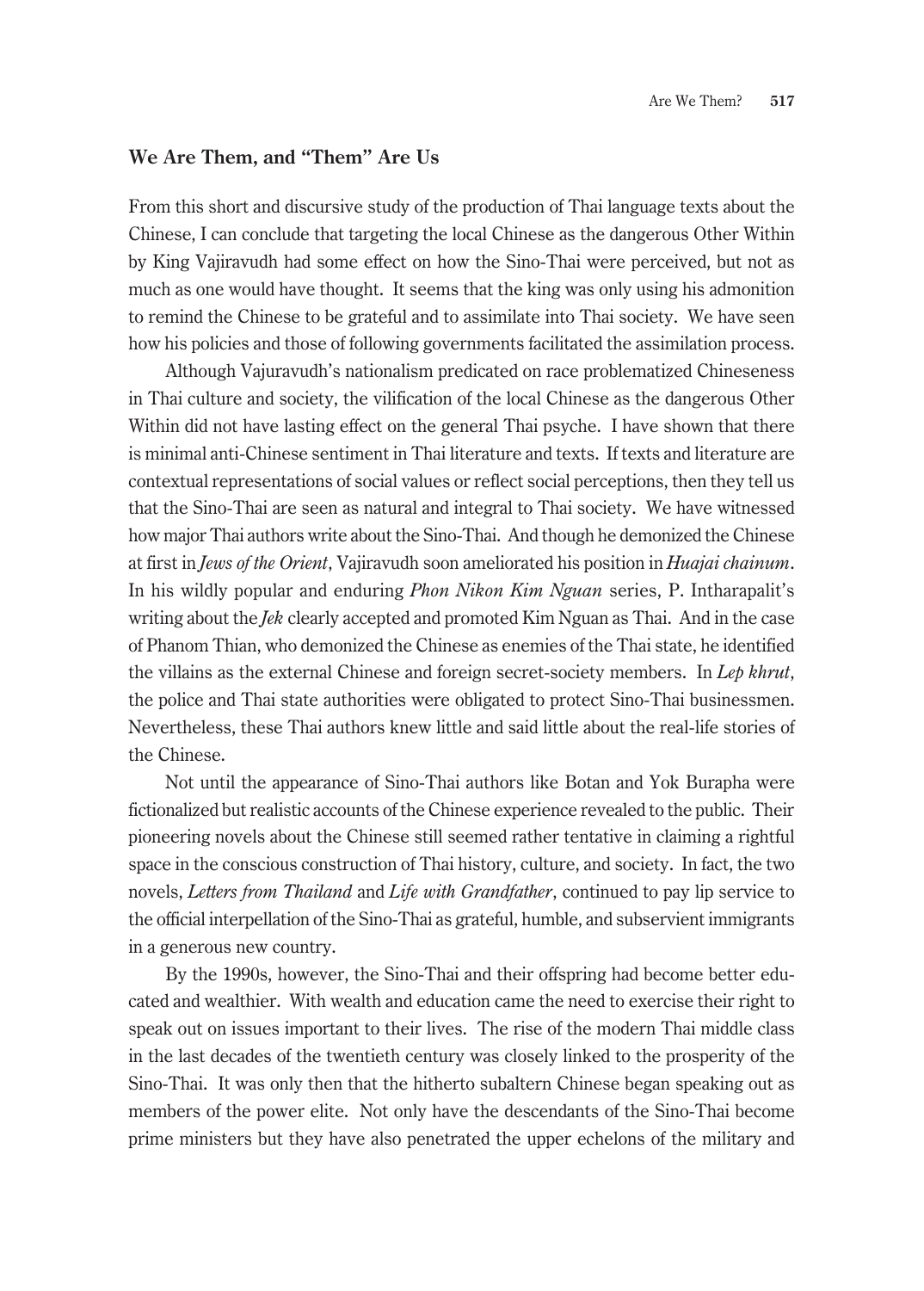civilian bureaucracies, university faculties, and the banking and manufacturing sectors, and are among the wealthiest families in Thailand today. Ironically, members of the Sino-Thai middle class, like their Thai counterparts, have had very little contact with the majority of Thai, who exist in an agrarian society. It is no wonder that this middle class is a conservative one that continues to rely on the monarchy to put an official imprimatur on its status.43) Even today, the close relationship between rich Sino-Thai families and the Thai court is strengthened by profitable business dealings, donations to the Crown, and other royally sponsored rituals like weddings and cremations.

The production of texts written by Sino-Thai authors about themselves, their struggles, and their successes are now consumed by all Thai readers, and more than likely embraced as a natural part of Thai social and cultural history. Compared to the literature produced by other diaspora communities such as Asian Americans, the literature written by the Sino-Thai lack the edgy resentment found in early Chinese American novels and the feeling that it is somehow inferior. Furthermore, Sino-Thai literature is void of the Filipino American lament of exile and non-acceptance by the host community.<sup>44)</sup>

I have made the case that the exigencies and changing conditions of both local and world politics and economy, and changing social conditions have affected the representation of the Sino-Thai in textual production over the last century. The Sino-Thai are no longer considered the dangerous Other Within, and even when they were portrayed as such, that condition was short-lived. From a dangerous Other Within forced to become a meek and grateful subaltern, the Sino-Thai eventually found their voices when, as a community, they became better educated and wealthier. Assimilation helped to parry discrimination based on race to allow the Sino-Thai to easily become Thai. Thai and Sino-Thai have ceased to be critical analytical categories in contemporary Thai studies.

Before closing, we should review once again the question "What, then, is Thai identity?" Since Vajiravudh's time, Thai identity has been defined by the people's love of "Nation, Religion, and King." Nation is defined by the geo-body that is Thailand, with a shared common language; religion is the tacit state religion—Buddhism; and the king

<sup>43)</sup> Sulak Sivarak, one of Thailand's leading public intellectuals, admits that although his family has Chinese origins, they were royalists and politically conservative. Members of his family had prospered under absolute monarchy and did not support parliamentary democracy. In his mind, they, like other elite Sino-Thai, believed that they were smarter and better than the rest of the public. This opinion shifted after the October 14, 1973, and October 6, 1976, events (1983, 55–79).

<sup>44)</sup> Although this paper does not delve into comparative issues, it should suffice to point out that, unlike Asian American literature, Sino-Thai literature is not considered literature of the minority. See Elaine Kim (1982). Furthermore, Sino-Thai literature does not suffer from what Shirley Geok-lin Lim identifies as the tokenism of Asian American literature in mainstream American literature (1992, 13–32).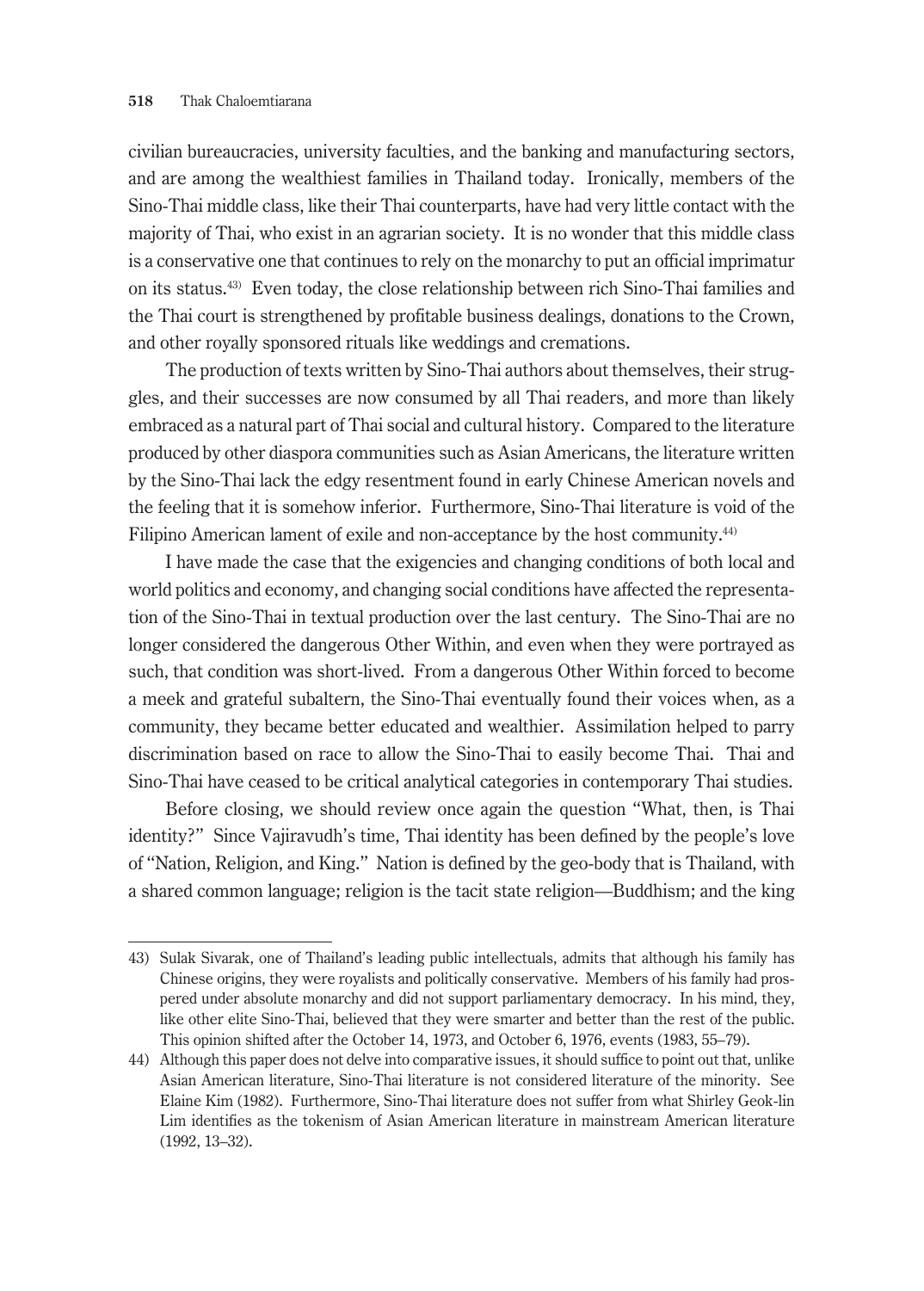is the embodiment of the glorious historical precedent, the moral present, and the enduring future of the nation.

Thai assimilation policies also forced the Chinese and their offspring to become Thai by giving them Thai first names and changing or masking their clan names with Thai surnames. The closing or control of Chinese schools eventually obliterated instruction of the Chinese language, history, and culture in favor of state-sanctioned Thai language and Thai classes. The various Chinese dialect groups soon spoke the new common language that is Thai, and their Chinese writing system was replaced by Thai script. The closing of open immigration eventually isolated and distanced the Sino-Thai from their ancestral home and culture. In addition, the granting of citizenship gave native-born Sino-Thai equal political rights, benefits which prompted even those born in China to become naturalized. We have already seen the success of official nationalism, which reminded the Chinese to be grateful and loyal to the king, and other reasons why the rich and successful Sino-Thai have become ardent royalists.

Furthermore, Chinese identity based on patrilineal lineage and ancestry quickly broke down because of intermarriage with the Thai, who practice a bilateral kinship system. Hence, it became easy over time for the children of the Chinese to select their Thai mother's ethnicity as their own identity. Such was the case illustrated by Kim Nguan. In terms of religion as an obstacle to assimilation, even early European travelers have noted that when the Chinese arrived in Thailand, most adapted easily to Thai Buddhism, Thai animistic beliefs, and other cultural practices similar to Chinese ones.45)

In short, the assimilation of the Chinese was a process in which the Sino-Thai became Thai citizens, assumed Thai names, spoke and wrote Thai, practiced Buddhism or rituals associated with it, and professed a love for the Thai monarch and nation. We have also seen through the evidence of literature and other textual production that the ethnic Thai were at the same time educated through novels, texts, guidebooks, and manuals to appreciate Chinese hard work, business acumen, and contributions to Thai national prosperity. The consumption of texts about Chinese practices, shrines, and

<sup>45)</sup> Quoting John Crawfurd and Karl Gutzlaff, Skinner documents how immigrant Chinese became Buddhists, visited Thai temples, gave alms to monks, and readily conformed to the religious rites of the Thai. The Chinese also venerate Wat Phanangcherng in Ayutthaya, dedicated to the great Ming admiral Cheng Ho (even though he was Muslim). Cheng Ho is known in Thailand by the name San Pao Kung, and there are shrines dedicated to him as a deity and patron saint of the Chinese in Thailand. However, instead of writing his name using the correct orthography, which means "Three Protections," the characters have been changed to "Three Treasures" to make the shrine resonate with Buddhism's "Triple Gems"—the Buddha, the Dharma, and the Sangha (1957, 129). Popular Chinese beliefs have also been embraced by the Thai. For example, many Thai have now given up eating beef in deference to the belief of devotees of the Chinese goddess Kuan Im.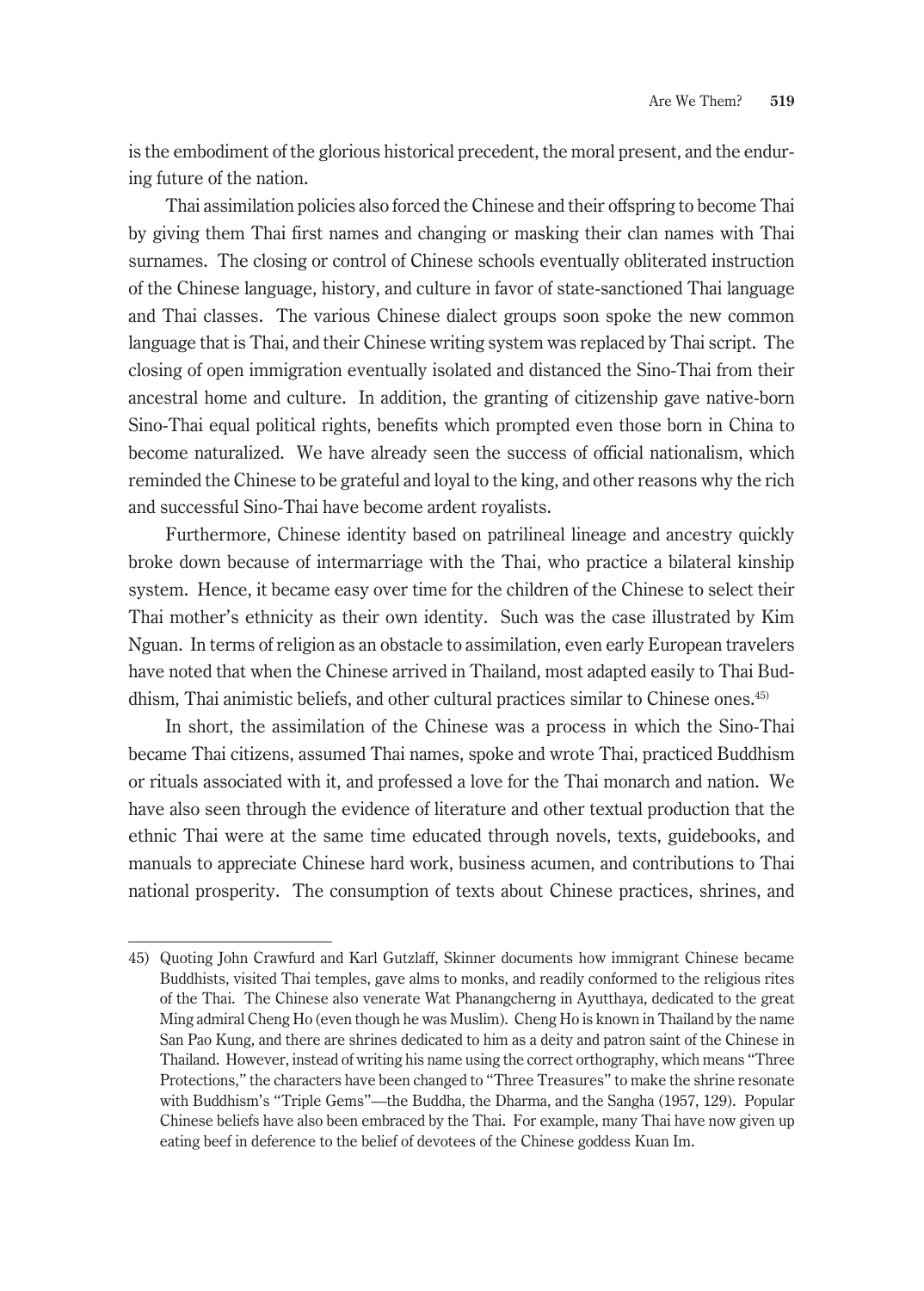temples indicates that the Thai have also embraced Chinese religious practices and worship at Chinese temples. And far from being treated as alien space, Sampheng is now part and parcel of Thai society, an important commercial center and promoted as a tourist attraction.

My necessarily brief analysis suggests that accepting Sino-Thai as an aspect of Thai national identity does not diminish that identity, nor does accepting a Thai identity diminish the pride in ancestral cultural ties of the Sino-Thai. Perhaps it is this mutual consciousness that undergirds the assimilation of the Chinese into Thai society.46) Modern Thai identity is one shared by both Thai and Sino-Thai because the category "Thai" no longer signifies a single race but an ethnicity that gives emphasis to shared cultural and historical characteristics. Today, the idea that "we" the Thai are gazing (down) at the Sino-Thai "them" has been subverted to the point where the critical distinctions between the two categories are no longer clear.

The fact is, to most Thai today, we (Thai) are them (Sino-Thai), and "them" are us.

### **Postscript**

I hope that my initial foray into the subject of literary and textual representations of Chineseness would lead other colleagues to conduct similar exercises. In particular, I am interested to know how the Chinese have been represented in fiction and non-fictional texts in neighboring countries, especially the Philippines, Indonesia, Burma, Laos, and Cambodia, where the assimilation of the Chinese has also occurred.<sup>47</sup> Today the inter-

<sup>46)</sup> In his study of assimilation, the sociologist Bunsanong Punyodhyana asserts that the process of Chinese-Thai social assimilation is a co-operative "two-way process which in the long run will leave Thai with something Chinese and Chinese with something Thai" (1971, 1).

<sup>47)</sup> Leo Suryadinata (1997) contains articles about how the various Chinese communities in Southeast Asia negotiate issues of identity. The articles cover Indonesia, Malaysia, Burma, Thailand, Singapore, the Philippines, and Vietnam. However, the articles do not touch upon identity issues as reflected in novels and texts. Recently, Soledad S. Reyes acknowledges that although the Chinese have been present in the Philippines for centuries and Filipino culture is influenced by Chinese culture, there has not been significant study of Chinese Filipino literature. She cites the emergence of Chinese Filipino fiction writers during the last two decades who write about the experiences of their community, rejecting the stereotyping of the "Chinese as peddlers of bottles and newspapers, with their pigtail, funny accent and costumes" (2012, 238). The only citation she provides on the subject is an undergraduate thesis: Richard C. Uysiuseng (1985). Caroline S. Hau informs me that the situation is not as dire as depicted by Reyes. For example, one of the first studies of how the Chinese are portrayed in vernacular Filipino literature is Jaoquin Sy (1979). More recent are Lily Rose Tope (1993) and Shirley O. Lua (2001). Hau's *The Chinese Question: Ethnicity, Nation, and Region in and beyond the Philippines* (2014), analyzes a number of Chinese Filipino novels and short stories in English and Chinese, which I am sure will generate more scholarly interest in this subject.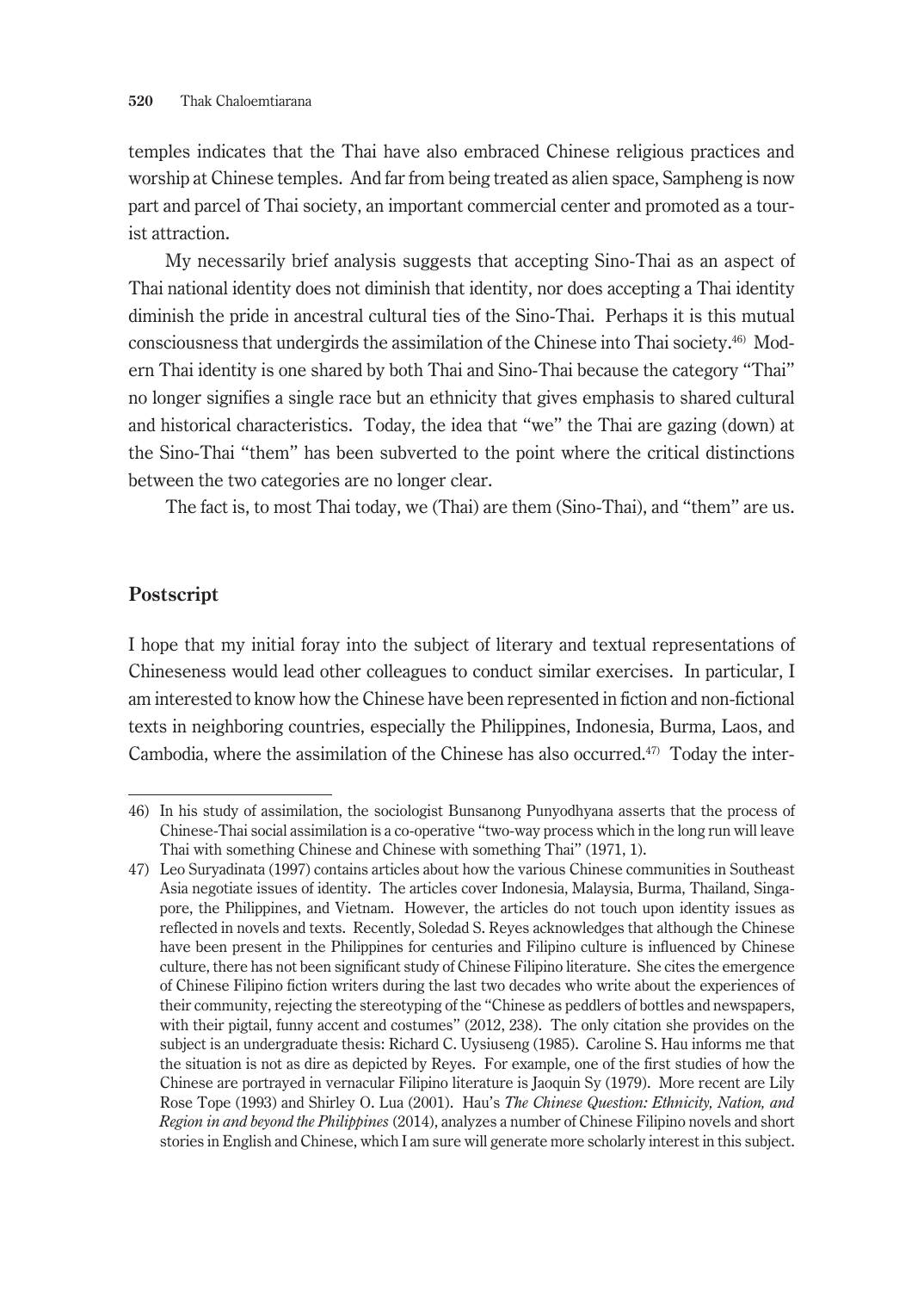pellation of "*Jek*" and its implied discrimination has abated in Thailand; at the same time, there has been a de-emphasis on defining "Thai" as a race. I wonder what has happened in neighboring countries where the distinction between the native son—*pribumi* or *bumiputera*—and the locally born Chinese—*peranakan*—still exists. As the dichotomy between the Thai and the Sino-Thai has become less distinct as inflected in textual production, will or can the *peranakan* ever become *pribumi* or *bumiputera* in Indonesia and Malaysia? Are the Philippines, Laos, Cambodia, and Burma cases similar to the Thai example or are they different?

I also recognize that there are methodological issues, especially authorship and ethnic identification; debates about Chinatown as racial ghetto, privilege space, or contact zone; the use of literature to illuminate social reality and values; and the linearity of my narrative that smoothes over resistance and bumps along the way. How to determine who is Thai and who is Sino-Thai can also be problematic—When does a person relinquish or stop being Sino-Thai? My own designation is somewhat arbitrary (if not heuristic), based on some knowledge of their ancestral background, what they say about their familiarity with Chinese culture, and self-identification.

**Accepted: July 23, 2013**

#### **References**

- Ah Koo Khon Sae Chang อากู๋ คนแซ่จัง. 2004a. *69 khamphi Jiin: Tia son luuk son laan* 69 คัมภีร์จีนเตี่ยสอน ลูกสอนหลาน [69 Chinese truths: Father teaches children and grandchildren]. Bangkok: Good Morning.
	- ―. 2004b. *Ah Kong son wa* อากงสอนวา่ [Grandfather says]. Bangkok: One World.
- Anderson, Benedict. 1998. Withdrawal Symptoms. In *The Spectre of Comparisons: Nationalism, Southeast Asia, and the World*, pp. 139–173. London: Verso.
- Anderson, Benedict R. O'G.; and Mendiones, Ruchira, eds. and trans. 1985. *In the Mirror: Literature and Politics in Siam in the American Era*. Bangkok: Duang Kamol.
- Arunee Sopitpongsatorn. 1991. *Kiarti Srifuengfung: The Boy from Suphanburi*. Bangkok: Sri Yarnie Corporation.
- Asvabahu อัศวพาหุ. [King Vajiravudh]. 1914. *Yiw haeng Buraphathit* ยิวแห่งบูรพาทิศ [Jews of the Orient]. Bangkok: Siam Observer Press.
- Atcharaporn Komutphisamai อัจฉราพร กมุทพิสมัย. 1997. *Kabot R. S. 130* กบฏ ร.ศ.130 [The 1912 Rebellion]. Bangkok: Amarin Wichakan Press.
- Bakhtin, M. M. 1981. *The Dialogic Imagination: Four Essays*, edited by Michael Holquist and translated by Caryl Emerson and Michael Holquist. Austin: University of Texas Press.
- Bancherd Tantiwit บุญเชิด ตันติวิท. 2006. *Phom pen Baba khon nung pen Baba Phuket* ผมเป็ นบาบ๋าคนหนึ่ง หมเป็นบาบ๋าภูเก็ต [I am a Baba, a Phuket Baba]. Bangkok: Watthanakanphim.

Barme, Scot. 1993. *Luang Wichit Wathakan and the Creation of a Thai Identity*. Singapore: ISEAS.

Botan โบตัน๋ . [Supha Sirisingh]. 1970. *Jotmai jaak Muang Thai*จดหมายจากเมืองไทย [Letters from Thailand].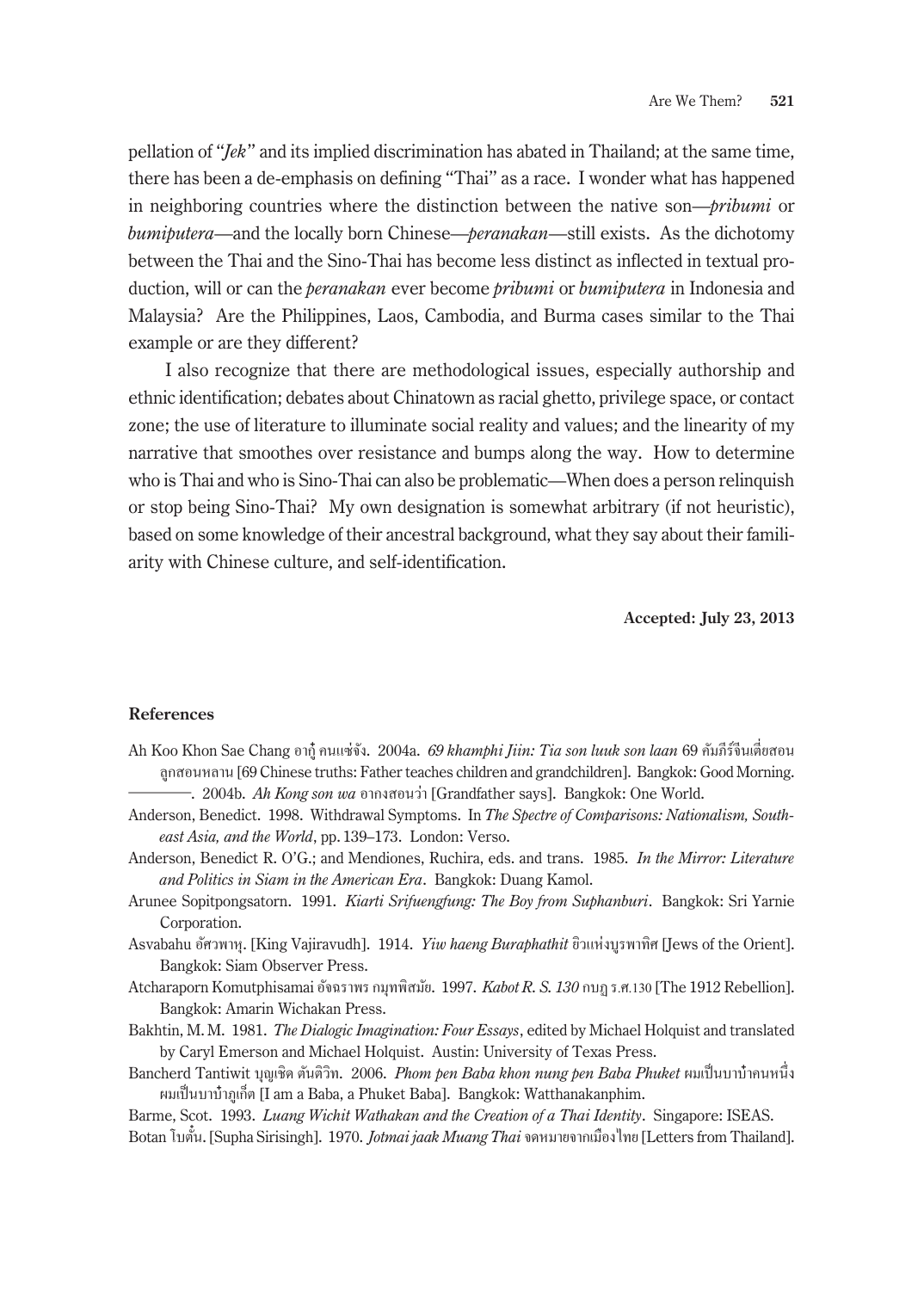Bangkok: Phrae Phitthaya. Translated by Susan Fulop (Bangkok: Duang Kamol, 1982).

- Bunchai Jaiyen บุญชัย ใจเย็น. 2009. *Waichao tam khwam chue chao Jiin* ไหว้เจ้าตามความเชื่อชาวจีน [Worshipping according to Chinese beliefs]. Bangkok: Love Books.
	- ―. 2003. *Charoen Siriwatthanaphakdi: Burut thi ruay thi sud in Prathet Thai* เจริญ สิริวัฒนภักดี: บุรุษที่รวยที่สุดในประเทศไทย [Charoen Siriwatthanaphakdi: The richest man in Thailand]. Bangkok: Dok Ya Press.
- Bunsanong Punyodhyana. 1971. *Chinese-Thai Differential Assimilation in Bangkok: An Exploratory Study*. Ithaca: Cornell SEAP Publications.
- Butterfield, Herbert. 1924. *The Historical Novel: An Essay*. Cambridge: The University Press.
- Chalerm Rodplin. *See* Yok Burapha.
- Chalong Soontravanich. 2013. The Regionalization of Local Buddhist Saints: Amulets, Crime and Violence in Post-World War II Thai Society. *Sojourn* 28(2): 179–215.
- Chamnongsi Hanchenluck จ�ำนงศรี หาญเจนลักษณ์. 2000. *Dut nawa klang mahasamut* ดุจนาวากลางสมุทร [Like a ship in the middle of the great ocean]. Bangkok: Nanmee Books.
- Charoen Tanmahaphran เจริญ ตันมหาพราน. 2009. *Waichao taam roythao tia* ไหว้เจ้าตามรอยเท้าเตี่ย [Father's way of worshipping]. Bangkok: Praat Publications.
- Chatchai Wisetsuwannaphum. *See* Phanom Thian.
- Chirot, Daniel; and Reid, Anthony, eds. 1997. *Essential Outsiders: Chinese and Jews in the Modern Transformation of Southeast Asia and Central Europe*. Seattle: University of Washington Press.
- Chitra Kohnanthakiat จิตรา ก่อนันทเกียรติ. 2010. *Thamnian Jiin thi khonsuanyai mai ru? Tae mii nai muang Thai*ธรรมเนียมจีนที่คนไทยส่วนใหญ่ไม่รู้ แต่มีในเมืองไทย [Chinese customs not known by people? But they exist in Thailand]. Bangkok: Chitra Publications.
	- <del>-</del>. 2007. *Kamnerd ton sae lae kantang namsakun chak sae khong luk Jiin nai Thai กำเนิดต้นแซ่* และการตั้ งนามสกุลจากแซ่ของลูกจีนในไทย [The origins of *sae* and the change from *sae* of the Sino-Thai in Thailand into family names]. Bangkok: Chitra Publications.
- ―. 2003. *Kia sung huat sai: Luk lan katanyu chokdi* เก้ียซุงฮวดใช้: ลูกหลานกตัญญูโชคดี [*Kia sung huat sai*: You will be lucky if your descendants are loyal]. Bangkok: Phraew Publications. ―. 1999. *Tung nang kia* ตึ่งหนังเก่ ้ีย [Children of the Chinese]. Bangkok: Phraew Publications.
	- —. 1999*. Tung nang kia จึ*งหนังเกีย [Children of the Chinese]. Bangkok: Phraew Publications.<br>—. 1998. *Thamniam ni khue kham phon: Heng heng hong sok ธรรม*เนียมนี้คือคำพร: เฮง เฮง ฮง ซก
- [This tradition is to bless: *Heng heng hong sok*]. Bangkok: Phraew Publications.
- ―. 1993. *Lao a kong: Khwamru ruang Jiin chak phuthao* เหล่าอากง: ความรู้เรื่องจีนจาก ผู้เฒ่า [*Lao a kong*: Knowledge of the Chinese from our elders]. Bangkok: Dok Ya Press.
- Chulachakrabongse (Prince) จุลจักรพงศ์, พระเจ้าวรวงศ์เธอ พระองค์เจ้า. 1958. *Kerd Wang Parut* เกิดวังปารุสก์ [Born in Parut Palace]. Bangkok: Khlang Witthaya.
- Eco, Umberto. 1983. *The Name of the Rose*. Translated by William Weaver. San Diego: Harcourt Brace Jovanovich.
- Greenblatt, Stephen. 1995. Culture. In *Critical Terms for Literary Study*, edited by Frank Lentricchia and Thomas McLaughlin, pp. 225–232. Chicago: University of Chicago Press.
- Hau, Caroline S. 2014. *The Chinese Question: Ethnicity, Nation, and Region in and beyond the Philippines*. Singapore: NUS Press; Kyoto: Kyoto University Press.
	- ―. 2013. Tiger Mother as Ethnopreneur: Amy Chua and the Cultural Politics of Chineseness. Paper presented at the Kyoto-Cornell Joint International Workshop on Trans-national Southeast Asia: Paradigms, Histories, Vectors, Kyoto University, January 11–12, 2013.
- Ida Aroonwong; and Phiengkham Pradapkhwan ไอดา อรุณวงศ์ และ เพียงค�ำ ประดับความ. 2012. *Rak oey:*   $\it Roslin Tangnophakun$  รักเอย: รสมาลิน ตั้งนพคุณ [Oh love: Roslin Tangnophakun]. Bangkok: Aan Press.
- Jatuphorn Mahaphrom จตุพร มหาพรหม. 1994. Kanwichro tua lakhon chai Jiin nai nawaniyai Thai chuang B.E. 2510–2537 การวิเคราะห์ตัวละครชายจีนในนวนิยายไทยช่วงพุทธศักราช 2510–2537 [An analysis of Chinese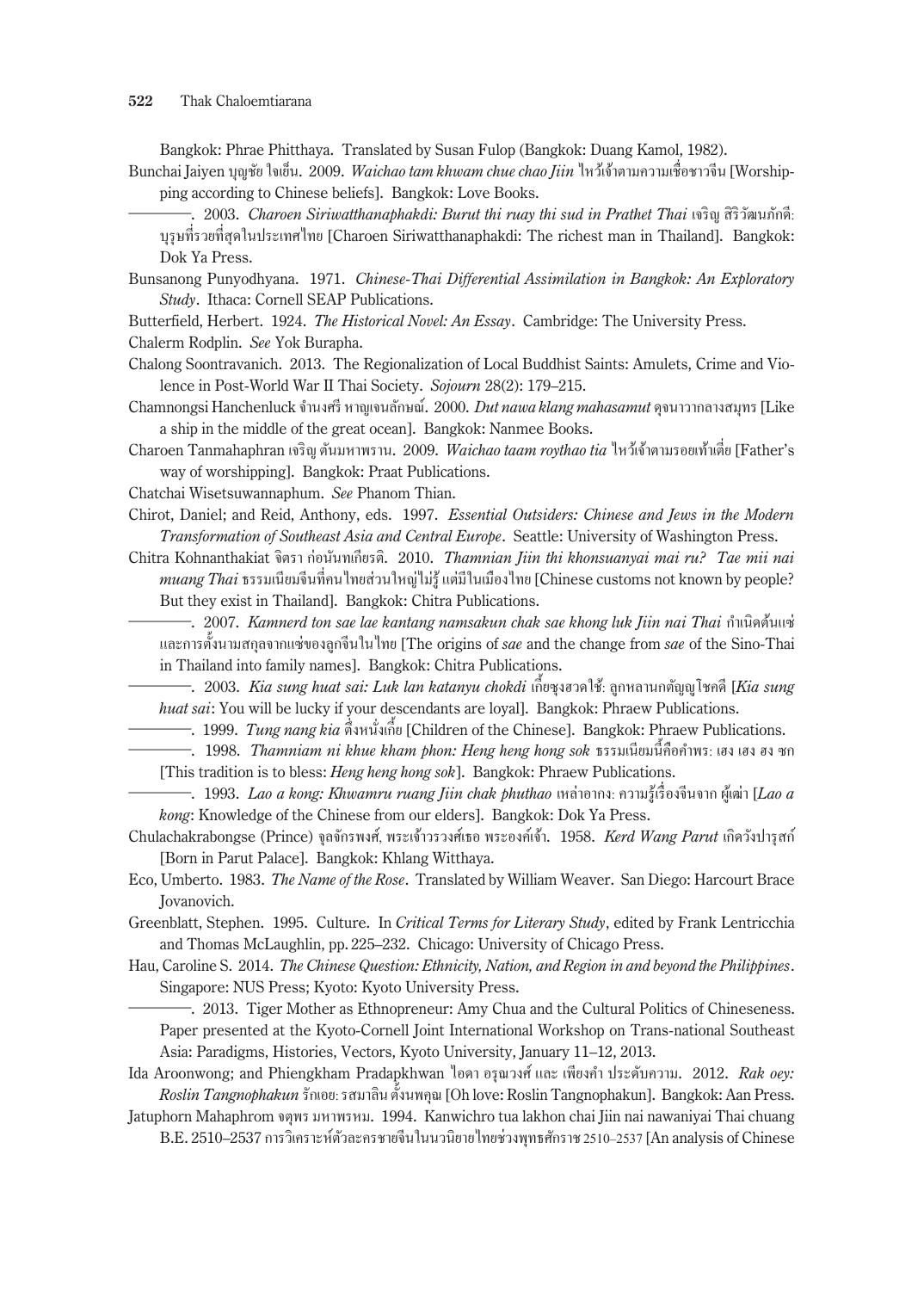male characters in Thai novels between 1967 and 1994]. MA thesis, Sinakharinwirot University.

- Kahin, George McT. 1986. *Intervention: How America Became Involved in Vietnam*. New York: Alfred A. Knopf.
- Kasian Tejapira เกษียร เตชะพีระ. 1994. *Lae lod laay mangkorn* แลลอดลายมังกร [Looking through the dragon design]. Bangkok: Khobfai.
	- ―. 1992. Pigtail: A Pre-history of Chineseness in Siam. *Sojourn* 7(1): 95–122.
- Kataoka, Tatsuki. 2012. Religion as Non-religion: The Place of Chinese Temples in Phuket, Southern Thailand. *Southeast Asian Studies* 1(3): 461–485.
- Keane, Webb. 2005. Review of *Southeast Asia over Three Generations: Essays Presented to Benedict R. O'G. Anderson*, edited by James T. Siegel and Audrey R. Kahin. *Journal of Asian Studies* 64(4): 1073–1076.
- Khon Yaowarat [pseud.] คนเยาวราช [นามแฝง]. 2007. *Khumue wai wat Jiin* คู่มือไหว้วัดจีน. [Manual for worshipping at Chinese temples]. Bangkok: Siam Interbooks.
- Kim, Elaine H. 1982. *Asian American Literature: An Introduction to the Writings and Their Social Context*. Philadelphia: Temple University Press.
- Kiti Lohpetcharat กิตติ โล่ห์เพชรัตน์. 2011. *Tontamnan luklan Jiin nai Sayam* ต้นต�ำนานลูกหลานจีนในสยาม [Origins of the children of the Chinese in Siam]. Bangkok: Kao Raek.
- Krit Sombatsiri กริช สมบัติศิริ. 1986. *Jek sakdina* เจ้กศักดินา [Chinese nobility]. Bangkok: Kaeoprakai. Kulap Saipradit. *See* Siburapha.
- Leo Suryadinata, ed. 2012. *Southeast Asian Personalities of Chinese Descent: A Biographical Dictionary*. 2 vols. Singapore: ISEAS.
- ―, ed. 1997. *Ethnic Chinese as Southeast Asians*. Singapore: ISEAS.
- Lim, Shirley Geok-lin. 1992. The Ambivalent American: Asian American Literature on the Cusp. In *Reading the Literatures of Asian America*, edited by Shirley Geok-lin Lim and Amy Ling, pp. 13–32. Philadelphia: Temple University Press.
- Lua, Shirley O. 2001. Dragons Becoming Shrimps: Toward a Chinese-Philippine Poetics. PhD dissertation, De la Salle University.
- Moh Chin Waen หมอชินแวน. 1998. *Na Thap Kob: Ban Latiem* ณ ทับกบ บ้านหล่าเตี้ยม [At Thap Kob: Lutiem village]. Translated by Suntharee Tantrarungrot. Bangkok: Edison Press.
- Nai But นายบุศก. [1920s?]. ์ *Nirat chom Talat Sampheng* นิราศตลาดส�ำเพ็ง [A trip to Sampheng Market]. Bangkok: Rongphim Phanit Supphaphon.

Natthanai Prasannam. 2007. *Yoo Kab Kong* by Yok Burapha: The Pursuit of Integration Ideology in the Thai Social Context. A research project supported by the Faculty of Humanities, Naresuan University.

Nidhi Eoseewong นิธิ เอียวศรีวงศ์. 2005. *Pen and Sail: Literature and History in Early Bangkok*. Edited by Chris Baker and Ben Anderson. Chiangmai: Silkworm Books.

―. 1986. *Kanmuang samai phrachao krung Thonburi*การเมืองสมัยพระเจ้ากรุงธนบุรี [Politics during the Thonburi period]. Bangkok: Silapawatthanatham Press.

- ―. 1982. Bourgeois Culture and Early Bangkok Literature. Paper presented at the seminar on Two Centuries of Rattanakosin: The Changes of Thai Society, Thammasat University, February 3–5, 1982.
- Nishizaki, Yoshinori. 2011. *Provincial Authority and Provincial Identity in Thailand: The Making of Banharn-buri*. Ithaca: Cornell SEAP Publications.
- Nittha Chanthapanyasilp นิษฐา จันทนปัญญาศิลป์. 1998. Phruttikam chirayatham khong tua lakhon ek chao Jiin nai nawaniyai Thai พฤติกรรม จริยธรรมของตัวละครเอกชาวจีน ในนวนิยายไทย [Behavior and ethics of lead Chinese characters in Thai novels]. MA thesis, Chulalongkorn University.
- Ong, Aihwa. 1999. *Flexible Citizenship: The Cultural Logics of Transnationality*. Durham: Duke University Press.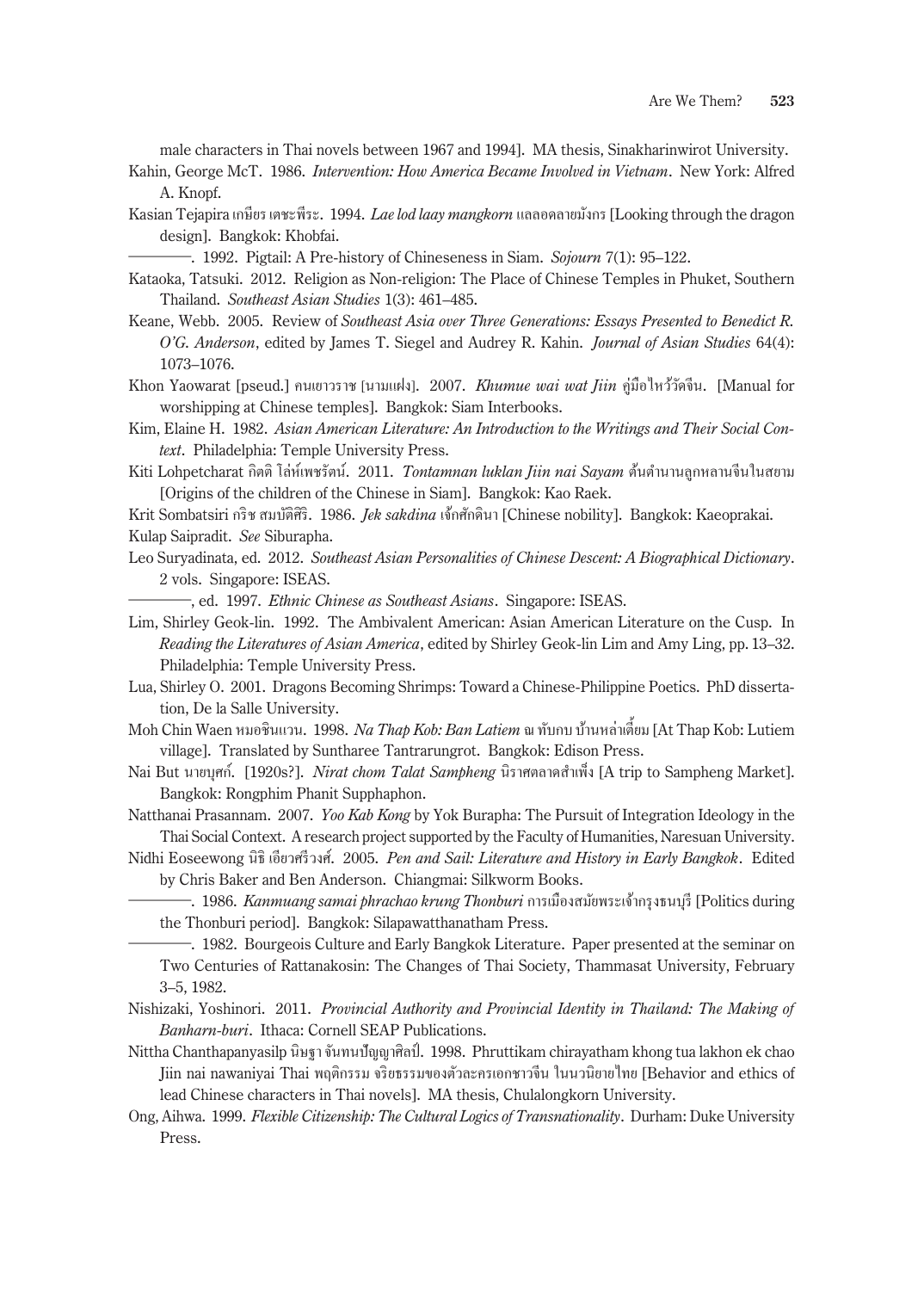- Pasuk Phongpaichit; and Baker, Chris. 2004. *Thaksin: The Business of Politics in Thailand*. Chiangmai: Silkworm Books.
- Phaithun Khruekaew ไพฑูรย์ เครือแกว้. 1970. *Laksana sangkhom Thai*ลักษณะสังคมไทย [Thai social characteristics]. Bangkok: Liang Siang Chongcharoen Press.
- Phanom Thian [Chatchai Wisetsuwannaphum] พนมเทียน [ฉัตรชัย วิเศษสุวรรณภูมิ]. [1956] 1970. *Lep khrut* เล็บครุฑ [The garuda's talons]. Reprint, Bangkok: Phanfa Witthaya.
- Phatcharee Warasai พัชรี วราศรัย. 1993. Nawaniyai Thai thi saneu phap sangkhom Jiin nai Muang Thai นวนิยายไทยที่เสนอภาพสังคมจีนในเมืองไทย [Thai novels that portray the Chinese community in Thailand]. MA thesis, Chulalongkorn University.
- Phenphisut Intharaphirom เพ็ญพิสุทธิ์ อินทรภิรมย์. 2004. *Siew Hut Seng Sibunruang: Thatsana lae botbat khong Jiin Sayam nai sangkhom Thai* เซียว ฮุด เส็ง: ทัศนะและบทบาทของจีนสยามในสังคมไทย [Siew Hut Seng Sibunruang: Views and role of the Sino-Thai in Thai society]. Bangkok: Faculty of Arts, Chulalongkorn University.
- Phib Phanchan ญิบ พันจันทร์. 2002. *Praphatsorn Sewikun: Mangkorn lod lai wannakam* ประภัสสร เสวิกุล : มังกรลอดลายวรรณกรรม [Praphatsorn Sewikun: Dragon through the design of literature]. Bangkok: ITN Press.
- Phillips, Herbert. 1987. *Modern Thai Literature: With an Ethnographic Interpretation*. Honolulu: University of Hawai'i Press.
- Phimpraphai Phisarnbut พิมพ์ประไพ พิศาลบุตร. 2003. *Nai mae: Tamnan ying keng beunglang jesua Sayam* นายแม่: ต�ำนานหญิงเก่งเบื้องหลังเจ้าสัวสยาม [Mistress mother: History of smart women behind rich Siamese Chinese]. Bangkok: Nanmee Books.
- ―. 2001. *Samphao Sayam: Tamnan Jek Bangkok* ส�ำเภาสยาม: ต�ำนานเจ้กกรุงเทพ [Siamese junk: The history of the Bangkok Chinese]. Bangkok: Nanmee Books.
- Phuwadon Songprasert ภูวดล ทรงประเสริฐ. 2003. *Thun Jiin pak Thai* ทุนจีนภาคใต้ [Chinese capital in southern Thailand]. Bangkok: Thaicoon Books.
- Praphatsorn Sewikun ประภัสสร เสวิกุล. 2001. *Sing tueng* ซิงตึ้ง [Newly arrived Chinese]. Bangkok: Nilubon. ―. 1998. *Samphao thong* ส�ำเภาทอง [The golden junk]. Bangkok: Dok Ya Press. —. 1998. *Samphao thong ส*ำเภาทอง [The golden junk]. Bangkok: Dok Ya Press.<br>—. 1990. *Lod lai mangkorn* ลอดลายมังกร [Through the dragon design]. Bangkok: Dok Ya Press.
	-
- Pratheep Muennin ประทีป เหมือนอิน. 1999. *100 nakpraphan Thai* 100 นักประพันธ์ไทย [100 Thai authors]. Bangkok: Chomrom Dek.
- Puey Ungphakorn ป๋ วย อึ้งภากรณ์. 1973. *Santi prachatham* สันติประชาธรรม [Peaceful social justice]. Bangkok: Khled Thai Press.
- Ram Chitti [King Vajiravudh], trans. รามจิตติ [พระบาทสมเด็จพระมงกุฎเกล้าเจ้าอยู่หัวเจ้าอยู่หัว], ผู้แปล. 2004. *Malaengpong thong แ*มลงป่องทอง [The golden scorpion]. By Sax Rohmer. Bangkok: Book Corner. ―. [1917?]. *Huajai chainum* หัวใจชายหนุ่ม [A young man's heart]. *Dusit Samit*.
	-
- Reyes, Soledad S. 2012. *Narratives of Note: Studies of Popular Forms in the Twentieth Century*. Manila: University of Santo Tomas Publishing House.
- Reynolds, Craig J. 2006. *Seditious Histories: Contesting Thai and Southeast Asian Pasts*. Seattle: University of Washington Press.
	- ―. 1996. Tycoons and Warlords: Modern Thai Social Formations and Chinese Historical Romance. In *Sojourners and Settlers: Histories of Southeast Asia and the Chinese*, edited by Anthony Reid, pp. 115–147. Honolulu: University of Hawai'i Press.
- Rohmer, Sax. 1917. *The Insidious Dr. Fu Manchu*. New York: A. L. Burt Co.
- Saichon Satayanurak สายชล สัตยานุรักษ์. 2006. Sii phaendin: Khwam pen Thai lae khwam mai thang kanmuang สี่แผ่นดิน: ความเป็นไทยและความหมายทางการเมือง [Four reigns: Thai identity and politics]. In *Chakkrawan witthaya: Botkhwam phue pen kiat kae Nidhi Eoseewong* จักรวาลวิทยา: บทความเพื่อเป็ นเกียรติ แก่ นิธิ เอียวศรีวงศ์ [Universal science: Articles to honor Nidhi Eoseewong], edited by Thanet Wong-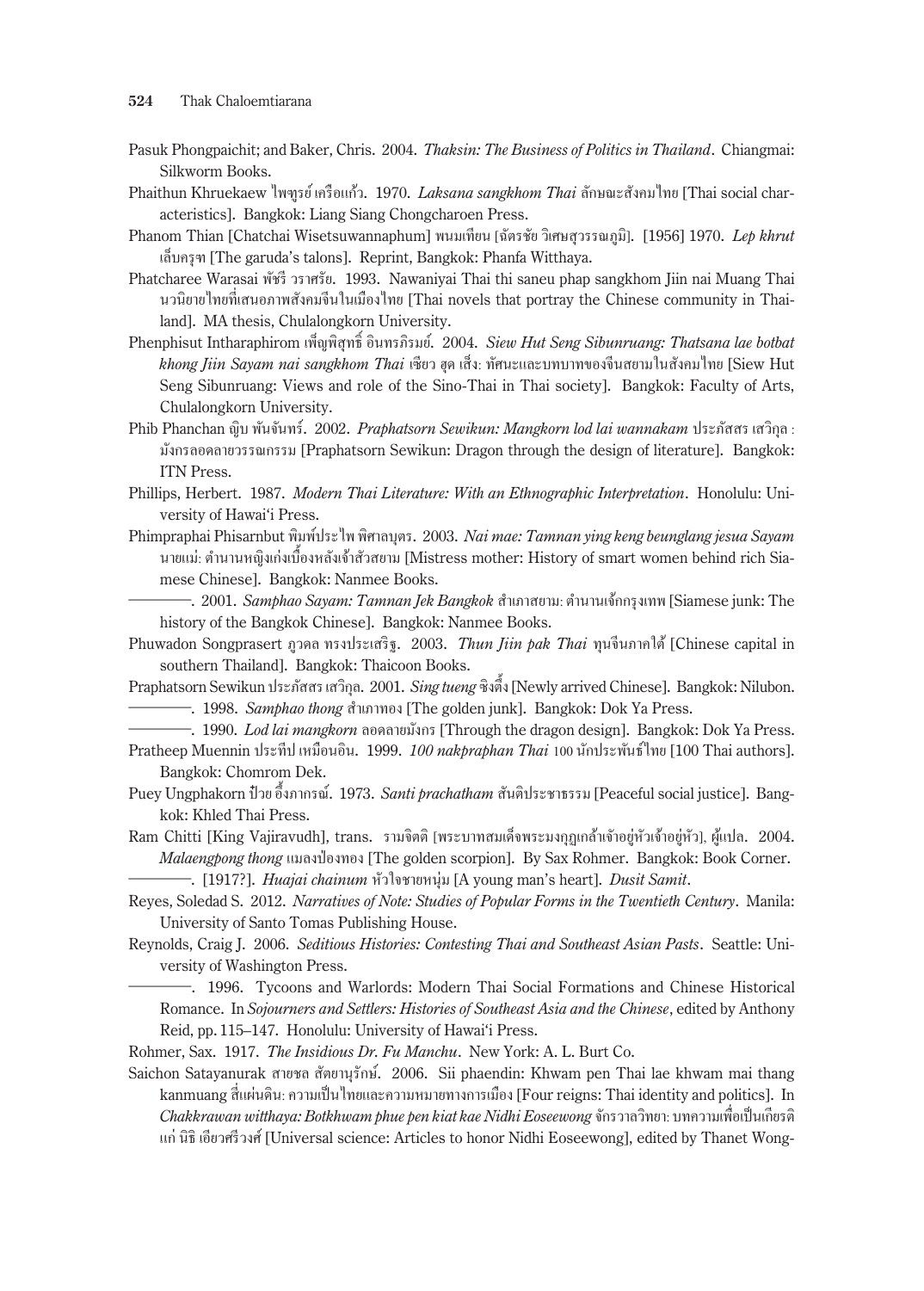yannawa ธเนศ วงศ์ยานนาวา, pp. 118–191. Bangkok: Silapawatthanatham Press.

- Siburapha [Kulap Saipradit] ศรีบูรพา [กุหลาบ สายประดิษฐ์]. [1957] 1974. *Lae pai khangna* แลไปข้างหน้า [Gazing at the future]. Bangkok: Bophit Press.
- Siegel, James T.; and Kahin, Audrey R., eds. 2003. *Southeast Asia over Three Generations: Essays Presented to Benedict R. O'G. Anderson*. Ithaca: Cornell SEAP Publications.
- Sitthithep Eksitthiphong สิทธิเทพ เอกสิทธิพงษ์. 2012. *Kabot Jiin jon* กบฎจีนจน [Revolt of the impoverished Chinese]. Bangkok: Silapawatthanatham Press.
- Skinner, G. William. 1957. *Chinese Society in Thailand: An Analytical History*. Ithaca: Cornell University Press.
- Sombat Chantornwong สมบัติ จันทรวงศ์. 2006. *Bot phicharn waduay wannakam kanmuang lae prawatsat* บทพิจารณ์วาด้วยวรรณกรรมการเมืองและประวัติศาสตร์ ่ [An analysis of political literature and history]. Bangkok: Kobfai.
- Sonthi Limthongkul สนธิ ลิ้ มทองกุล. 2005. *Tong phae kon thi chana* ต้องแพ้ก่อนที่ชนะ [One must lose before winning]. Bangkok: Manager Media Group.
- *The Straits Times*. 2012. November 2.

Suehiro, Akira. 1989. *Capital Accumulation in Thailand 1855–1985*. Chiangmai: Silkworm Books.

- Sujit Wongthes สุจิตต์ วงษ์เทศ. 2002. *Kawi Sayam nam thiew Krungthep* กวีสยามน�ำเที่ยวกรุงเทพ [Siamese poets lead tours of Bangkok]. Bangkok: Matichon.
	- ―. 1987. *Jek pon Lao* เจ้กปนลาว [*Jek* mixed with Lao]. Bangkok: Silapawatthanatham Press.
- Sulak Sivarak สุลักษณ์ ศิวลักษณ์. 1983. *Ruang nai Pridi Phanomyong tam thatsana S. Sivarak* เรื่องนายปรีดี พนมยงค์ ตามทัศนะ ส.ศิวลักษณ์ [Pridi Phanomyong in the view of S. Sivarak]. Bangkok: Komol Kheemthong Foundation.
- Supang Chantavanich สุภางค์ จันทวานิช. 2006. *Sampheng: Prawatsat chumchon chao Jiin in Krungthep* ส�ำ เพ็ง: ประวัติศาสตร์ชุมชนชาวจีนในกรุงเทพ [Sampheng: The history of the Chinese community in Bangkok]. Bangkok: China Studies Center, Institute of Asian Studies, Chulalongkorn University.
	- ―. 1997. From Siamese-Chinese to Chinese-Thai: Political Conditions and Identity Shifts among the Chinese in Thailand. In *Ethnic Chinese as Southeast Asians*, edited by Leo Suryadinata, pp. 232– 259. Singapore: ISEAS.

Supha Sirisingh. *See* Botan.

- Suphanni Warathorn สุพรรณี วราทร. 1976. *Prawat kanpraphan nawaniyai Thai* ประวัติการประพันธ์นวนิยาย ไทย [The history of Thai novels]. Bangkok: Thai Textbook Project Foundation.
- Suvanna Kriengkraipetch; and Smith, Larry E. 1992. *Value Conflicts in Thai Society: Agonies of Change Seen in Short Stories*. Bangkok: Social Research Council, Chulalongkorn University.
- Sy, Jaoquin. 1979. *Ah Tek, Pong at Chua: Ang Tsino sa panitikan* [Ah Tek, Pong and Chua: The Chinese in literature]. *Diliman Review* 28(2): 57–65, 94–100.
- Thailand, Crown Property Bureau ส�ำนักงานทรัพย์สินส่วนพระมหากษัตริย์. 2012. *Pathumwan anusorn* ปทุมวัน อนุสรณ์ [To commemorate the Pathumwan Temple]. Bangkok: Amarin Printing and Publishing.
- Thailand, National Security Council (NSC) ส�ำนักงานสภาความมันคงแห ่ ่งชาติ. 1965. *Sarup ekkasarn kho phitjarana khong khanakammakarn wang phaen khong sapha khwam mankhong haeng chat No. 6/2508 ruang nayobay kiewkap khon Jiin lae luk Jiin in prathet Thai* สรุปเอกสารข้อพิจารณาของคณะกรรมการ วางแผนของสภาความมั่นคงแห่งชาติ ฉบับที่ 6/2508 เรื่องนโยบายเกี่ยวกับ คนจีนและลูกจีนในประเทศไทย [Synopsis of the document reviewed by the National Security Council Number 6/2508 on a policy towards the Chinese and their descendants in Thailand].
- Thak Chaloemtiarana. 2009a. Khru Liam's *Khwam mai phayabat* (1915) and the Problematics of Thai Modernity. *South East Asia Research* 17(3): 457–488.
	- ―. 2009b. Making New Space in the Thai Literary Canon. *Journal of Southeast Asian Studies* 40(1): 87–110.